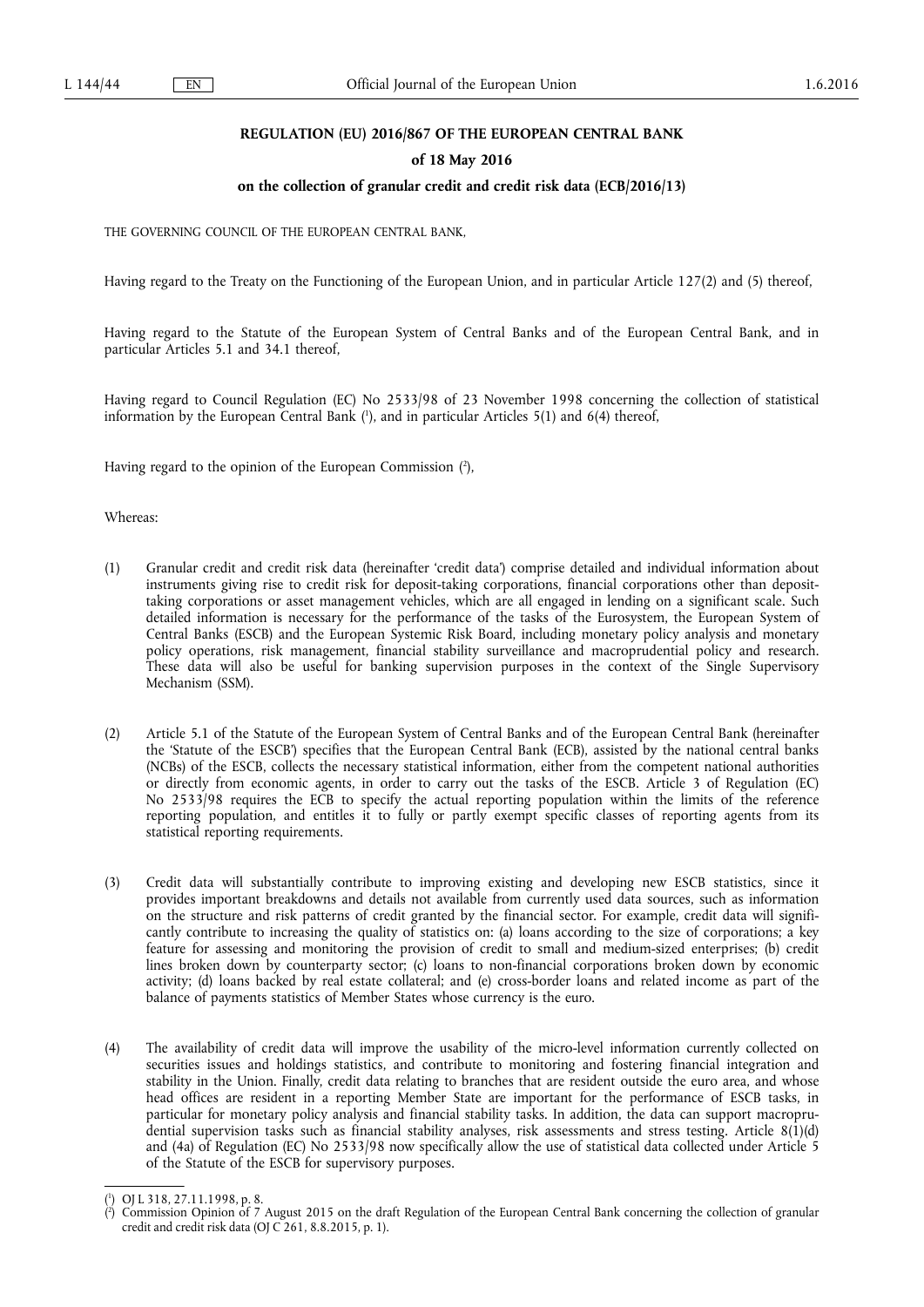(5) A comprehensive set of harmonised analytical credit data should minimise the reporting burden by increasing the stability of the reporting requirements over time. This is important because incorporating changes into the highly automated data processing systems of reporting agents can be very costly. The harmonised set of credit data will also provide greater detail, thus minimising the need for any additional requests addressed to reporting agents.

(6) Decision ECB/2014/6 ( 1 ) sets out the procedure for developing a long-term framework for the collection of granular credit data based on harmonised ECB statistical reporting requirements. It aims to ensure the establishment of: (a) national granular credit datasets operated by all Eurosystem NCBs in accordance with common minimum standards; and (b) a common granular analytical credit database (hereinafter 'AnaCredit'), shared between the Eurosystem members and comprising input data from all Member States whose currency is the euro.

- (7) Recommendation ECB/2014/7 ( 2 ) encourages NCBs of Member States whose currency is not the euro, but who are preparing to join the long-term framework, to apply the provisions of Decision ECB/2014/6. AnaCredit should be open, on a voluntary basis, to Member States outside the euro area, in particular those participating in the SSM, in order to broaden its geographical and data scope, and increase harmonisation across the Union.
- (8) While the preparatory measures under Decision ECB/2014/6 aimed to define 'a core group of harmonised granular credit data sets that are to be provided to the ECB by the NCBs in the long term', the outcome of the merits and costs procedure showed very strong user requirements underlining the need not just for a 'core group of data sets', but also for a comprehensive list of data attributes and measures that characterise the instruments that generate credit risk for the reporting population. In addition, the resulting improved harmonisation should increase the comparability of the data across countries and across institutions, thereby ensuring a higher data quality for analysis.
- (9) AnaCredit aims to provide, in combination with other statistical frameworks collecting granular information, an analytical view of reporting agents' credit risk regardless of the financial instrument, type of exposure or accounting classification. In this respect, the requirements laid down in this Regulation aim to ensure that reporting agents report a common set of harmonised information to NCBs.
- (10) AnaCredit should be established in stages, since the significant heterogeneity of the current credit data collection across participating countries can only be gradually harmonised. This step-by-step approach also takes into account the time needed for the reporting agents to comply with the various data requirements. Overall, the scope and content of the data to be collected during the different stages should be defined as early as possible, in order for all reporting agents to prepare for the use of a harmonised set of concepts and definitions. Hence, the Governing Council will take its decision on each subsequent stage at least two years prior to its implementation. With a view to minimising the costs and the workload for reporting agents, the provision of information on housing loans on the basis of sampling techniques will be explored at a subsequent stage.
- (11) While one of AnaCredit's key long-term objectives is to harmonise reporting requirements and implementation practices, the heterogeneity of current data collection practices requires the preservation of NCB discretion in certain areas, for example with regard to NCB decisions on derogations for small resident reporting agents. These areas of NCB discretion should be reassessed at each future stage in order to determine whether further harmonisation across participating countries can be achieved.
- (12) In terms of scope, the first stage of reporting under AnaCredit should include credit granted by credit institutions to legal entities. Deposit-taking corporations other than credit institutions, asset management vehicles and other financial corporations, all engaged in lending, as well as foreign subsidiaries of these entities, may be included in the actual reporting population in a subsequent stage. As regards instruments, the scope of granular reporting may be extended to derivatives, other accounts receivable, off-balance-sheet items (such as financial guarantees) and credit extended to persons other than legal persons, including to sole proprietors. No personal data, as

<sup>(</sup> 1 ) Decision ECB/2014/6 of 24 February 2014 on the organisation of preparatory measures for the collection of granular credit data by the European System of Central Banks (OJ L 104, 8.4.2014, p. 72).

<sup>(</sup> 2 ) Recommendation of the European Central Bank of 24 February 2014 on the organisation of preparatory measures for the collection of granular credit data by the European System of Central Banks (ECB/2014/7) (OJ C 103, 8.4.2014, p. 1).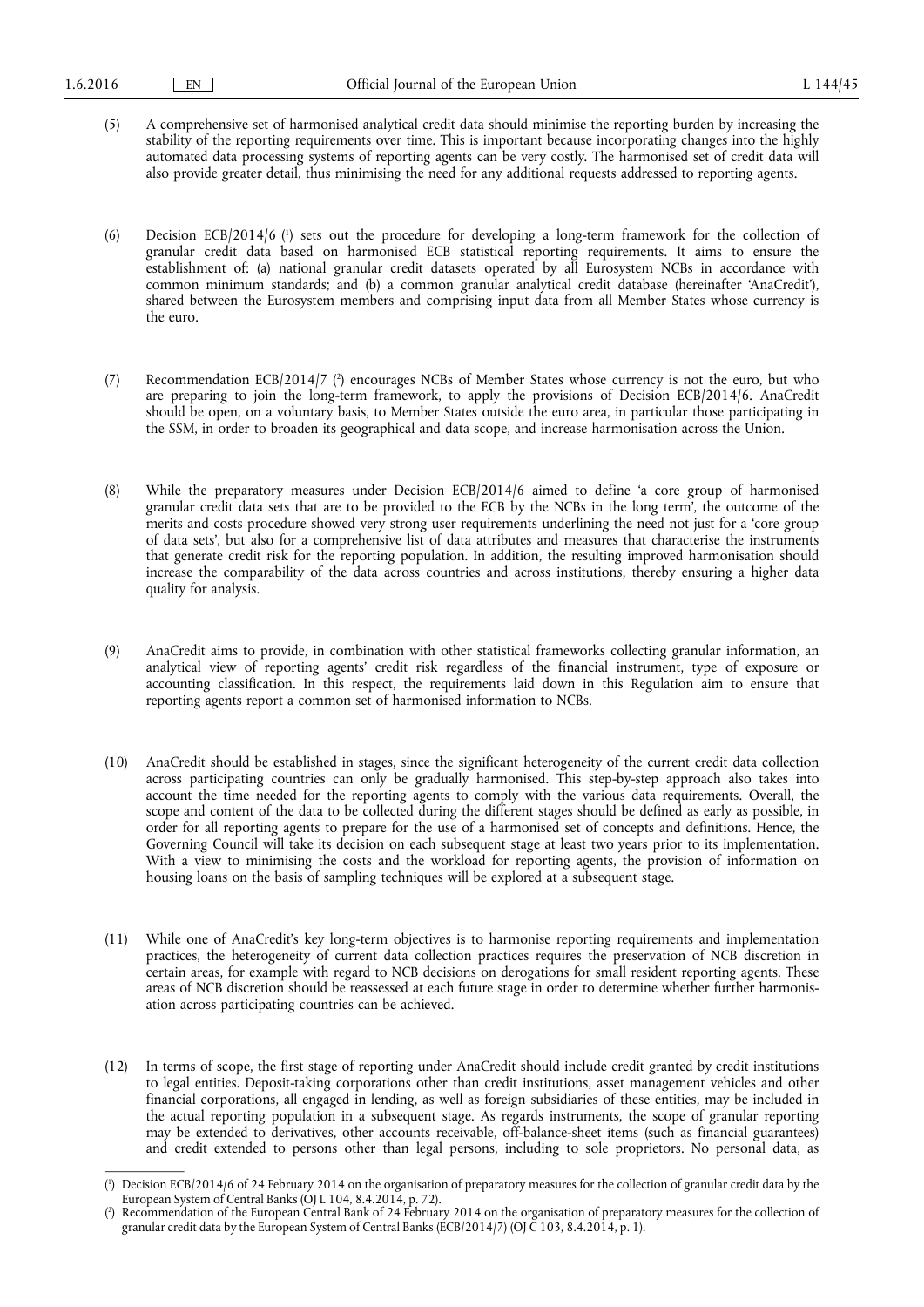defined by applicable data protection rules, should be collected in the first stage, including for multi-debtor credits involving natural persons as debtors, or when natural persons are affiliated to instruments reported to AnaCredit. Should the scope of reporting be extended to include such personal data in subsequent stages, the protection of the rights of natural persons with regard to the collection and processing of their personal data should be ensured. Moreover, subsequent stages may incorporate reporting requirements on a consolidated basis. Any extension of the reporting population should take into account the NCBs' right to grant derogations to small reporting agents, and should be adopted at least two years prior to its introduction to allow sufficient time for implementation by reporting agents and NCBs.

- (13) In preparing for future stages, an extension of the reporting population as well as an introduction of additional reporting requirements should be based on an analysis by the Statistics Committee of the ESCB (hereinafter the 'STC'), taking into account the users' needs, reporting agents' and NCBs' estimated costs, market developments and the experience gained in preparing for the first stage.
- (14) The reporting obligations on credit data should be defined taking into account the principle of proportionality, to avoid imposing an undue reporting burden in particular on small reporting agents with limited total credit exposure. For the same reason, NCBs should have the right to grant derogations to small reporting agents.
- (15) With a view to ensuring efficient reporting and adequate interoperability with other existing or new reporting frameworks, NCBs should be allowed to collect the information to be transmitted to the ECB as a part of a broader national reporting framework and to extend the reporting of credit data beyond the scope outlined in this Regulation, for their own statutory purposes, in line with relevant national law.
- (16) To contribute to AnaCredit, NCBs should be allowed to use their own databases, data received from reporting agents and any other sources, including relevant reference databases. NCBs should have the discretion to decide whether they enter into cooperation arrangements with national statistical institutes (NSIs), or national competent authorities (NCAs) for the supervision of reporting agents, or any other national authorities, as long as the data provided meet the quality standards set out in this Regulation. Due to the different national arrangements currently in place, and in order to minimise the reporting burden under this Regulation, effective and efficient collaboration with NSIs, NCAs and other national authorities is encouraged.
- (17) The framework for the collection of credit data should be set up with a view to ensuring interoperability with central credit registers (CCRs) and other relevant credit data sets established by public sector entities, including databases on securities statistics as well as the ESCB Register of Institutions and Affiliates Dataset.
- (18) NCBs should be allowed to use the multi-purpose shared analytical granular credit data set to establish feedback loops with reporting agents or to enrich existing feedback loops and other information services from CCRs to reporting agents. These feedback loops will enhance the ESCB's contribution to the stability of the financial system in line with its statutory mandate according to Article 127(5) of the Treaty on the Functioning of the European Union. The feedback loops will provide reporting agents with a broader basis for their creditworthiness assessments, in particular with regard to cross-border debtors, and enable the harmonisation of definitions and data attributes throughout their lending practices. They will improve credit institutions' and other lenders' credit risk management. In particular, they will support credit institutions in avoiding undue reliance on external credit ratings for assessing creditworthiness. A feedback loop should follow best practices and ensure minimum data quality standards. The subset of analytical credit data that may be shared between NCBs, for the purposes of the feedback loops, should be defined taking into account the specific confidentiality level of the relevant data attributes and the corresponding confidentiality protection requirements, as well as the time needed for implementation. Further details on the scope and implementation of the feedback loops may be laid down in a separate legal act and NCBs may enter into Memoranda of Understanding, based on the applicable legal frameworks, regarding their respective cooperation in the feedback loops. While some NCBs that operate CCRs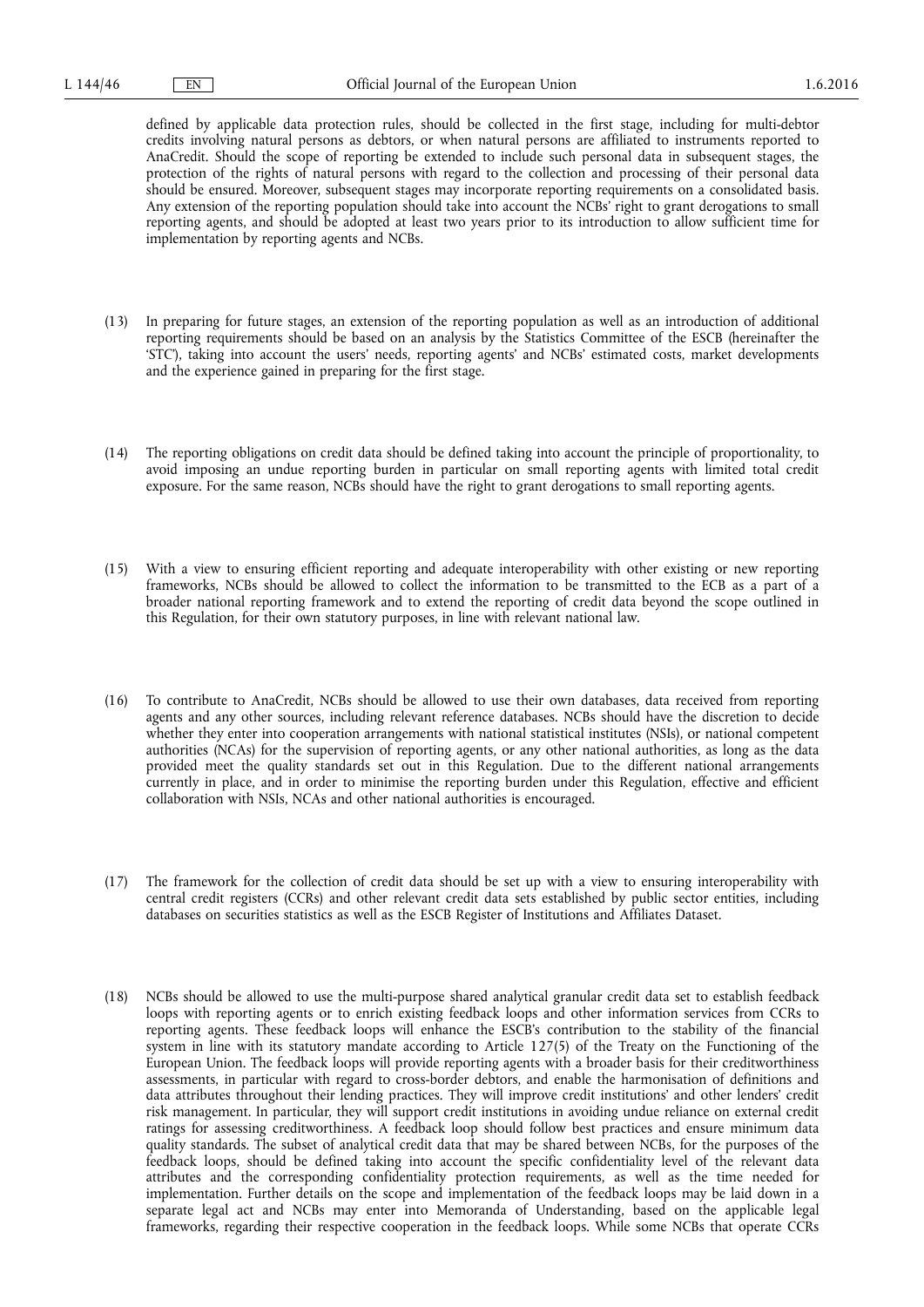already share granular cross-border credit and credit risk data with each other on a bilateral basis ( 1 ), others may, for legal reasons, require a certain time period to implement cross-border information sharing in order to pass such data on to financial institutions reporting to them. The set-up and implementation of feedback loops should take into account national legal provisions on the handling of confidential statistical information.

- (19) For the purposes of this Regulation the standards for the protection and use of confidential statistical information as laid down in Articles 8 to 8c of Regulation (EC) No 2533/98 should apply.
- (20) Article 7(1) of Regulation (EC) No 2533/98 provides that the ECB has the power to impose sanctions on reporting agents that fail to comply with statistical reporting requirements defined or imposed in ECB regulations or decisions. This sanctioning power is independent of NCBs' right to sanction reporting agents who do not comply with statistical or other reporting obligations that apply to them under the respective national legal framework.
- (21) It is necessary to establish a procedure for making technical amendments to the annexes to this Regulation in an effective manner, provided they neither change the underlying conceptual framework nor affect the reporting burden on reporting agents in Member States. This procedure needs to allow the views of the ESCB Statistics Committee to be taken into account.
- (22) Article 5 of the Statute of the ESCB, together with Article 4(3) of the Treaty on European Union, implies an obligation to design and implement at national level all the measures that the Member States whose currency is not the euro consider appropriate: (a) for carrying out the collection of the statistical information needed to fulfil the ECB's statistical reporting requirements; and (b) for timely preparations in the field of statistics in order for such Member States to become Member States whose currency is the euro.
- (23) This Regulation should apply without prejudice to the collection of credit data under the legal framework of the SSM,

HAS ADOPTED THIS REGULATION:

#### *Article 1*

#### **Definitions**

For the purposes of this Regulation:

- (1) 'reporting Member State' means a Member State whose currency is the euro; Member States whose currency is not the euro may decide to become a reporting Member State by incorporating the provisions of this Regulation into their national law or otherwise imposing relevant reporting requirements in accordance with their national law; this may include, in particular, Member States that participate in the SSM via close cooperation in accordance with Article 7 of Council Regulation (EU) No 1024/2013 ( 2 );
- (2) 'resident' has the same meaning as defined in Article 1(4) of Regulation (EC) No 2533/98;
- (3) 'institutional unit' has the same meaning as defined in paragraphs 2.12 and 2.13 of Annex A to Regulation (EU) No 549/2013 of the European Parliament and of the Council (3);
- (4) 'foreign branch' means an institutional unit which is a legally dependent part of a legal entity resident in a different country to that where the legal entity is incorporated in accordance with the concept of a 'single branch' referred to in Article 2(3) of Regulation (EC) No 2533/98;
- (5) 'legal entity' means any entity which, under the national law to which it is subject, can acquire legal rights and obligations;
- (6) 'legal entity identifier' (LEI) means an alphanumeric reference code in line with the ISO 17442 standard ( 4 ) assigned to a legal entity;

<sup>(</sup> 1 ) Memorandum of Understanding on the exchange of information among national central credit registers for the purpose of passing it on to reporting institutions. Available on the ECB's website at [www.ecb.europa.eu.](http://www.ecb.europa.eu)

<sup>(</sup> 2 ) Council Regulation (EU) No 1024/2013 of 15 October 2013 conferring specific tasks on the European Central Bank concerning policies relating to the prudential supervision of credit institutions (OJ L 287, 29.10.2013, p. 63).

<sup>(</sup> 3 ) Regulation (EU) No 549/2013 of the European Parliament and of the Council of 21 May 2013 on the European system of national and regional accounts in the European Union (OJ L 174, 26.6.2013, p. 1).

<sup>(</sup> 4 ) Available on the International Organisation for Standardisation's (ISO) website at [www.iso.org](http://www.iso.org).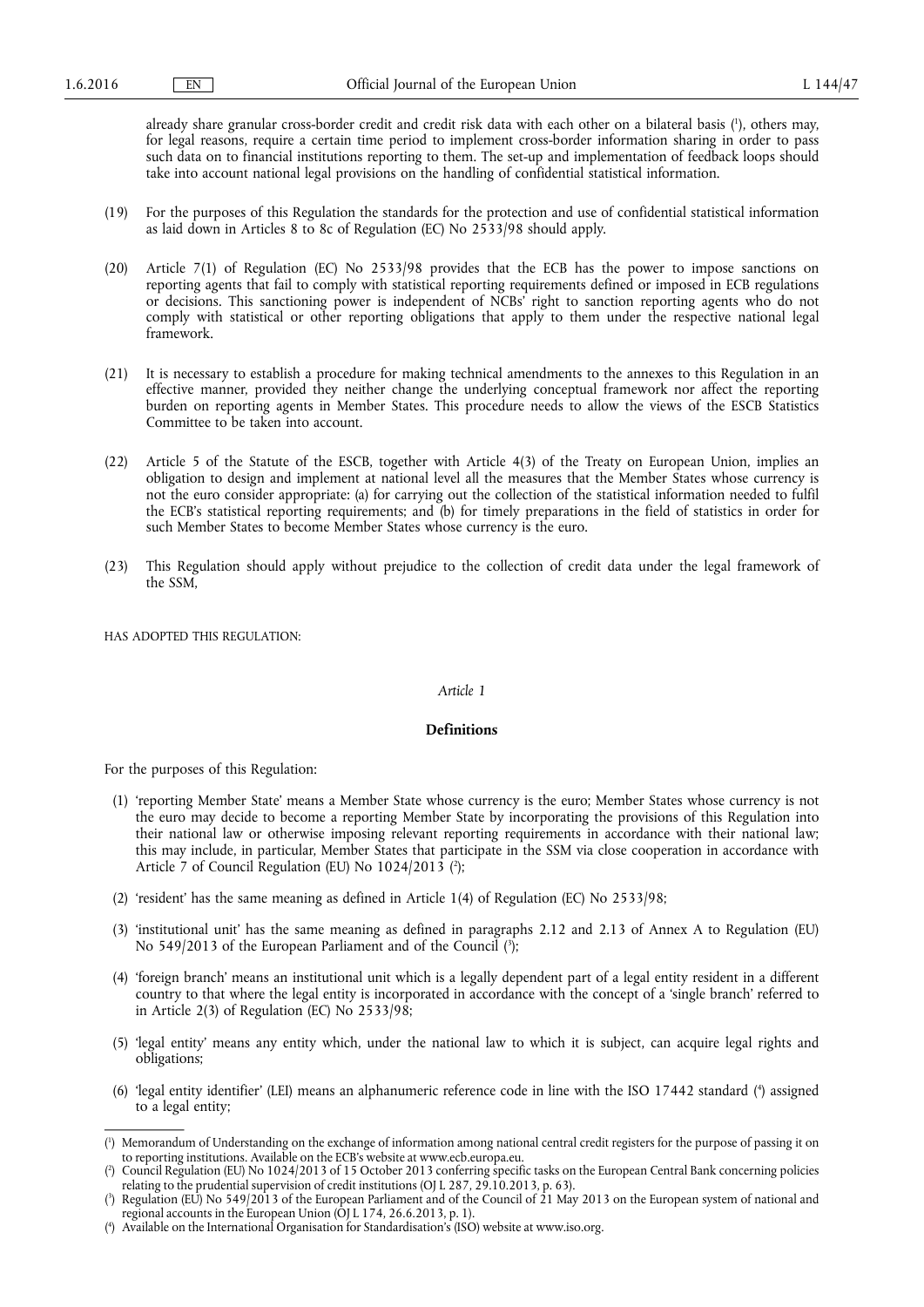- (7) 'national identifier' means a commonly used identification code which enables the unambiguous identification of a counterparty within its country of residency;
- (8) 'reporting agent' means either a legal entity or a foreign branch that is resident in a reporting Member State and that is subject to the ECB's reporting requirements pursuant to this Regulation;
- (9) 'observed agent' means an institutional unit whose activity as creditor or servicer is reported by the reporting agent. The observed agent is either:
	- (a) the institutional unit resident in the same country as the reporting agent of which it forms part; or
	- (b) a reporting agent's foreign branch, resident in a reporting Member State; or
	- (c) a reporting agent's foreign branch, non-resident in a reporting Member State.
- (10) 'counterparty' means an institutional unit that is a party to an instrument or has an affiliation with a party to an instrument;
- (11) 'creditor' means the counterparty bearing the credit risk of an instrument, other than a protection provider;
- (12) 'debtor' means the counterparty which has the unconditional obligation to make repayments arising under the instrument;
- (13) 'protection provider' means the counterparty that grants protection against a contractually agreed negative credit event and that bears the credit risk of the negative credit event;
- (14) 'servicer' means the counterparty responsible for the administrative and financial management of an instrument;
- (15) 'national central bank(s)' or 'NCB(s)' means the national central bank(s) of Member States of the European Union;
- (16) 'relevant NCB' means the NCB of the reporting Member State in which the reporting agent is resident;
- (17) 'central credit register' (CCR) means a credit register operated by an NCB that receives reports from, and provides support to lenders in the financial sector, by providing them with credit and credit risk information;
- (18) 'credit institution' has the same meaning as defined in Article 4(1)(1) of Regulation (EU) No 575/2013 of the European Parliament and of the Council ( 1 );
- (19) 'institution' has the same meaning as defined in Article  $4(1)(3)$  of Regulation (EU) No 575/2013;
- (20) 'asset' has the same meaning as defined in paragraph 7.15 of Annex A to Regulation (EU) No 549/2013;
- (21) 'credit risk' means the risk that a counterparty fails to make any payments that it is contractually obliged to make;
- (22) 'contract' means a legally binding agreement between two or more parties under which one or multiple instruments are created;
- (23) 'instrument' means any item specified in the data attribute 'type of instrument', as defined in Annex IV.
- (24) 'protection' means an assurance or coverage against a negative credit event, by means of any item listed in the data attribute 'type of protection' as defined in Annex IV;
- (25) 'commitment amount' means the sum of the data attributes 'outstanding nominal amount' and 'off-balance-sheet amount' as defined in Annex IV;
- (26) 'on an individual basis' means with reference to a single institutional unit, including institutional units that are part of a legal entity.

<sup>(</sup> 1 ) Regulation (EU) No 575/2013 of the European Parliament and of the Council of 26 June 2013 on prudential requirements for credit institutions and investment firms and amending Regulation (EU) No 648/2012 (OJ L 176, 27.6.2013, p. 1).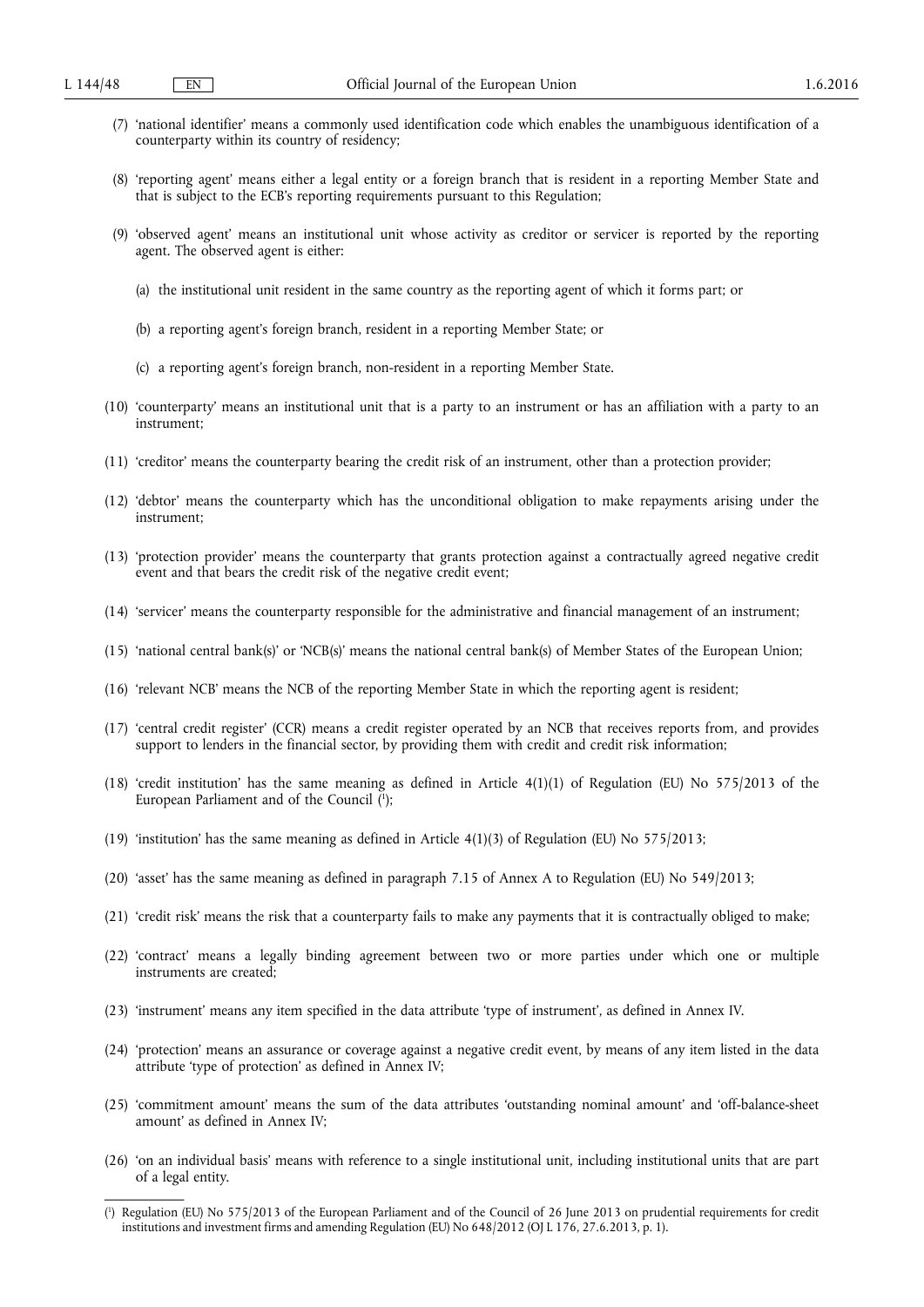#### *Article 2*

#### **Implementation stages and first reporting**

1. The multi-purpose shared analytical credit data set according to this Regulation shall be established in stages. The first stage shall start on 1 September 2018. The first monthly and quarterly transmission under this stage and pursuant to this Regulation shall start with data for 30 September 2018.

2. To ensure the appropriate identification of counterparties, NCBs shall transmit to the ECB a first set of the counterparty reference data, in accordance with Template 1 of Annex I, six months prior to the first transmission referred to in paragraph 1.

3. To allow for the necessary organisational and technical preparations for the transmission of the counterparty reference data referred to in paragraph 2, NCBs may require reporting agents to provide partial or complete counterparties reference data and credit data from 31 December 2017 onwards.

#### *Article 3*

#### **Actual reporting population**

1. The actual reporting population shall consist of resident credit institutions and resident foreign branches of credit institutions, regardless of whether or not they are institutions supervised under Directive 2013/36/EU of the European Parliament and of the Council (<sup>1</sup>).

2. Reporting agents shall report credit data on an individual basis in accordance with Articles 4 and 6.

3. Reporting agents shall report to the relevant NCB.

#### *Article 4*

#### **Statistical reporting requirements**

1. Reporting agents shall report credit data of the observed agent in accordance with Article 6 for the instruments satisfying the conditions defined in Article 5:

(a) where at any reporting reference date within the reference period the instrument:

- (i) gives rise to credit risk for the observed agent, or
- (ii) is an asset of the observed agent, or
- (iii) is recognised under the relevant accounting standard used by the observed agent's legal entity and gave rise to credit risk for the observed agent in the past, or
- (iv) is serviced by the observed agent resident in a reporting Member State; and
	- i. was granted to other institutional units of the same legal entity that the observed agent is part of, or
	- ii. is held by a legal entity which is not a credit institution resident in a reporting Member State different to the observed agent; and
- (b) where at least one debtor is a legal entity or is part of a legal entity as defined in Article 1(5).

2. For a given reporting reference date, the reference period is the period that starts on the last reporting reference date of the quarter preceding the reporting reference date and ends on that given reporting reference date.

<sup>(</sup> 1 ) Directive 2013/36/EU of the European Parliament and of the Council of 26 June 2013 on access to the activity of credit institutions and the prudential supervision of credit institutions and investment firms, amending Directive 2002/87/EC and repealing Directives 2006/48/EC and 2006/49/EC (OJ L 176, 27.6.2013, p. 338).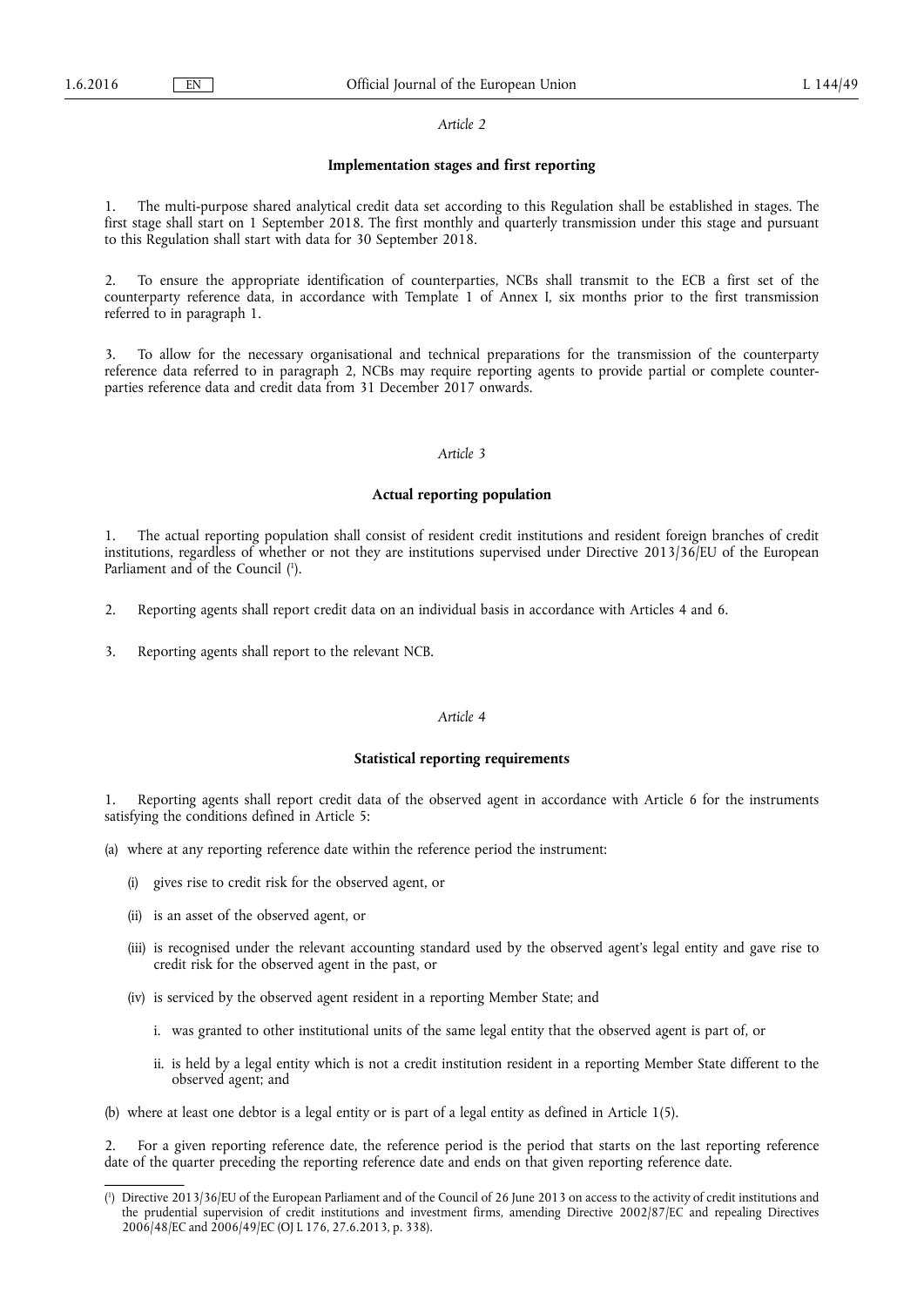#### *Article 5*

#### **Reporting threshold**

1. Credit data shall be reported for instruments specified in Article 4 where the debtor's commitment amount is equal to or larger than EUR 25 000 on any reporting reference date within the reference period.

2. The debtor's commitment amount, as referred to in paragraph 1, shall be calculated as the sum of the commitment amounts for all instruments of the debtor in relation to the observed agent on the basis of the scope of Article 4 and the instruments defined therein.

#### *Article 6*

#### **Statistical reporting requirements on an individual basis**

1. Reporting agents shall report credit data on an individual basis in accordance with the templates in Annex I.

2. Reporting agents that are legal entities shall report in relation to all observed agents that are part of the legal entity. Reporting agents that are foreign branches shall report in relation to their own activity.

3. Subject to coordination between the relevant NCBs, if both a legal entity and its foreign branch are resident in reporting Member States, in order to avoid double reporting:

- (a) the relevant NCB of the legal entity may decide not to collect any, or to collect only part, of the data attributes listed in Template 1 of Annex I from the legal entity, when such instruments are held or serviced by the foreign branch;
- (b) the relevant NCB of the foreign branch may decide not to collect any, or to collect only part, of the data attributes listed in Template 2 of Annex I from the foreign branch.

4. The relevant NCB may decide not to collect information with regard to foreign branches that are not resident in a reporting Member State and that are part of a legal entity that is the reporting agent.

#### *Article 7*

#### **Specific statistical reporting requirements**

The statistical reporting requirements defined in Article 6 shall be reduced with regard to credit data satisfying specific criteria as outlined in Annex II.

#### *Article 8*

#### **General requirements for enhanced reporting**

1. Reporting agents and their foreign branches that are not resident in a reporting Member State shall set up the necessary organisational structure and appropriate internal control mechanisms to ensure that the data that shall be reported on an individual basis under this Regulation, in accordance with Article 6, are duly processed and forwarded.

2. Foreign branches that are not resident in a reporting Member State are not reporting agents under this Regulation. Reporting agents shall ensure that such foreign branches implement arrangements, processes and mechanisms to ensure the proper implementation of the reporting requirements on an individual basis.

The statistical reporting requirements under this Regulation are without prejudice to any other current or future reporting requirements with regard to credit data in accordance with national law or other reporting frameworks.

4. NCBs may collect the information to be transmitted to the ECB as a part of a broader national reporting framework that complies with relevant Union or national law. These broader reporting frameworks may include information that serves other purposes besides statistical purposes, such as supervisory needs.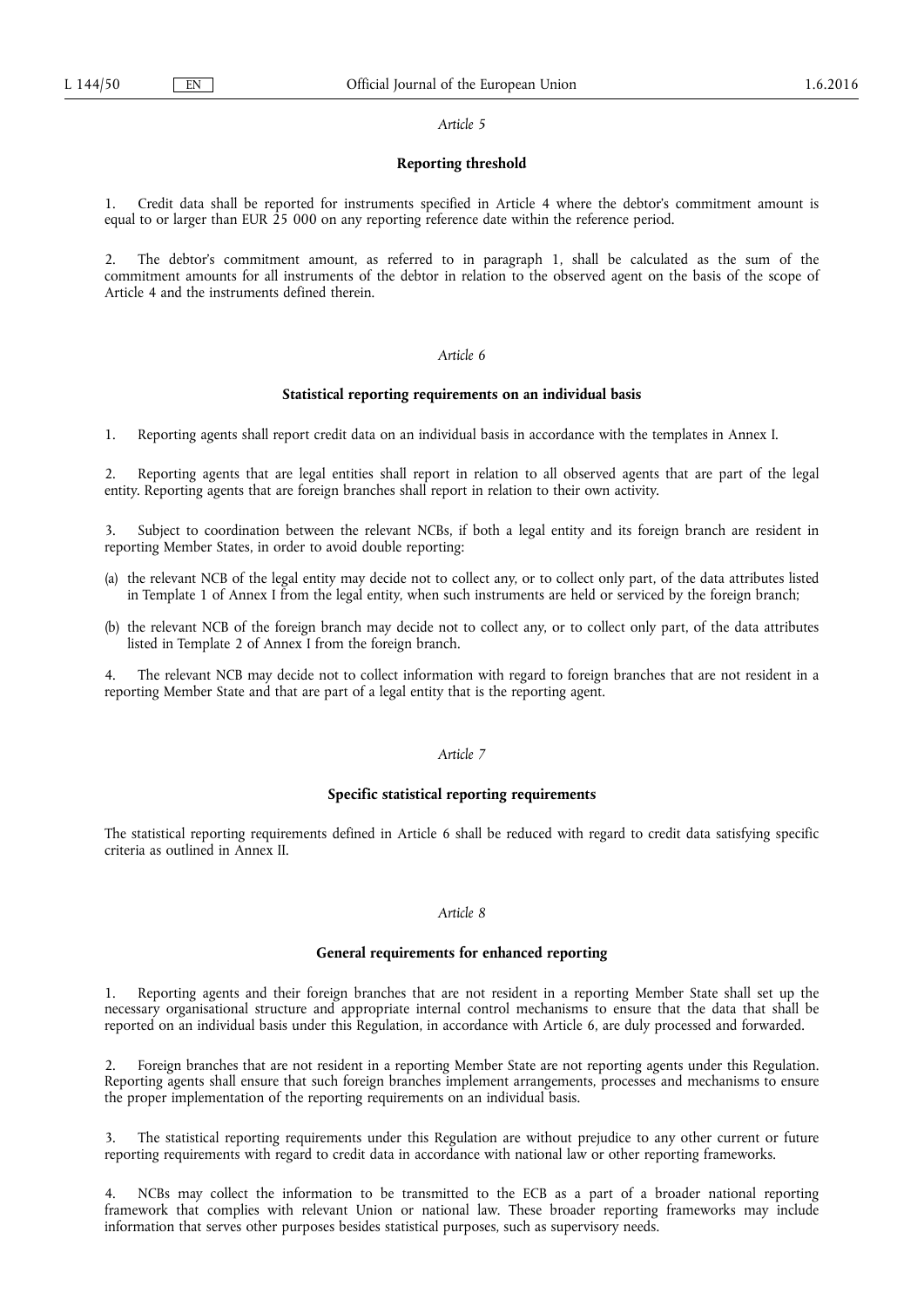5. NCBs may obtain credit data from other sources.

6. The minimum requirements for harmonisation, completeness, level of detail and identification of counterparties, of credit data are set out in the templates in Annex I.

#### *Article 9*

#### **Identification of counterparties**

1. For the purpose of reporting pursuant to this Regulation, reporting agents and NCBs shall identify counterparties using:

(a) an LEI, where such an identifier has been assigned; or

(b) if no LEI has been assigned, a national identifier, as further detailed in Annex IV.

2. NCBs may obtain any information related to the identification of counterparties as defined in Annex III through direct reporting by the reporting agents or through Memoranda of Understanding or similar arrangements with NSIs, NCAs and other national authorities. NCBs shall define the unique identifiers that are required for the proper identification of counterparties based on the scope of the information outlined in Annex III.

#### *Article 10*

#### **Access to and use of credit data**

1. The ECB and NCBs shall use credit data reported under this Regulation to the extent and for the purposes defined in Regulation (EC) No 2533/98. Such data may be used, in particular, to establish and maintain a feedback loop in accordance with Article 11.

2. This Regulation is without prejudice to existing or future uses of credit data that are permitted or required under Union or national law, or Memoranda of Understanding, including cross-border exchanges.

#### *Article 11*

#### **Feedback loop to reporting agents**

1. NCBs have the right to provide credit data, including data collected by another NCB, to reporting agents by establishing or enhancing feedback loops or other information services from CCRs to reporting agents. They may provide a subset of the credit data collected under this Regulation, in line with best practices and to the extent allowed by the applicable legal confidentiality regime. Reporting agents may use the data exclusively for managing credit risk and improving the quality of credit information available to them with regard to existing or prospective instruments. They shall not share the data with other parties, unless data sharing with service providers is strictly necessary for these purposes, and the data are used only in relation to the reporting agent and the reporting agent ensures appropriate confidentiality protection under a contractual agreement that excludes any other use of the data, and provides for the anonymisation of the data wherever possible and deletion of the data as soon as the purpose for which they have been shared has been achieved. Any further data transmission by the service provider, and any data sharing with commercial providers of credit data is forbidden.

2. NCBs shall define the scope of data to be provided, the procedure for providing data access and any additional restrictions on the use of such data, taking into account the national legal framework and any other constraints linked to the confidential nature of the information.

3. This Article does not give reporting agents any right to a feedback loop, or to receiving specific information from a feedback loop or other information services from CCRs to reporting agents.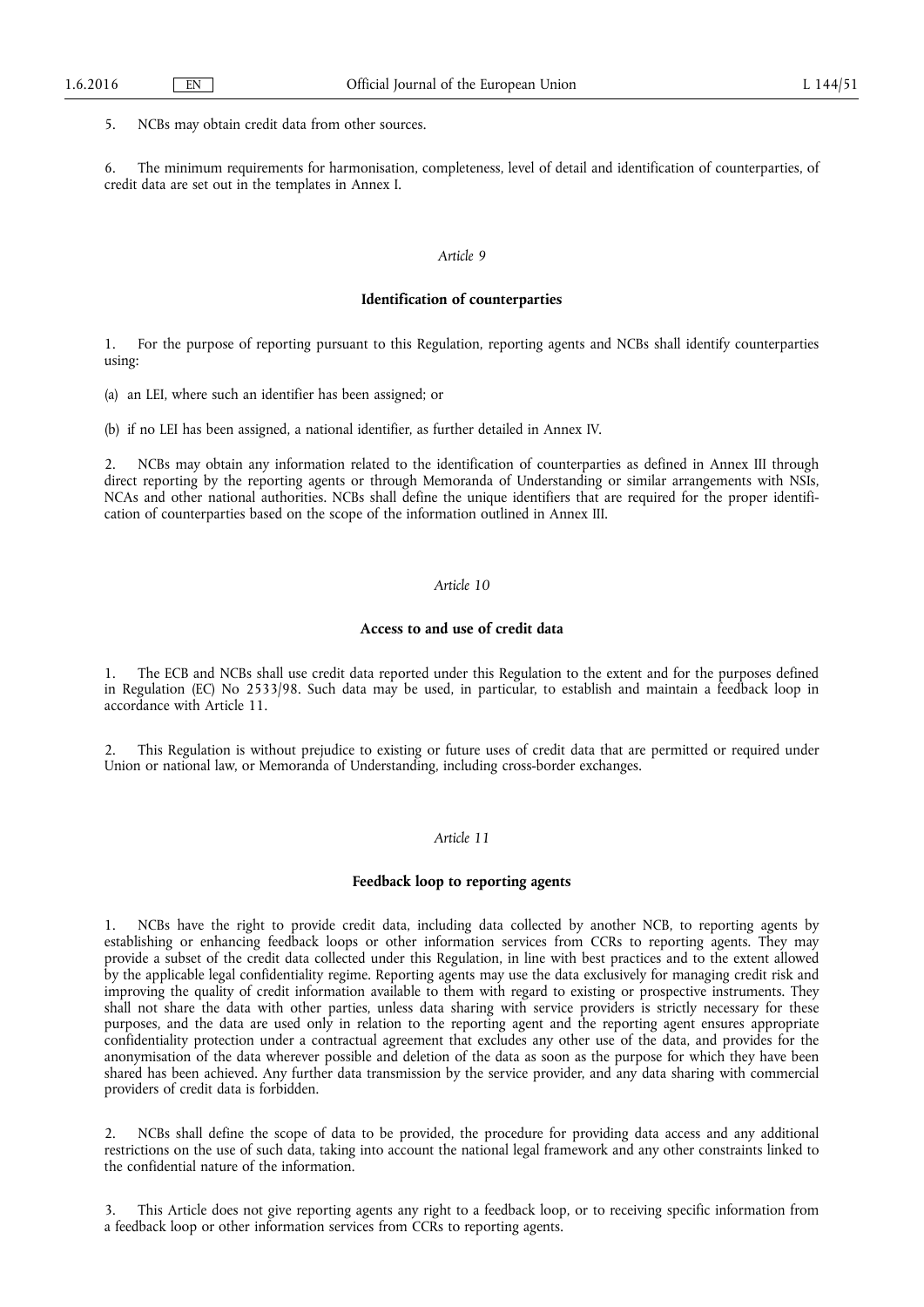4. NCBs have the right to deny access on a temporary basis for a reporting agent to specific credit data from a feedback loop where the reporting agent has not complied with its own statistical reporting obligations under this Regulation, in particular with regard to data quality and accuracy, and in cases where a reporting agent has not complied with its obligations set out in paragraph 1.

5. NCBs have the right to deny access to other NCBs to the granular credit data that they collect for the purposes of a feedback loop. NCBs have the right to require reciprocity as regards provision of granular credit data with any NCB that requests data from another NCB for the purposes of a feedback loop. Information on an institutional unit of a reporting agent established in a reporting Member State may always be used for feedback loops by the relevant NCB of the reporting agent, irrespective of where the institutional unit is resident.

#### *Article 12*

#### **Access by legal entities**

1. Legal entities or parts of legal entities about which credit data have been reported are entitled to access such data at the relevant NCB. Furthermore, legal entities may request that reporting agents rectify incorrect data that relate to them.

2. NCBs may deny a legal entity or parts of legal entities access to the credit data reported in relation to them, only to the extent that:

- (a) such access would violate the legitimate confidentiality interests of the reporting agent, for example with regard to internal credit risk assessments, or of third parties, in particular, the legal entities about which credit data has been reported; or
- (b) the data has not been used to establish or enhance a feedback loop according to Article 11, and they are not required to grant access to such data under any other Union or national law.

#### *Article 13*

#### **Timeliness**

- 1. Reporting agents shall report credit data as recorded on the following reporting reference dates:
- (a) for monthly transmissions, on the last day of each month;
- (b) for quarterly transmissions, on the last day of March, June, September and December.

NCBs shall decide when and how often they shall receive data from reporting agents in order to meet their reporting deadlines to the ECB, and shall inform the reporting agents accordingly.

3. NCBs shall inform reporting agents about the reporting obligations at least 18 months before the first reporting reference date for which such agents shall report data pursuant to this Regulation, without prejudice to any other reporting requirements in accordance with national law or other reporting frameworks.

4. For observed agents that are resident in a reporting Member State, NCBs shall transmit monthly credit data to the ECB by close of business on the 30th working day following the end of the month to which the data relate.

5. For observed agents that are resident in a reporting Member State, NCBs shall transmit quarterly credit data to the ECB by close of business on the 15th working day following the remittance dates defined in Article 3(1)(b) of Commission Implementing Regulation (EU) No 680/2014 ( 1 ).

<sup>(</sup> 1 ) Commission Implementing Regulation (EU) No 680/2014 of 16 April 2014 laying down implementing technical standards with regard to supervisory reporting of institutions according to Regulation (EU) No 575/2013 of the European Parliament and of the Council (OJ L 191, 28.6.2014, p. 1).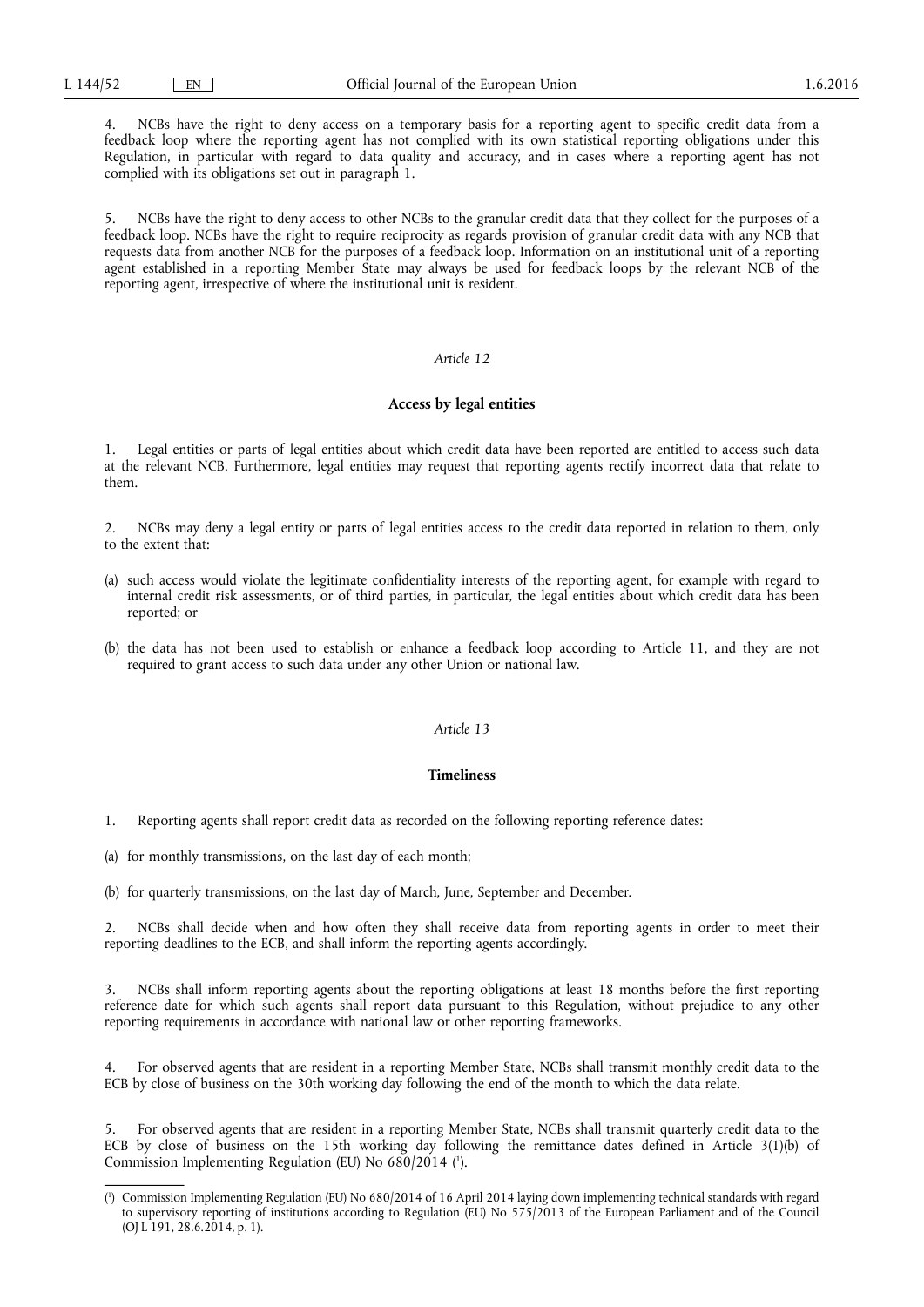6. For observed agents that are foreign branches not resident in a reporting Member State, NCBs shall transmit monthly credit data to the ECB by close of business on the 35th working day following the end of the month to which the data relate.

7. For observed agents that are foreign branches not resident in a reporting Member State, NCBs shall transmit quarterly credit data to the ECB by close of business on the 20th working day following the remittance dates defined in Article 3(1)(b) of Implementing Regulation (EU) No 680/2014.

8. NCBs shall transmit to the ECB the counterparty reference data for all counterparties in accordance with Section 1 of Template 1 of Annex I together with the first transmission of credit data. When a change occurs, NCBs shall update the data by no later than the transmission of credit data that is relevant for the first reporting reference date on or before which the change came into effect. Unless NCBs inform reporting agents that they have obtained updated counterparty reference data from other sources, reporting agents shall update such data by informing NCBs of any changes at the time requested by the relevant NCB, but no later than the date on which credit data is reported to the relevant NCB for the first reporting reference date following the date on which the change came into effect.

#### *Article 14*

#### **Minimum common standards and national reporting arrangements**

1. Reporting agents shall comply with the statistical reporting requirements to which they are subject, in accordance with the minimum common standards for transmission, accuracy, accurate identification of counterparties and compliance with concepts and revisions as specified in Annex V.

2. NCBs shall define and implement the reporting arrangements to be followed by the reporting agents in accordance with this Regulation and with their national legal frameworks to the extent that they do not conflict with the provisions of this Regulation. NCBs shall ensure that these reporting arrangements: (a) provide the required statistical information; and (b) allow verification of the fact that the minimum standards for transmission, accuracy, compliance with concepts and revisions specified in Annex V have been fulfilled.

3. The NCBs may use information obtained from any other sources, in line with Article 8(5), for their transmission of credit data to the ECB, to the extent that the information meets the quality and timeliness standards that apply according to this Regulation to data collected from reporting agents. In particular, the minimum standards for transmission, accuracy and compliance with concepts and revisions specified in Annex V shall be fulfilled.

#### *Article 15*

#### **Mergers, divisions and reorganisations**

1. In the event of a merger, division or reorganisation that could affect the fulfilment of their statistical obligations, the reporting agents concerned shall inform the relevant NCB of the procedures that are planned for fulfilling the statistical reporting requirements set out in this Regulation, as soon as the intention to implement the merger, division or reorganisation has been published and before it takes effect.

2. Without prejudice to the obligations set out in the previous paragraph, the relevant NCB may authorise the acquiring institution to fulfil its statistical reporting obligation through temporary procedures. This exemption from normal reporting procedures shall last no longer than six months from the date on which the merger, division or reorganisation took place. This exemption shall be without prejudice to the obligation for the acquiring institution to fulfil its reporting obligations in accordance with this Regulation.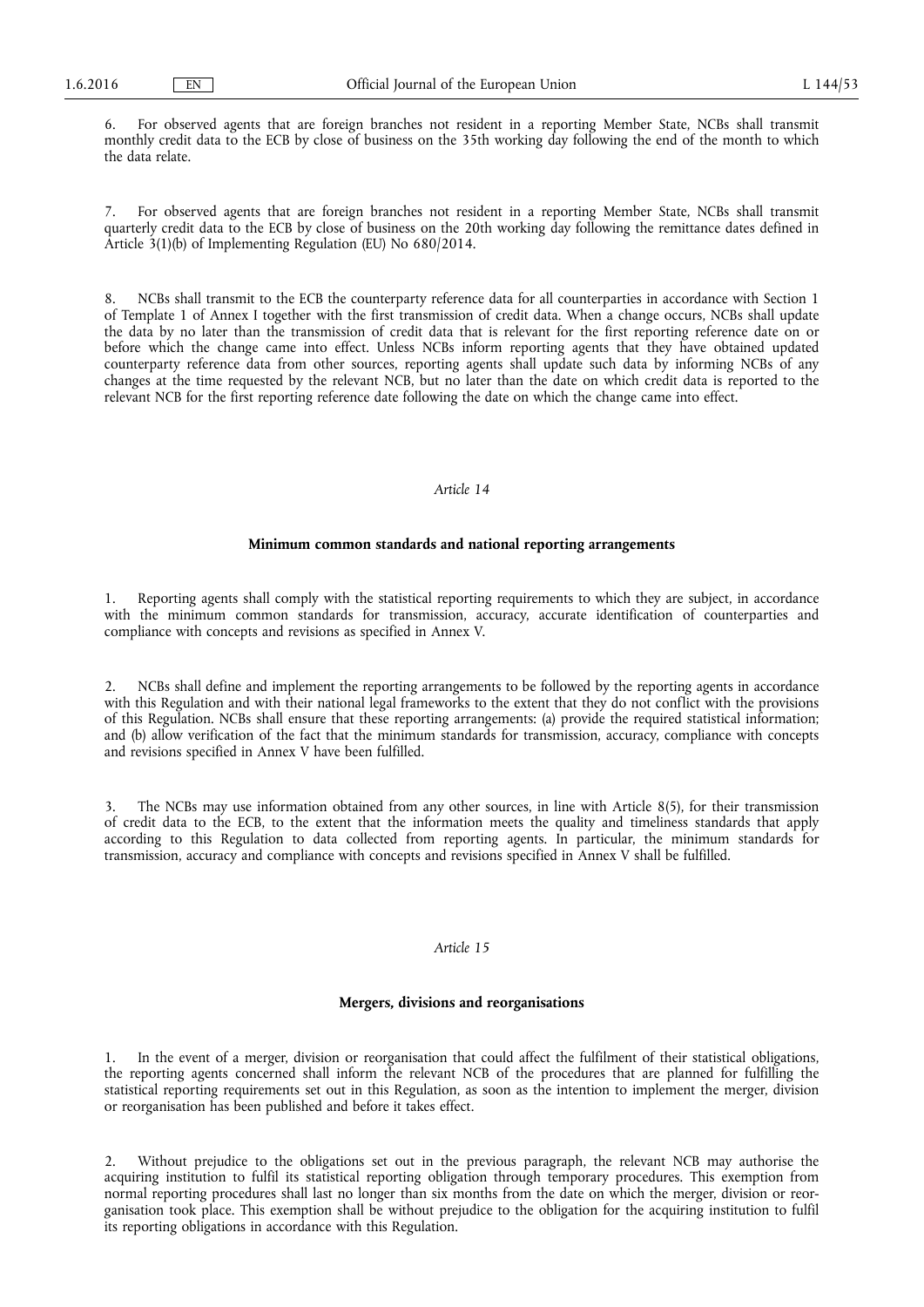#### *Article 16*

#### **Derogations and reduced reporting frequency**

1. In order to ensure the proportionality of the reporting obligations established in this Regulation, the relevant NCB may grant derogations to small reporting agents, provided that the combined contribution of all reporting agents that are granted a derogation to the total outstanding amount of loans reported pursuant to Regulation (EU) No 1071/2013 of the European Central Bank (ECB/2013/33) ( 1 ) by all reporting agents resident in the reporting Member State does not exceed 2 %. The derogations may cover some or all reporting requirements defined in this Regulation.

2. In order to support the implementation of the reporting requirements, the relevant NCB may allow small reporting agents to report credit data relating to reporting reference dates prior to 1 January 2021 on a quarterly instead of a monthly basis, provided that the combined contribution of all agents reporting on a quarterly basis to the total outstanding amount of loans reported pursuant to Regulation (EU) No 1071/2013 by all reporting agents resident in the reporting Member State does not exceed 4 %, without prejudice to their reporting credit data under any other legal framework.

3. NCBs may grant derogations to reporting agents to the extent that the NCBs obtain data from other sources of the quality and timeliness required according to Article 14(3).

- 4. NCBs shall inform the following reporting agents of their reporting obligations in accordance with Article 13(3):
- (a) reporting agents that have been granted a derogation in line with paragraph 1;
- (b) reporting agents that may report data on a reduced reporting frequency in line with paragraph 2;
- (c) reporting agents that no longer fulfil the conditions for a derogation or reduced reporting frequency in line with paragraph  $(1)$  or  $(2)$ .

#### *Article 17*

#### **Verification and compulsory collection and minimum quality standards**

The NCBs shall verify and, to the extent necessary, carry out the compulsory collection of the information that reporting agents are required to provide pursuant to this Regulation, without prejudice to the ECB's right to exercise these rights itself. In particular, the NCBs shall exercise this right when a reporting agent does not fulfil the minimum standards for transmission, accuracy, compliance with concepts and revisions specified in Annex V.

#### *Article 18*

#### **Sanctions**

The ECB may impose sanctions on reporting agents who fail to comply with the reporting obligations of this Regulation in accordance with Article 7(1) of Regulation (EC) No 2533/98. Reporting agents shall not be subject to sanctions insofar as they demonstrate that they are prevented from reporting the required information by the national law of a country where the branch on which they are required to report information is resident. The ECB's power to impose sanctions for non-compliance with the reporting obligations of this Regulation is independent of an NCB's right to sanction, in line with its national law, non-compliance with statistical or other reporting obligations that apply to reporting agents under the respective national legal framework in line with Article 8(3).

<sup>(</sup> 1 ) Regulation (EU) No 1071/2013 of the European Central Bank of 24 September 2013 concerning the balance sheet of the monetary financial institutions sector (ECB/2013/33) (OJ L 297, 7.11.2013, p. 1).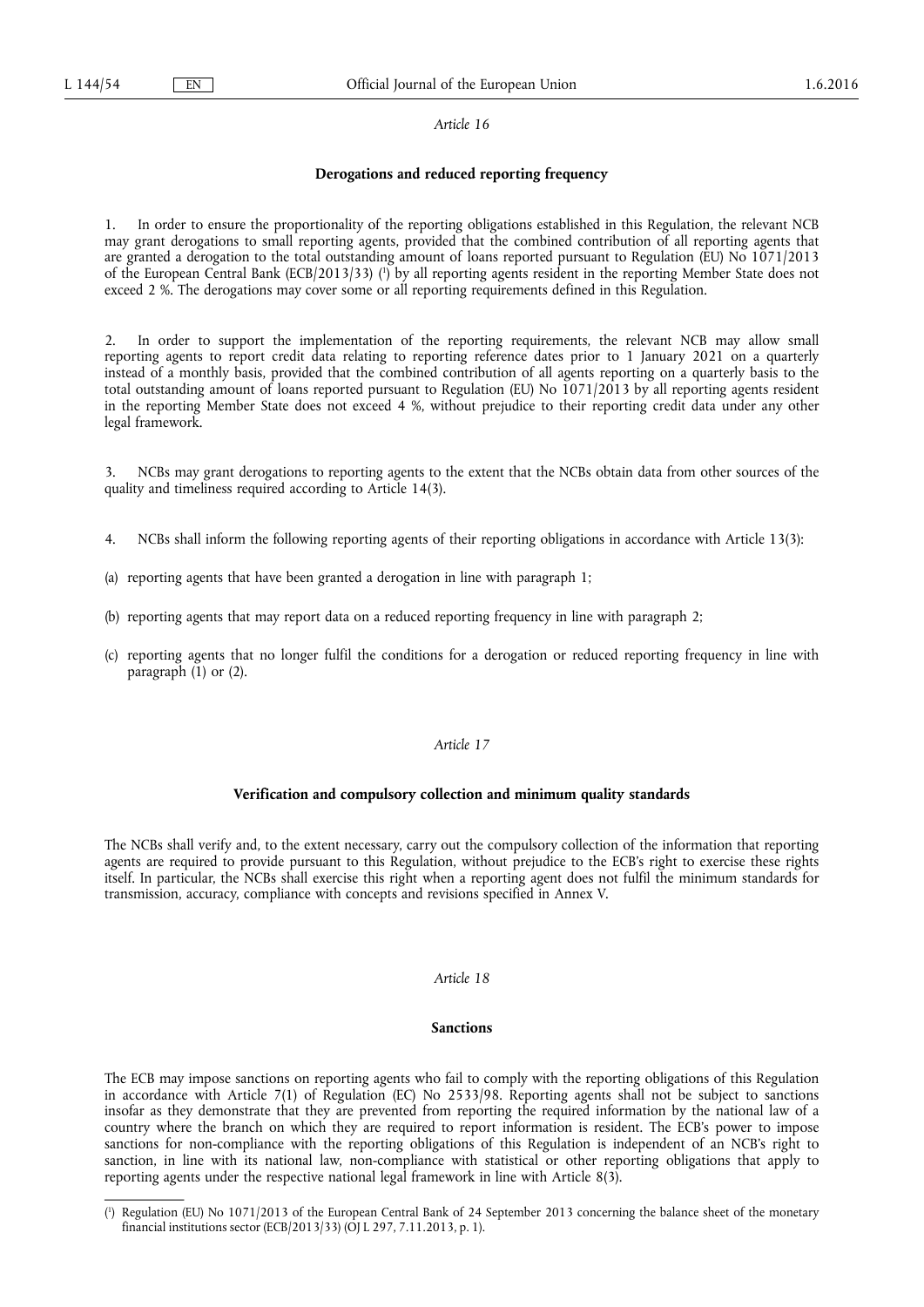#### *Article 19*

#### **Transitional provision**

NCBs may postpone the first transmission to the ECB of credit data relating to reporting reference dates prior to 1 February 2019 provided that they transmit such data to the ECB no later than 31 March 2019.

#### *Article 20*

### **Simplified amendment procedure**

Taking account of the views of the STC, the Executive Board may make technical amendments to the annexes to this Regulation, provided that such amendments neither change the underlying conceptual framework nor affect the reporting burden for the reporting agents. The Executive Board shall inform the Governing Council of any such amendment without undue delay.

#### *Article 21*

#### **Final provisions**

This Regulation shall enter into force on the twentieth day following its publication in the *Official Journal of the European Union*.

It shall apply from 31 December 2017.

This Regulation shall be binding in its entirety and directly applicable in the Member States in accordance with the Treaties.

Done at Frankfurt am Main, 18 May 2016.

*For the Governing Council of the ECB The President of the ECB*  Mario DRAGHI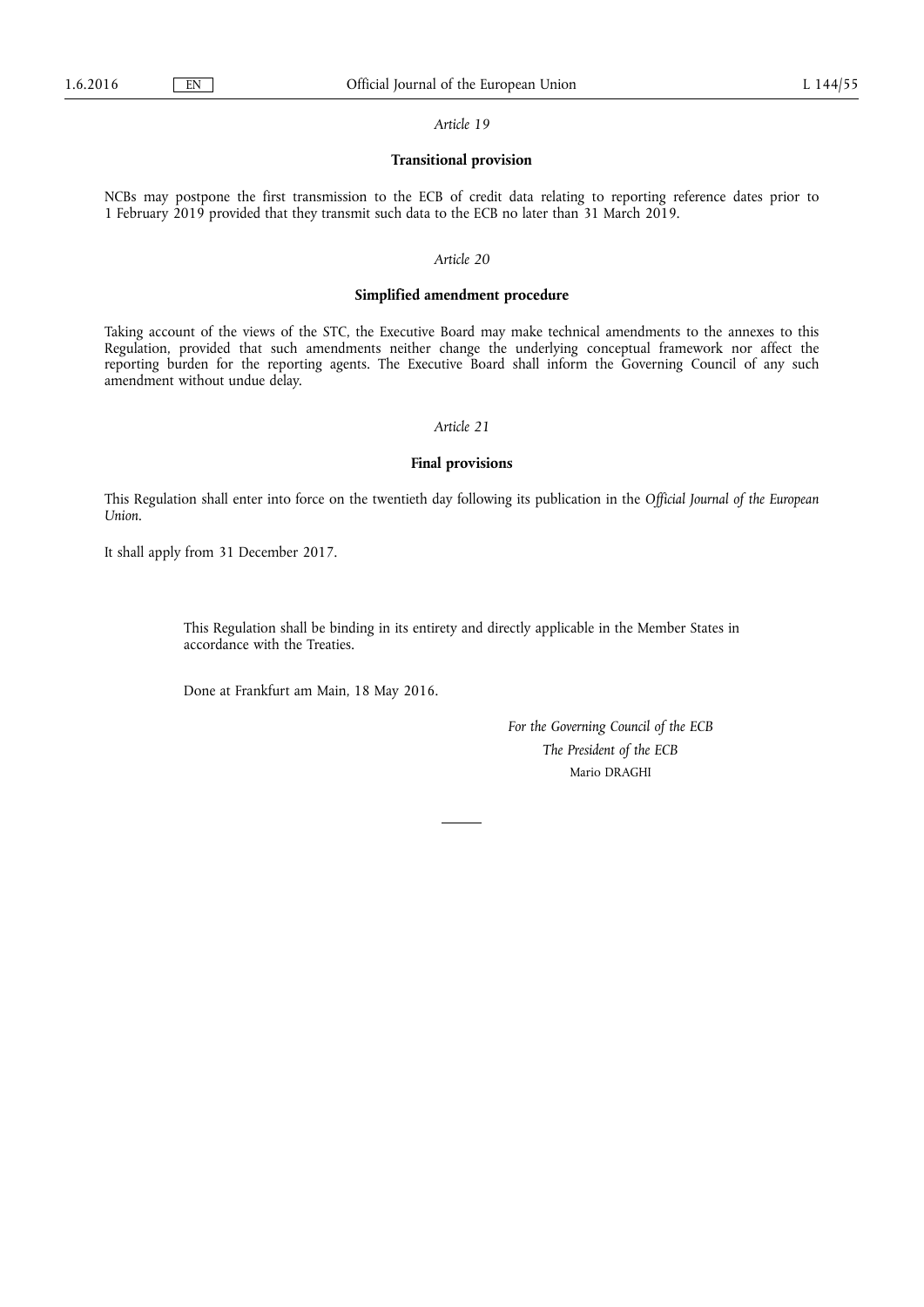#### *ANNEX I*

#### **Data to report and templates**

- 1. The data to be reported under this Regulation refers to multiple elements, e.g. creditors, debtors, instruments, protection, etc. that are interconnected. For example, one debtor may be granted multiple loans or a single protection might secure multiple instruments. A data set for reporting the specific information for each of these elements is set out in this Annex.
- 2. The information for each data set refers to a single element, e.g. instrument, or to the combination of several elements, e.g. 'instrument-protection', thereby establishing the level of granularity to be provided for each data set. The data sets are organised into two templates.
- 3. The reporting requirements for the data attributes included in each template are set out in Annexes II and III.
- 4. The data attributes included in each template are defined in Annex IV.
- 5. Amounts are reported in units of euro. Foreign currency amounts should be converted into euro at the respective European Central Bank (ECB) euro foreign exchange reference rates, i.e. the mid-rate on the reporting reference date.

#### **Template 1**

#### 1. **Counterparty reference data**

- 1.1 The level of granularity for the counterparty reference data is the counterparty. Each record is uniquely identified by the combination of the following data attributes: (a) reporting agent identifier; and (b) counterparty identifier.
- 1.2 Each counterparty identifier must be unique for each counterparty reported by the same reporting agent and each counterparty must always be identified by the reporting agent using its unique counterparty identifier. This identifier must not be reused by the same reporting agent at any point in time to identify a different counterparty. NCBs may require reporting agents to use counterparty identifiers as specified by the relevant NCB.
- 1.3 The counterparties to be registered are all institutional units which are legal entities or form part of legal entities and are linked to instruments reported pursuant to Articles 4 and 5 or provide protection to secure such instruments. Specifically, the counterparties to be registered are: (a) creditors; (b) debtors; (c) protection providers; (d) originators; (e) servicers; (f) head offices of undertakings; (g) immediate parent undertakings and (h) ultimate parent undertakings. A single entity may be the counterparty in relation to several instruments or take different roles as a counterparty for the same instrument. However, each counterparty should only be registered once.
- 1.4 The information required for each type of counterparty is indicated in Annex III.
- 1.5 The counterparty data describes the characteristics of the counterparty.
- 1.6 In the case of natural persons being affiliated with instruments reported to AnaCredit, no record for the natural persons must be reported.
- 1.7 The records must be reported no later than the monthly transmission of credit data relevant for the reporting reference date on which the counterparty entered into a contract registered in AnaCredit. If a change takes place, the records must be updated no later than the monthly transmission of credit data for the reporting reference date on which the change came into effect.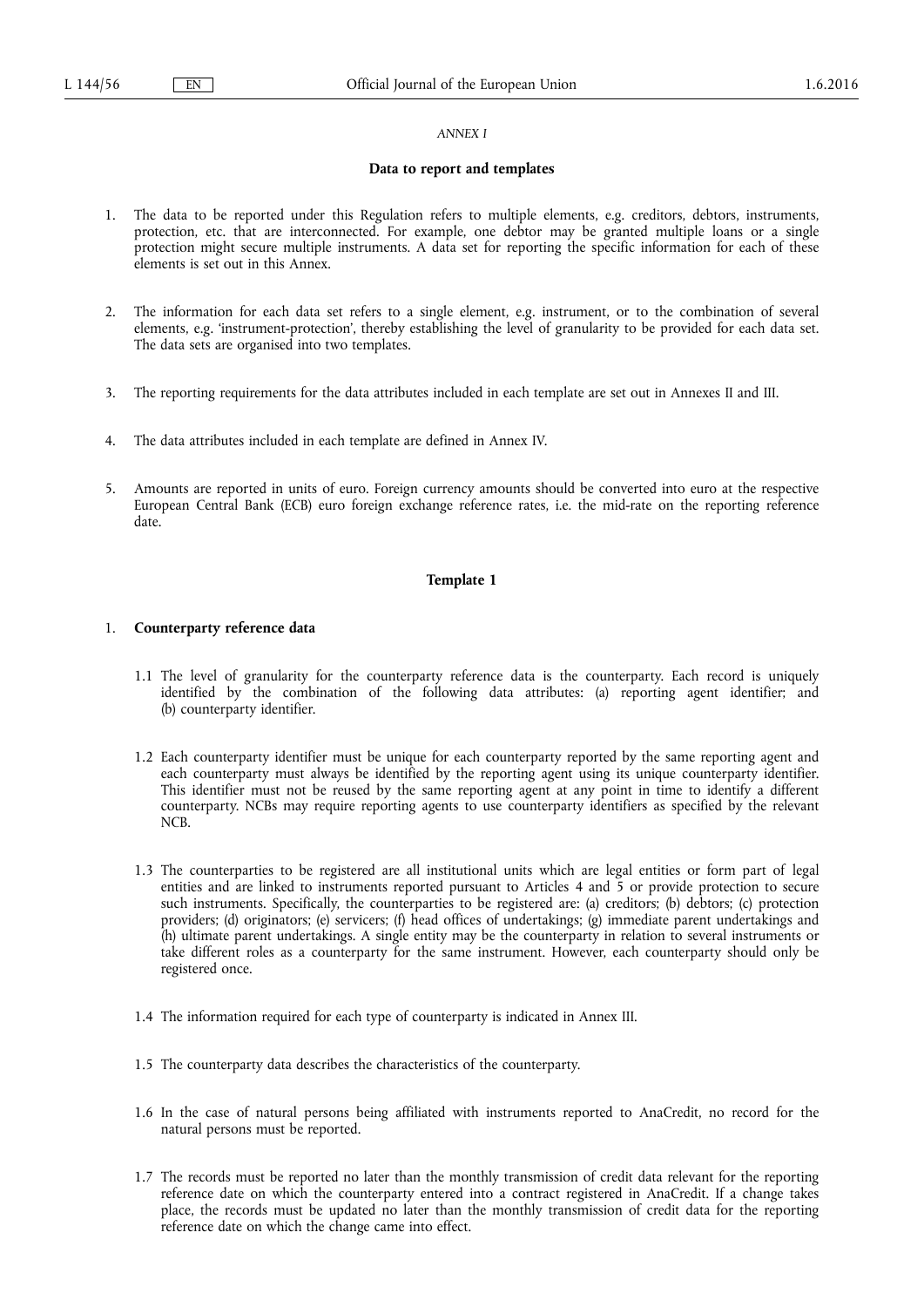#### 2. **Instrument data**

- 2.1 The level of granularity for the instrument data is the instrument. Each record is uniquely identified by the combination of the following data attributes: (a) reporting agent identifier; (b) observed agent identifier; (c) contract identifier; and (d) instrument identifier.
- 2.2 Each contract identifier must be unique for each contract that generates credit risk for the same observed agent. This identifier must not be reused at any point in time to identify a different contract with the same observed agent. Each instrument identifier must be unique for each contract, i.e. all instruments embedded in a single contract are to be assigned a different instrument identifier, and these must not be reused at any point in time to identify a different instrument within the contract.
- 2.3 The instrument data registers any instrument that exists under a contract between the observed agent and the counterparties, including all instruments between institutional units within the same legal entity.
- 2.4 The instrument data describes the features of the instrument, which rarely change over time.
- 2.5 The records must be reported no later than the monthly transmission of credit data relevant for the reporting reference date on which the instrument is registered in AnaCredit. If a change takes place, the records must be updated no later than the monthly transmission of credit data for the reporting reference date on or before which the change came into effect.

#### 3. **Financial data**

- 3.1 The level of granularity for the financial data is the instrument. Each record is uniquely identified by the combination of the following data attributes: (a) reporting agent identifier; (b) observed agent identifier; (c) contract identifier and (d) instrument identifier.
- 3.2 The financial data describes the instrument's financial development.
- 3.3 Any drawn amount of an instrument must be registered in the data attribute 'outstanding nominal amount'. Any committed undrawn amount of an instrument must be registered in the data attribute 'off-balance-sheet amount'.
- 3.4 The records must be reported on a monthly basis.

#### 4. **Counterparty-instrument data**

- 4.1 The level of granularity for the counterparty-instrument data is the 'counterparty-instrument' combination and each record is uniquely identified by the combination of the following data attributes: (a) reporting agent identifier; (b) observed agent identifier; (c) counterparty identifier; (d) contract identifier; (e) instrument identifier; and (f) counterparty role.
- 4.2 The counterparty-instrument data describes the role of all counterparties in each instrument.
- 4.3 In the case of natural persons being affiliated with instruments reported to AnaCredit, no record for the natural persons must be reported.
- 4.4 The records must be reported no later than the monthly transmission of credit data relevant for the reporting reference date on or before which the instrument was registered in AnaCredit. If a change takes place, the records must be updated no later than the date of the monthly transmission of credit data that is relevant for the reporting reference date on or before which the change came into effect.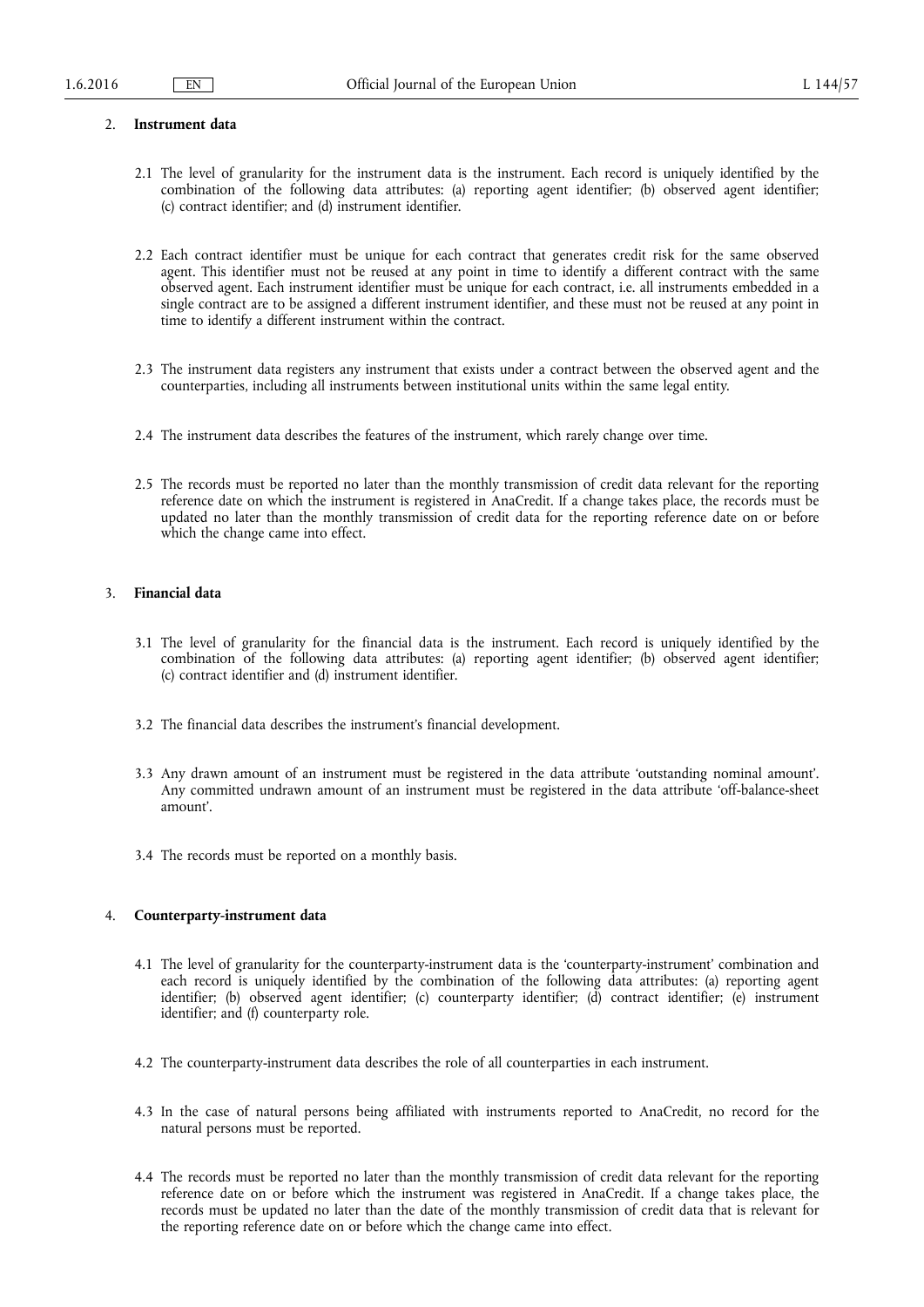### 5. **Joint liabilities data**

- 5.1 The level of granularity for the joint liabilities data is the 'counterparty-instrument' combination. Each record is uniquely identified by the combination of the data attributes: (a) reporting agent identifier; (b) observed agent identifier; (c) counterparty identifier; (d) contract identifier; and (e) instrument identifier.
- 5.2 These data register the joint liability amount of the instrument that corresponds to each debtor that is jointly liable in relation to a single instrument.
- 5.3 In the case of natural persons being affiliated with instruments reported to AnaCredit, no record for the natural persons must be reported.
- 5.4 The records must be reported on a monthly basis.

| Data set                       | Data attribute                          |  |  |  |  |  |  |  |  |
|--------------------------------|-----------------------------------------|--|--|--|--|--|--|--|--|
| 1. Counterparty reference data | Reporting agent identifier              |  |  |  |  |  |  |  |  |
|                                | Counterparty identifier                 |  |  |  |  |  |  |  |  |
|                                | Legal Entity Identifier (LEI)           |  |  |  |  |  |  |  |  |
|                                | National identifier                     |  |  |  |  |  |  |  |  |
|                                | Head office undertaking identifier      |  |  |  |  |  |  |  |  |
|                                | Immediate parent undertaking identifier |  |  |  |  |  |  |  |  |
|                                | Ultimate parent undertaking identifier  |  |  |  |  |  |  |  |  |
|                                | Name                                    |  |  |  |  |  |  |  |  |
|                                | Address: street                         |  |  |  |  |  |  |  |  |
|                                | Address: city/town/village              |  |  |  |  |  |  |  |  |
|                                | Address: county/administrative division |  |  |  |  |  |  |  |  |
|                                | Address: postal code                    |  |  |  |  |  |  |  |  |
|                                | Address: country                        |  |  |  |  |  |  |  |  |
|                                | Legal form                              |  |  |  |  |  |  |  |  |
|                                | Institutional sector                    |  |  |  |  |  |  |  |  |
|                                | Economic activity                       |  |  |  |  |  |  |  |  |
|                                | Status of legal proceedings             |  |  |  |  |  |  |  |  |
|                                | Date of initiation of legal proceedings |  |  |  |  |  |  |  |  |
|                                | Enterprise size                         |  |  |  |  |  |  |  |  |
|                                | Date of enterprise size                 |  |  |  |  |  |  |  |  |
|                                | Number of employees                     |  |  |  |  |  |  |  |  |
|                                | Balance sheet total                     |  |  |  |  |  |  |  |  |
|                                | Annual turnover                         |  |  |  |  |  |  |  |  |
|                                | Accounting standard                     |  |  |  |  |  |  |  |  |
|                                |                                         |  |  |  |  |  |  |  |  |
| 2. Instrument data             | Reporting agent identifier              |  |  |  |  |  |  |  |  |
|                                | Observed agent identifier               |  |  |  |  |  |  |  |  |
|                                | Contract identifier                     |  |  |  |  |  |  |  |  |
|                                | Instrument identifier                   |  |  |  |  |  |  |  |  |
|                                | Type of instrument                      |  |  |  |  |  |  |  |  |
|                                | Amortisation type                       |  |  |  |  |  |  |  |  |
|                                |                                         |  |  |  |  |  |  |  |  |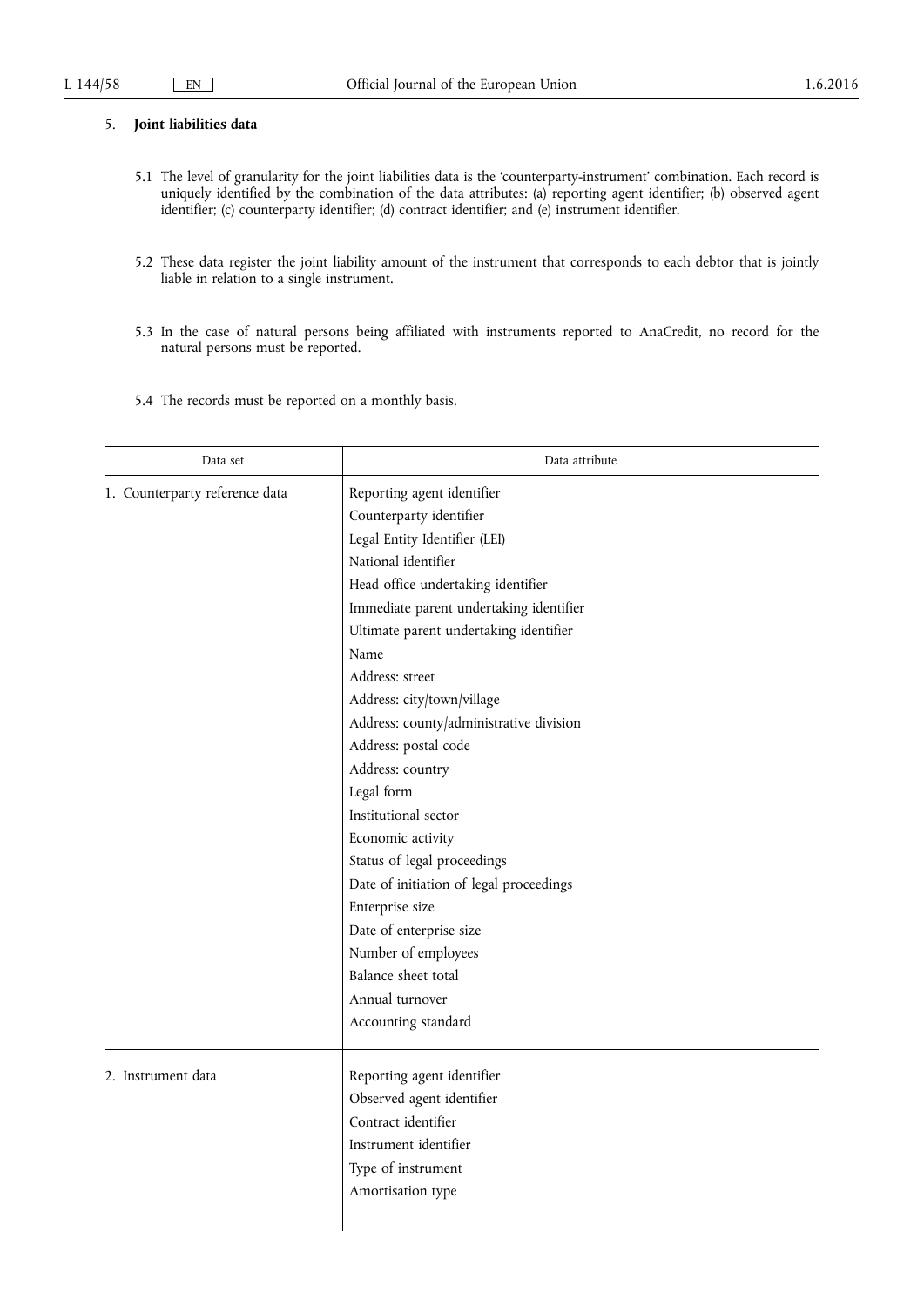| Data set                        | Data attribute                                                   |
|---------------------------------|------------------------------------------------------------------|
|                                 | Currency                                                         |
|                                 | Fiduciary instrument                                             |
|                                 | Inception date                                                   |
|                                 | End date of interest-only period                                 |
|                                 | Interest rate cap                                                |
|                                 | Interest rate floor                                              |
|                                 | Interest rate reset frequency                                    |
|                                 | Interest rate spread/margin                                      |
|                                 | Interest rate type                                               |
|                                 | Legal final maturity date                                        |
|                                 | Commitment amount at inception                                   |
|                                 | Payment frequency                                                |
|                                 | Project finance loan                                             |
|                                 | Purpose                                                          |
|                                 | Recourse                                                         |
|                                 | Reference rate                                                   |
|                                 | Settlement date                                                  |
|                                 | Subordinated debt                                                |
|                                 | Syndicated contract identifier                                   |
|                                 | Repayment rights                                                 |
|                                 | Fair value changes due to changes in credit risk before purchase |
| 3. Financial data               | Reporting agent identifier                                       |
|                                 | Observed agent identifier                                        |
|                                 | Contract identifier                                              |
|                                 | Instrument identifier                                            |
|                                 | Interest rate                                                    |
|                                 | Next interest rate reset date                                    |
|                                 | Default status of the instrument                                 |
|                                 | Date of the default status of the instrument                     |
|                                 | Transferred amount                                               |
|                                 | Arrears for the instrument                                       |
|                                 | Date of past due for the instrument                              |
|                                 | Type of securitisation                                           |
|                                 | Outstanding nominal amount                                       |
|                                 | Accrued interest                                                 |
|                                 | Off-balance-sheet amount                                         |
|                                 |                                                                  |
| 4. Counterparty-instrument data | Reporting agent identifier                                       |
|                                 | Observed agent identifier                                        |
|                                 | Counterparty identifier                                          |
|                                 | Contract identifier                                              |
|                                 | Instrument identifier                                            |
|                                 | Counterparty role                                                |
|                                 |                                                                  |

 $\blacksquare$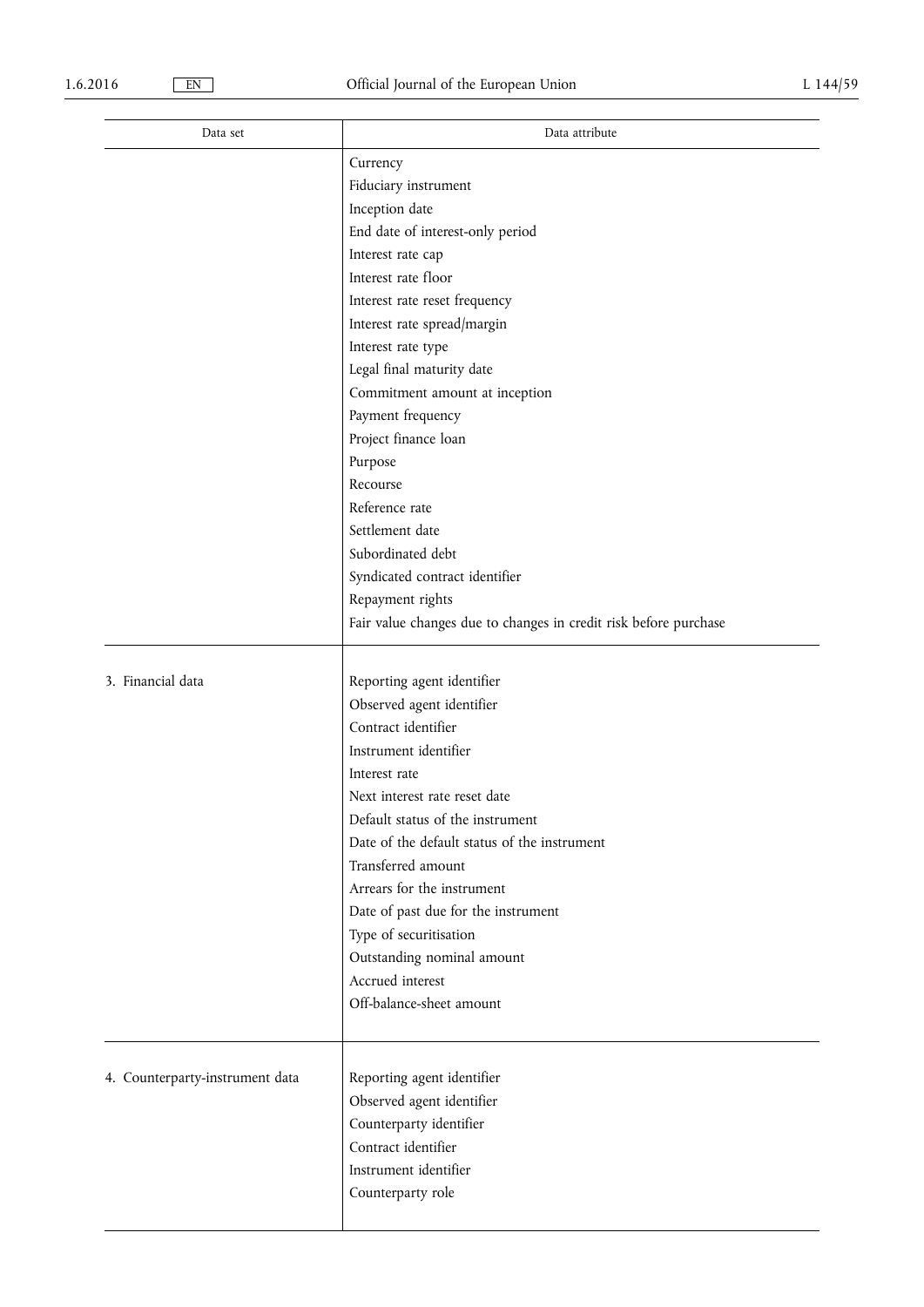| Data set                  | Data attribute                                                                                                                                               |
|---------------------------|--------------------------------------------------------------------------------------------------------------------------------------------------------------|
| 5. Joint liabilities data | Reporting agent identifier<br>Observed agent identifier<br>Counterparty identifier<br>Contract identifier<br>Instrument identifier<br>Joint liability amount |

#### **Template 2**

#### 6. **Accounting data**

- 6.1 The level of granularity for the accounting data is the instrument. Each record is uniquely identified by the combination of the following data attributes: (a) reporting agent identifier; (b) observed agent identifier; (c) contract identifier; and (d) instrument identifier.
- 6.2 These data describe the development of the instrument in accordance with the relevant accounting standards of the observed agent's legal entity. If the reporting agent is subject to Regulation (EU) 2015/534 of the European Central Bank (ECB/2015/13) ( 1 ), the data is recorded in accordance with the accounting standard — International Financial Reporting Standards (IFRS) or national generally accepted accounting principles (GAAP) — applied to fulfil the requirements under Regulation (EU) 2015/534 (ECB/2015/13) by the observed agent's legal entity.
- 6.3 The records must be reported on a quarterly basis.

#### 7. **Protection received data**

- 7.1 The level of granularity for the protection received data is the protection received. Each record is uniquely identified by the combination of the following data attributes: (a) reporting agent identifier; (b) observed agent identifier; and (c) protection identifier.
- 7.2 Reporting agents should report any protection received as security for the repayment of any instrument(s) reported in the instrument data regardless of the protection's eligibility for credit risk mitigation in accordance with Regulation (EU) No 575/2013.
- 7.3 These data describe the protection received.
- 7.4 The records must be reported no later than the monthly transmission of credit data relevant for the reporting reference date on or before which the protection was received as security for the repayment of any instrument reported in AnaCredit. If a change takes place, the records must be updated no later than the quarterly transmission of credit data relevant for the reporting reference date on or before which the change came into effect.

#### 8. **Instrument-protection received data**

- 8.1 The level of granularity for the instrument-protection received data is the instrument-protection received combination. Each record is uniquely identified by the combination of the following data attributes: (a) reporting agent identifier; (b) observed agent identifier; (c) contract identifier; (d) instrument identifier; and (e) protection identifier.
- 8.2 These data describe all the protection received in relation to the instrument that the protection is securing.
- 8.3 The records must be reported on a monthly basis.

<sup>(</sup> 1 ) Regulation (EU) 2015/534 of the European Central Bank of 17 March 2015 on reporting of supervisory financial information (ECB/2015/13) (OJ L 86, 31.3.2015, p. 13).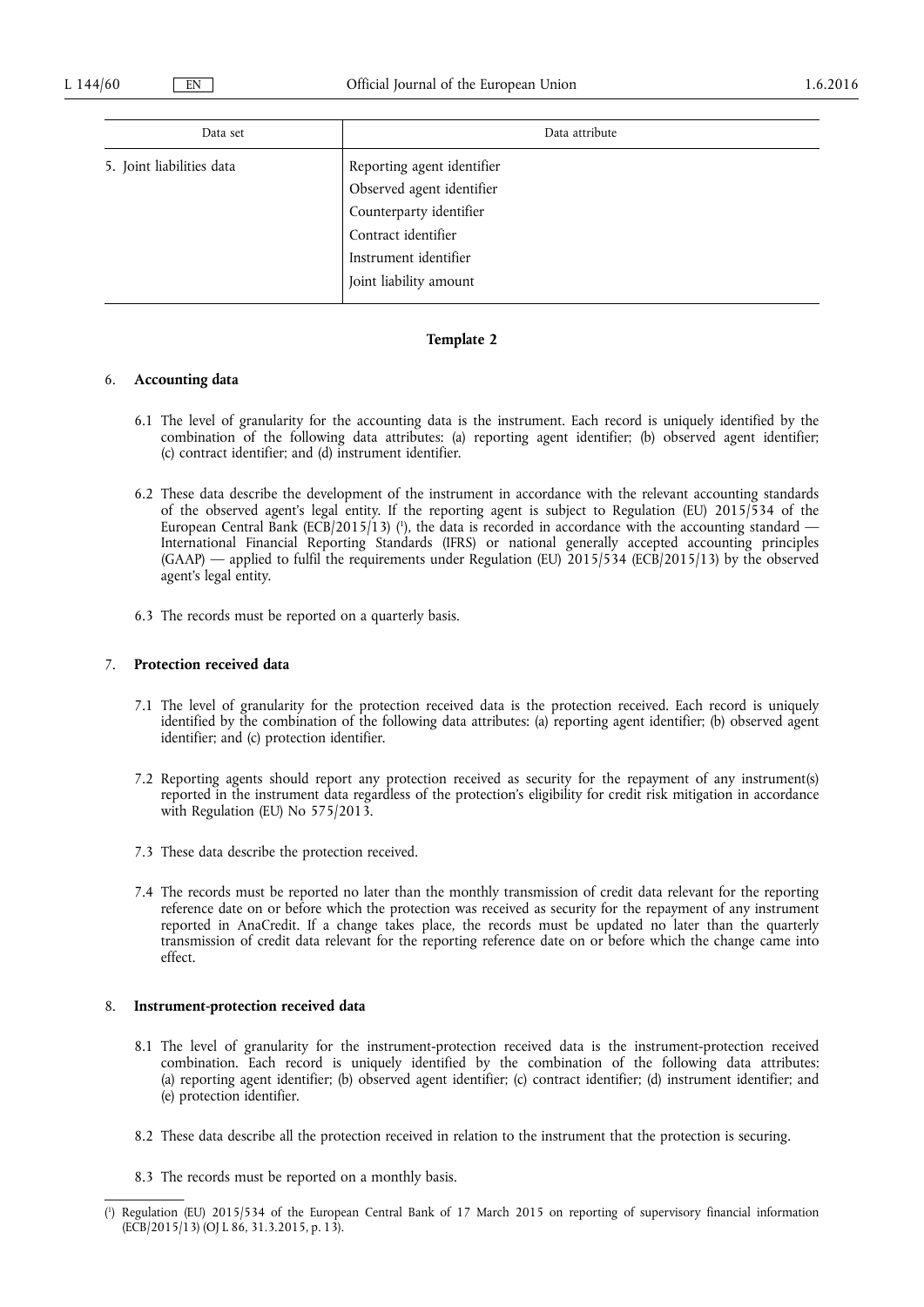### 9. **Counterparty risk data**

- 9.1 The level of granularity for the counterparty risk data is the counterparty. Each record is uniquely identified by the combination of the following data attributes: (a) reporting agent identifier; (b) observed agent identifier; and (c) counterparty identifier.
- 9.2 The data allows the assessment of the counterparty's' credit risk.
- 9.3 This information is required only for debtors and protection providers.
- 9.4 In the case of natural persons being affiliated with instruments reported to AnaCredit, no record for the natural persons must be reported.
- 9.5 The records must be reported on a monthly basis.
- 9.6 The relevant NCB may decide to collect the counterparty risk data on a quarterly basis.

#### 10. **Counterparty default data**

- 10.1 The level of granularity for the counterparty default data is the counterparty. Each record is uniquely identified by the combination of the following data attributes: (a) reporting agent identifier; (b) observed agent identifier; and (c) counterparty identifier.
- 10.2 These data allow the identification of counterparties in default without undue delay.
- 10.3 This information is required only for debtors and protection providers.
- 10.4 In the case of natural persons being affiliated with instruments reported to AnaCredit, no record for the natural persons must be reported.
- 10.5 The records must be reported on a monthly basis.

| Data               | Data attribute                                         |  |  |  |  |  |  |  |  |  |
|--------------------|--------------------------------------------------------|--|--|--|--|--|--|--|--|--|
| 6. Accounting data | Reporting agent identifier                             |  |  |  |  |  |  |  |  |  |
|                    | Observed agent identifier                              |  |  |  |  |  |  |  |  |  |
|                    | Contract identifier                                    |  |  |  |  |  |  |  |  |  |
|                    | Instrument identifier                                  |  |  |  |  |  |  |  |  |  |
|                    | Accounting classification of instruments               |  |  |  |  |  |  |  |  |  |
|                    | Balance sheet recognition                              |  |  |  |  |  |  |  |  |  |
|                    | Accumulated write-offs                                 |  |  |  |  |  |  |  |  |  |
|                    | Accumulated impairment amount                          |  |  |  |  |  |  |  |  |  |
|                    | Type of impairment                                     |  |  |  |  |  |  |  |  |  |
|                    | Impairment assessment method                           |  |  |  |  |  |  |  |  |  |
|                    | Sources of encumbrance                                 |  |  |  |  |  |  |  |  |  |
|                    | Accumulated changes in fair value due to credit risk   |  |  |  |  |  |  |  |  |  |
|                    | Performing status of the instrument                    |  |  |  |  |  |  |  |  |  |
|                    | Date of the performing status of the instrument        |  |  |  |  |  |  |  |  |  |
|                    | Provisions associated with off-balance-sheet exposures |  |  |  |  |  |  |  |  |  |
|                    | Status of forbearance and renegotiation                |  |  |  |  |  |  |  |  |  |
|                    | Date of the forbearance and renegotiation status       |  |  |  |  |  |  |  |  |  |
|                    | Cumulative recoveries since default                    |  |  |  |  |  |  |  |  |  |
|                    | Prudential portfolio                                   |  |  |  |  |  |  |  |  |  |
|                    | Carrying amount                                        |  |  |  |  |  |  |  |  |  |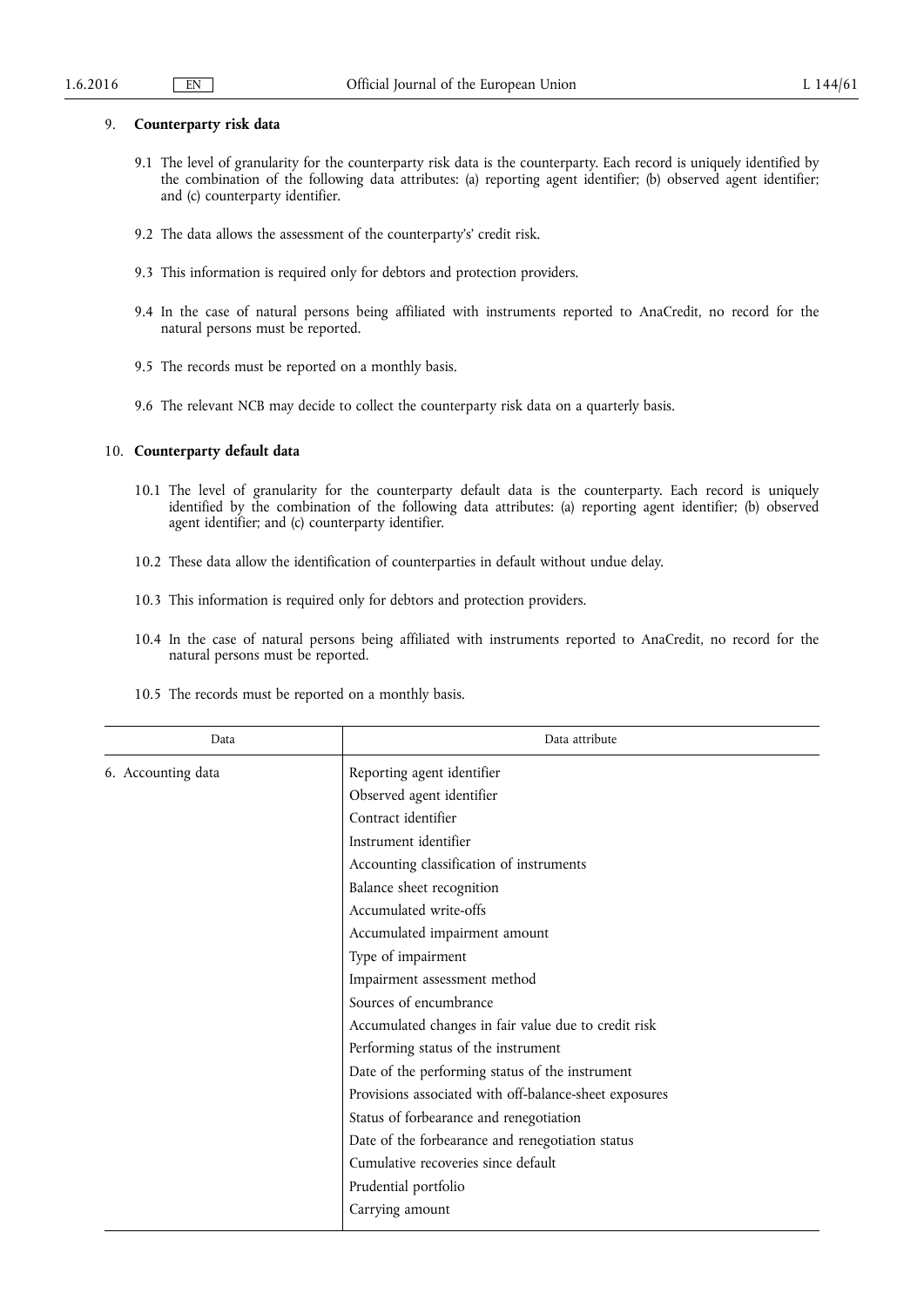| Data                                   | Data attribute                                                                                                                                                                                                       |  |  |  |  |  |
|----------------------------------------|----------------------------------------------------------------------------------------------------------------------------------------------------------------------------------------------------------------------|--|--|--|--|--|
| 7. Protection received data            | Reporting agent identifier<br>Observed agent identifier<br>Protection identifier<br>Protection provider identifier<br>Type of protection<br>Protection value<br>Type of protection value                             |  |  |  |  |  |
|                                        | Protection valuation approach<br>Real estate collateral location<br>Date of protection value<br>Maturity date of the protection<br>Original protection value<br>Date of original protection value                    |  |  |  |  |  |
| 8. Instrument-protection received data | Reporting agent identifier<br>Observed agent identifier<br>Contract identifier<br>Instrument identifier<br>Protection identifier<br>Protection allocated value<br>Third party priority claims against the protection |  |  |  |  |  |
| 9. Counter-party risk data             | Reporting agent identifier<br>Observed agent identifier<br>Counterparty identifier<br>Probability of default                                                                                                         |  |  |  |  |  |
| 10. Counterparty default data          | Reporting agent identifier<br>Observed agent identifier<br>Counterparty identifier<br>Default status of the counterparty<br>Date of the default status of the counterparty                                           |  |  |  |  |  |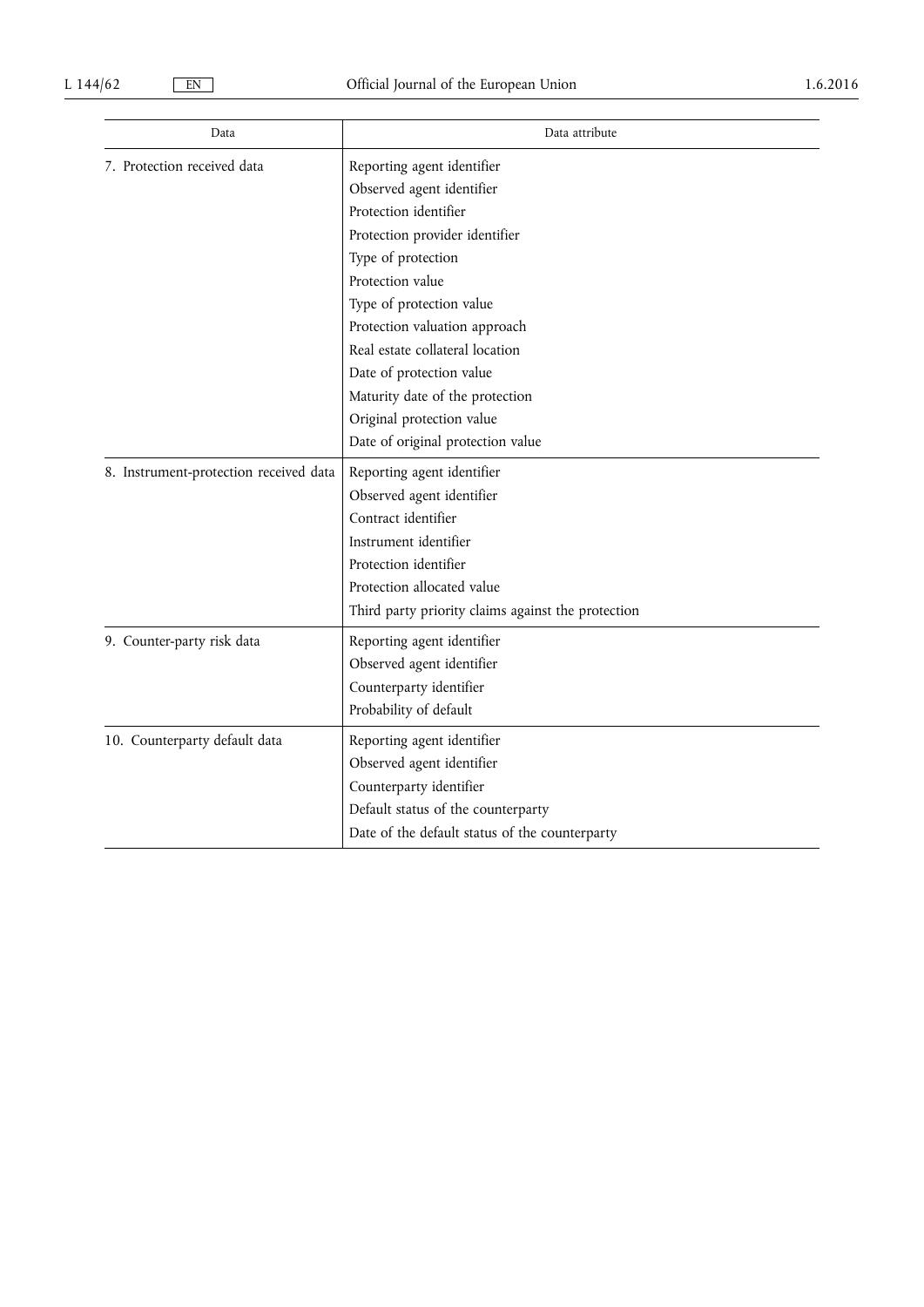### *ANNEX II*

#### **Specific statistical reporting requirements**

In accordance with Article 7, the statistical reporting requirements defined in Article 6 must be reduced if specific conditions apply. The following four cases describe the specific conditions for which the full dataset of credit data is not required.

#### 1. **Observed agents that are not resident in a reporting Member State**

Instruments for which the observed agent is a foreign branch that is not resident in a reporting Member State.

### 2. **Observed agents not subject to capital requirements**

Instruments for which the observed agent:

- (a) is not an institution supervised under Regulation (EU) No 575/2013; or
- (b) is a foreign branch of an entity not supervised under Regulation (EU) No 575/2013.

#### 3. **Fully derecognised instruments being serviced**

Instruments that are:

- (a) derecognised; and
- (b) being serviced.

#### 4. **Instruments originating prior to 1 September 2018**

Instruments with an inception date prior to 1 September 2018.

Table 1 specifies the reporting requirements for each data attribute in each of the four cases, using the following classifications:

- (a) N: subject to individual arrangements, the relevant NCBs may decide not to collect this information from individual reporting agents.
- (b) X: information not required to be reported.

Where no classification is provided, the information is required to be reported.

Where data is covered by more than one description in Table 1, the least onerous reporting requirement applies.

#### *Table 1*

### **Specific statistical reporting requirements**

|                                      | 1. Observed agents that<br>are not resident in a<br>Member<br>reporting<br>State | 2. Observed agents not<br>subject to capital<br>requirements | 3. Fully derecognised<br>instruments being<br>serviced | 4. Instruments origin-<br>ating prior to 1 Sep-<br>tember 2018 |
|--------------------------------------|----------------------------------------------------------------------------------|--------------------------------------------------------------|--------------------------------------------------------|----------------------------------------------------------------|
| Project finance loan                 | N                                                                                |                                                              |                                                        |                                                                |
| Inception date                       | N                                                                                |                                                              |                                                        |                                                                |
| Interest rate type                   | N                                                                                |                                                              |                                                        |                                                                |
| Interest rate reset<br>frequency     | N                                                                                |                                                              |                                                        |                                                                |
| End date of interest-<br>only period | N                                                                                |                                                              |                                                        | N                                                              |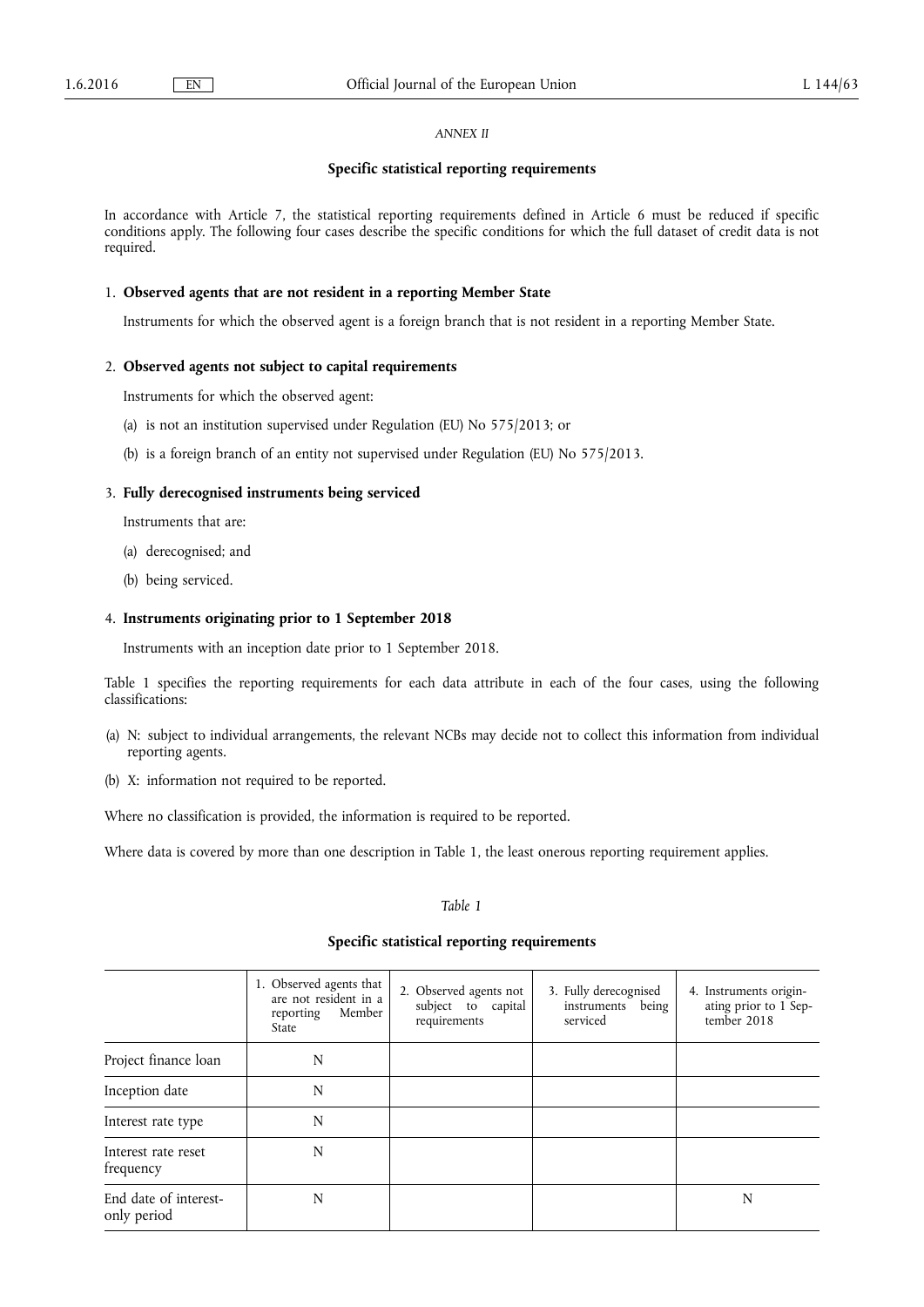|                                                                        | 1. Observed agents that<br>are not resident in a<br>Member<br>reporting<br>State | 2. Observed agents not<br>subject to capital<br>requirements | 3. Fully derecognised<br>instruments being<br>serviced | 4. Instruments origin-<br>ating prior to 1 Sep-<br>tember 2018 |
|------------------------------------------------------------------------|----------------------------------------------------------------------------------|--------------------------------------------------------------|--------------------------------------------------------|----------------------------------------------------------------|
| Reference rate                                                         | ${\bf N}$                                                                        |                                                              |                                                        |                                                                |
| Interest rate spread/<br>margin                                        | $\mathbf N$                                                                      |                                                              |                                                        |                                                                |
| Interest rate cap                                                      | ${\bf N}$                                                                        |                                                              | $\mathbf N$                                            |                                                                |
| Interest rate floor                                                    | N                                                                                |                                                              | $\mathbf N$                                            |                                                                |
| Amortisation type                                                      | ${\bf N}$                                                                        |                                                              |                                                        | ${\bf N}$                                                      |
| Payment frequency                                                      | $\mathbf N$                                                                      |                                                              |                                                        | ${\bf N}$                                                      |
| Fair value changes due<br>to changes in credit<br>risk before purchase |                                                                                  | $\mathbf N$                                                  | ${\bf N}$                                              |                                                                |
| Next interest rate reset<br>date                                       | $\mathbf N$                                                                      |                                                              |                                                        |                                                                |
| Default status of the<br>instrument                                    |                                                                                  | $\mathbb N$                                                  |                                                        |                                                                |
| Date of the default sta-<br>tus of the instrument                      |                                                                                  | ${\bf N}$                                                    |                                                        |                                                                |
| Accrued interest                                                       | $\mathbf N$                                                                      |                                                              |                                                        |                                                                |
| Accounting classifica-<br>tion of instruments                          |                                                                                  |                                                              | $\mathbf X$                                            |                                                                |
| Sources of encum-<br>brance                                            |                                                                                  | ${\bf N}$                                                    | $\mathbf X$                                            |                                                                |
| Accumulated write-<br>offs                                             |                                                                                  |                                                              | $\mathbf X$                                            |                                                                |
| Accumulated impair-<br>ment amount                                     |                                                                                  |                                                              | $\mathbf X$                                            |                                                                |
| Type of impairment                                                     |                                                                                  |                                                              | $\mathbf X$                                            |                                                                |
| Impairment assess-<br>ment method                                      |                                                                                  |                                                              | $\mathbf X$                                            |                                                                |
| Accumulated changes<br>in fair value due to<br>credit risk             |                                                                                  |                                                              | $\mathbf X$                                            |                                                                |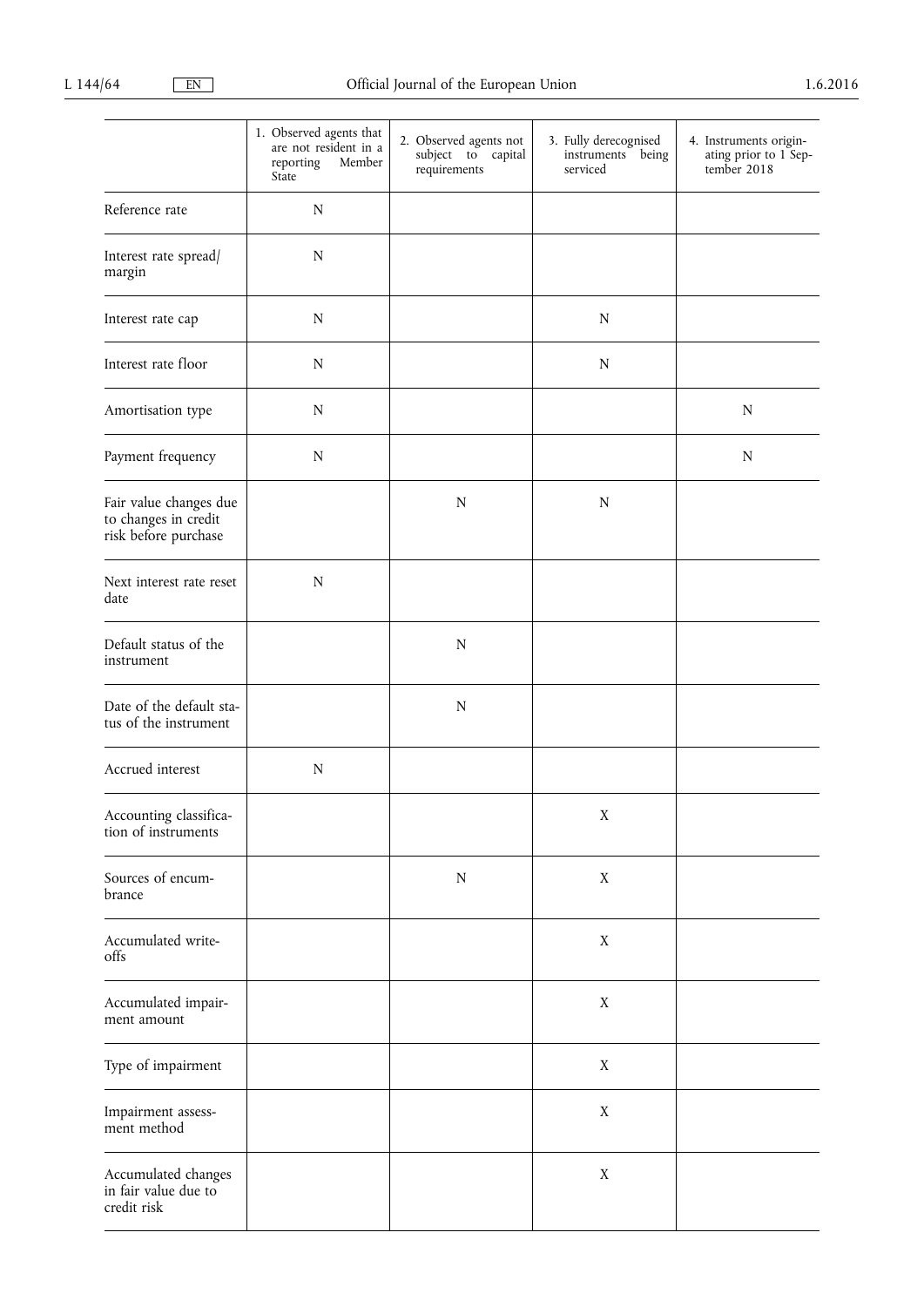|                                                            | 1. Observed agents that<br>are not resident in a<br>Member<br>reporting<br>State | 2. Observed agents not<br>subject to capital<br>requirements | 3. Fully derecognised<br>instruments<br>being<br>serviced | 4. Instruments origin-<br>ating prior to 1 Sep-<br>tember 2018 |
|------------------------------------------------------------|----------------------------------------------------------------------------------|--------------------------------------------------------------|-----------------------------------------------------------|----------------------------------------------------------------|
| Performing status of<br>the instrument                     |                                                                                  | N                                                            |                                                           |                                                                |
| Date of the perform-<br>ing status of the<br>instrument    |                                                                                  | N                                                            |                                                           |                                                                |
| Provisions associated<br>to off-balance-sheet<br>exposures |                                                                                  |                                                              | X                                                         |                                                                |
| Date of the forbear-<br>ance and renegotiation<br>status   |                                                                                  |                                                              |                                                           | $\mathbf N$                                                    |
| Prudential portfolio                                       |                                                                                  | X                                                            | X                                                         |                                                                |
| Carrying amount                                            |                                                                                  |                                                              | X                                                         |                                                                |
| Original protection<br>value                               |                                                                                  |                                                              |                                                           | $\mathbf N$                                                    |
| Date of original pro-<br>tection value                     |                                                                                  |                                                              |                                                           | ${\bf N}$                                                      |
| Probability of default                                     |                                                                                  | N                                                            | N                                                         |                                                                |
| Default status of the<br>counterparty                      |                                                                                  | N                                                            | N                                                         |                                                                |
| Date of the default<br>status of the<br>counterparty       |                                                                                  | N                                                            | N                                                         |                                                                |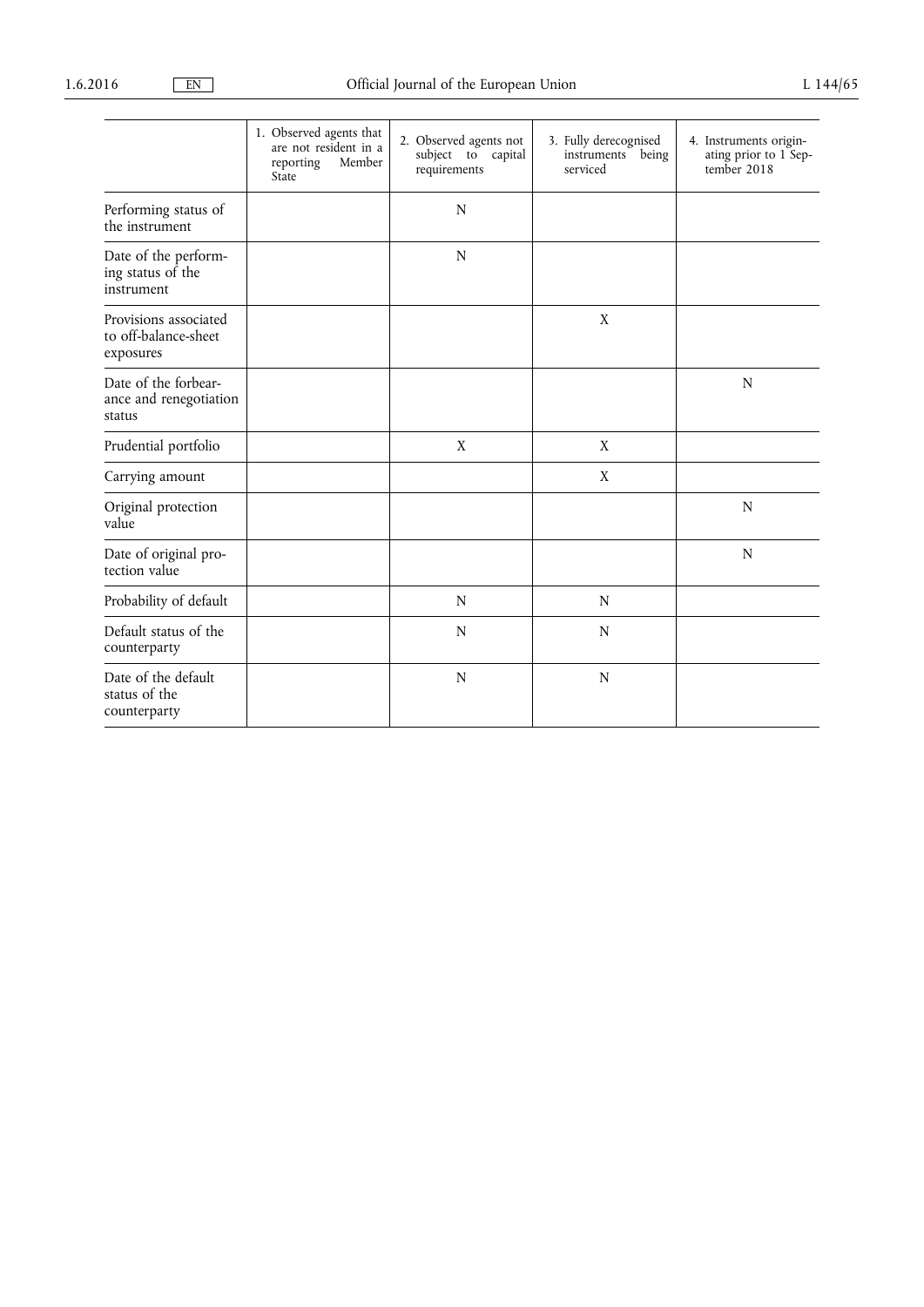#### *ANNEX III*

#### **Counterparty reference data**

Tables 2 and 3 specify the reporting requirements for each data attribute in the counterparty reference data described in Template 1 of Annex I.

Table 2 specifies the requirements for counterparties resident in a reporting Member State while Table 3 specifies the requirements for counterparties not resident in a reporting Member State.

The following classification of requirements is used:

- (a) N: subject to individual arrangements, the relevant NCBs may decide not to collect this information from individual reporting agents;
- (b) X: information not required to be reported.

Where no classification is provided, the information is required to be reported.

Where data is covered by more than one description in Table 2 or 3, the most onerous reporting requirement must apply.

### *Table 2*

#### **Specific counterparty reference data reporting requirements for counterparties resident in a reporting Member State**

| All instruments originated<br>2018<br>$-At$ least one instrument<br>Immediate parent undertaking<br>Ultimate parent undertaking<br>September<br>Head office undertaking<br>prior to 1 September 2018 |
|------------------------------------------------------------------------------------------------------------------------------------------------------------------------------------------------------|
|------------------------------------------------------------------------------------------------------------------------------------------------------------------------------------------------------|

#### **Counterparty reference data**

| Counterparty identifier                    |   |   |   |   |   |   |   |              |   |   |   |
|--------------------------------------------|---|---|---|---|---|---|---|--------------|---|---|---|
| Legal Entity Identifier (LEI)              |   |   | N | N | N | N | N | N            | N | N | N |
| National identifier                        | N | N | N |   |   | N | N | N            | N | N | N |
| Head office undertaking identifier         | X | X | X | N |   | N | X | X            | X | X | X |
| Immediate parent undertaking<br>identifier | X | X | X | N |   | N | X | X            | X | X | X |
| Ultimate parent undertaking identifier     | X | X | X | N |   | N | X | $\mathbf{X}$ | X | X | X |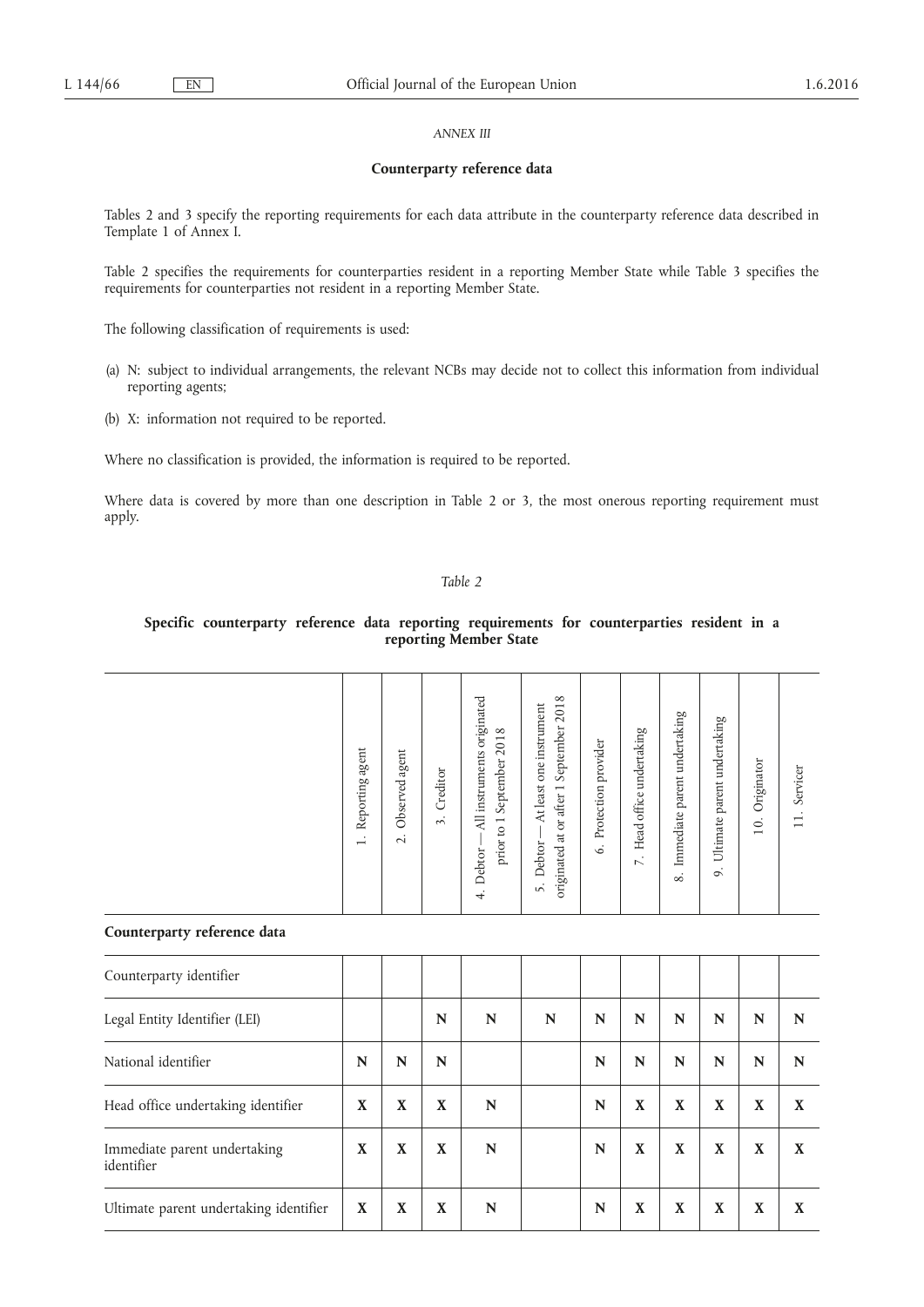|                                            | 1. Reporting agent        | Observed agent<br>$\overline{\mathcal{L}}$ | Creditor<br>$\ddot{\mathcal{L}}$ | 4. Debtor — All instruments originated<br>prior to 1 September 2018 | originated at or after 1 September 2018<br>5. Debtor — At least one instrument | 6. Protection provider | 7. Head office undertaking | 8. Immediate parent undertaking | 9. Ultimate parent undertaking | 10. Originator | 11. Servicer |
|--------------------------------------------|---------------------------|--------------------------------------------|----------------------------------|---------------------------------------------------------------------|--------------------------------------------------------------------------------|------------------------|----------------------------|---------------------------------|--------------------------------|----------------|--------------|
| Name                                       |                           |                                            |                                  |                                                                     |                                                                                |                        |                            |                                 |                                |                |              |
| Address: street                            |                           |                                            |                                  |                                                                     |                                                                                |                        |                            |                                 |                                |                | $\mathbb N$  |
| Address: city/town/village                 |                           |                                            |                                  |                                                                     |                                                                                |                        |                            |                                 |                                |                | $\mathbb N$  |
| Address: county/administrative<br>division |                           |                                            |                                  |                                                                     |                                                                                |                        |                            |                                 |                                |                | $\mathbf N$  |
| Address: postal code                       |                           |                                            |                                  |                                                                     |                                                                                |                        |                            |                                 |                                |                | $\mathbf N$  |
| Address: country                           |                           |                                            |                                  |                                                                     |                                                                                |                        |                            |                                 |                                |                | $\mathbb N$  |
| Legal form                                 |                           |                                            |                                  |                                                                     |                                                                                |                        |                            |                                 |                                |                | $\mathbb N$  |
| Institutional sector                       |                           |                                            |                                  |                                                                     |                                                                                |                        |                            |                                 |                                |                | $\mathbb N$  |
| Economic activity                          | $\boldsymbol{\mathrm{X}}$ | $\boldsymbol{\mathrm{X}}$                  |                                  |                                                                     |                                                                                | $\mathbb N$            |                            |                                 | $\mathbb N$                    | N              | $\mathbb N$  |
| Status of legal proceedings                | $\mathbf X$               | $\mathbf X$                                | $\mathbf X$                      | ${\bf N}$                                                           |                                                                                | ${\bf N}$              | ${\bf N}$                  | ${\bf N}$                       | ${\bf N}$                      | ${\bf N}$      | ${\bf N}$    |
| Date of initiation of legal proceedings    | $\mathbf X$               | $\mathbf X$                                | $\mathbf X$                      | ${\bf N}$                                                           |                                                                                | ${\bf N}$              | ${\bf N}$                  | ${\bf N}$                       | ${\bf N}$                      | ${\bf N}$      | ${\bf N}$    |
| Enterprise size                            | $\mathbf X$               | $\mathbf X$                                | $\mathbf X$                      | $\mathbf N$                                                         |                                                                                | ${\bf N}$              | ${\bf N}$                  | ${\bf N}$                       | ${\bf N}$                      | ${\bf N}$      | ${\bf N}$    |
| Date of enterprise size                    | $\mathbf X$               | $\mathbf X$                                | $\mathbf X$                      | ${\bf N}$                                                           |                                                                                | ${\bf N}$              | ${\bf N}$                  | ${\bf N}$                       | ${\bf N}$                      | ${\bf N}$      | ${\bf N}$    |
| Number of employees                        | $\mathbf X$               | $\mathbf X$                                | $\mathbf X$                      | ${\bf N}$                                                           |                                                                                | ${\bf N}$              | ${\bf N}$                  | ${\bf N}$                       | ${\bf N}$                      | ${\bf N}$      | $\mathbf X$  |
| Balance sheet total                        | $\boldsymbol{\mathrm{X}}$ | $\mathbf X$                                | $\mathbf X$                      | ${\bf N}$                                                           |                                                                                | ${\bf N}$              | ${\bf N}$                  | ${\bf N}$                       | $\mathbb N$                    | ${\bf N}$      | $\mathbf X$  |
| Annual turnover                            | $\mathbf X$               | $\mathbf X$                                | $\mathbf X$                      | ${\bf N}$                                                           |                                                                                | ${\bf N}$              | ${\bf N}$                  | ${\bf N}$                       | $\mathbb N$                    | ${\bf N}$      | $\mathbf X$  |
| Accounting standard                        |                           | $\mathbf X$                                | $\mathbf X$                      | $\mathbf X$                                                         | $\mathbf X$                                                                    | $\mathbf X$            | $\boldsymbol{\mathrm{X}}$  | $\mathbf X$                     | $\mathbf X$                    | $\mathbf X$    | $\mathbf X$  |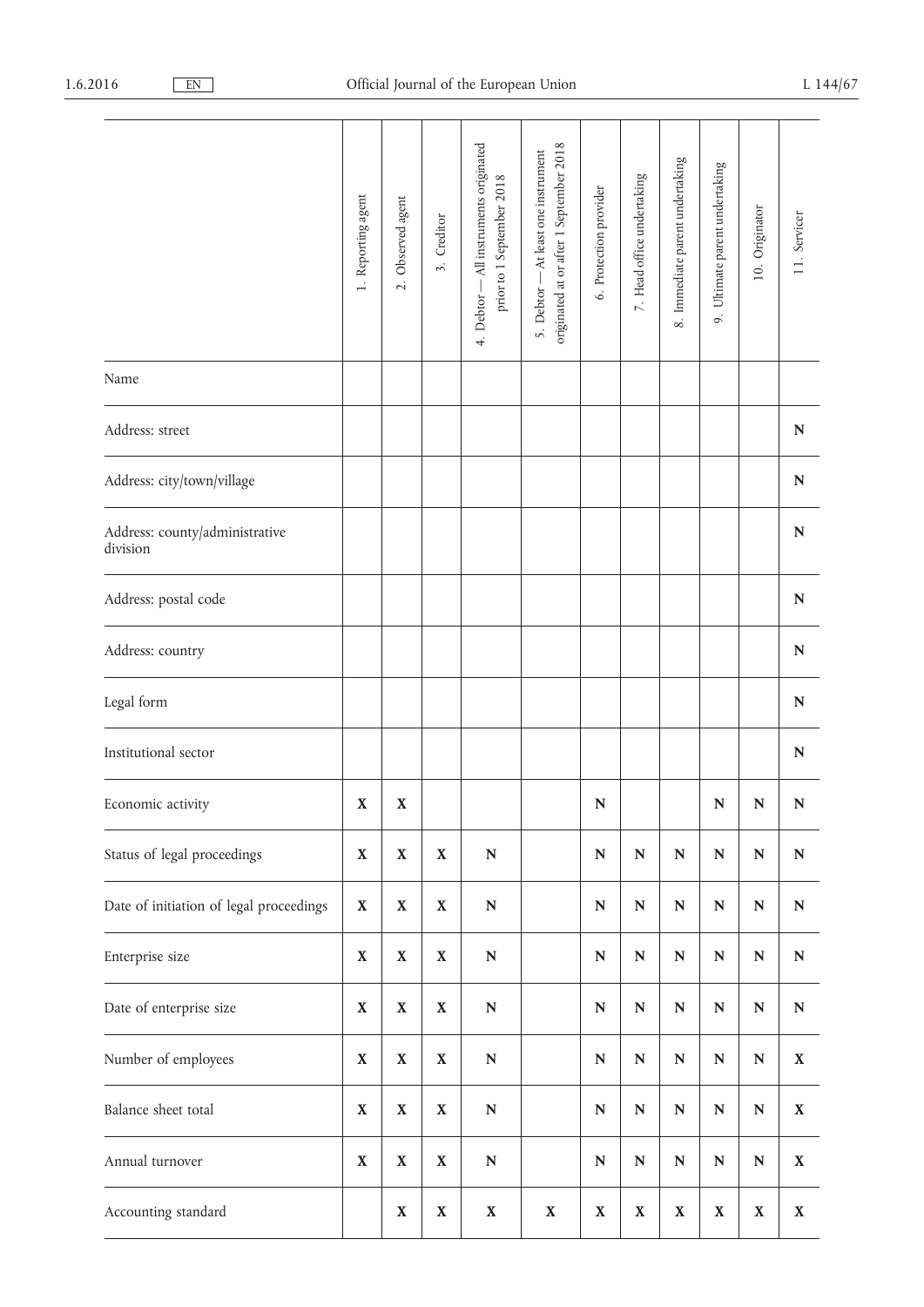### *Table 3*

#### **Specific counterparty reference data reporting requirements for counterparties not resident in a reporting Member State**

|                                              | 1. Reporting agent | Observed agent<br>$\overline{\mathcal{L}}$ | Creditor<br>$\ddot{\mathcal{L}}$ | 4. Debtor — All instruments originated<br>prior to 1 September 2018 | originated at or after 1 September 2018<br>5. Debtor - At least one instrument | 6. Protection provider | 7. Head office undertaking | 8. Immediate parent undertaking | 9. Ultimate parent undertaking of the debtor | 10. Originator | 11. Servicer |
|----------------------------------------------|--------------------|--------------------------------------------|----------------------------------|---------------------------------------------------------------------|--------------------------------------------------------------------------------|------------------------|----------------------------|---------------------------------|----------------------------------------------|----------------|--------------|
| Counterparty reference data                  |                    |                                            |                                  |                                                                     |                                                                                |                        |                            |                                 |                                              |                |              |
| Counterparty identifier<br><b>NA</b>         |                    |                                            |                                  |                                                                     |                                                                                |                        |                            |                                 |                                              |                |              |
| Legal Entity Identifier (LEI)                | <b>NA</b>          |                                            | ${\bf N}$                        | ${\bf N}$                                                           | N                                                                              | ${\bf N}$              | ${\bf N}$                  | ${\bf N}$                       | $\mathbb N$                                  | ${\bf N}$      | ${\bf N}$    |
| National identifier                          | <b>NA</b>          | ${\bf N}$                                  | ${\bf N}$                        | ${\bf N}$                                                           | ${\bf N}$                                                                      | ${\bf N}$              | ${\bf N}$                  | ${\bf N}$                       | $\mathbb N$                                  | ${\bf N}$      | ${\bf N}$    |
| Head office undertaking identifier           | <b>NA</b>          | X                                          | $\mathbf X$                      | $\mathbf X$                                                         | $\mathbf X$                                                                    | $\mathbf X$            | $\mathbf X$                | $\mathbf X$                     | $\mathbf X$                                  | $\mathbf X$    | $\mathbf X$  |
| Immediate parent undertaking identi-<br>fier | <b>NA</b>          | X                                          | $\mathbf X$                      | $\mathbf X$                                                         | $\mathbf X$                                                                    | $\mathbf X$            | $\mathbf X$                | $\mathbf X$                     | $\mathbf X$                                  | $\mathbf X$    | $\mathbf X$  |
| Ultimate parent undertaking identifier       | <b>NA</b>          | $\mathbf X$                                | $\mathbf X$                      | $\mathbf X$                                                         | $\mathbf X$                                                                    | $\mathbf X$            | $\mathbf X$                | $\mathbf X$                     | $\mathbf X$                                  | $\mathbf X$    | $\mathbf X$  |
| Name                                         | <b>NA</b>          |                                            |                                  |                                                                     |                                                                                |                        |                            |                                 |                                              |                |              |
| Address: street                              | NA                 |                                            |                                  |                                                                     |                                                                                |                        |                            |                                 |                                              |                | $\mathbb N$  |
| Address: city/town/village                   | NA                 |                                            |                                  |                                                                     |                                                                                |                        |                            |                                 |                                              |                | $\mathbf N$  |
| Address: county/administrative divis-<br>ion | NA                 | $\mathbf X$                                | $\mathbf X$                      | $\mathbf X$                                                         | $\mathbf X$                                                                    | $\mathbf X$            | $\mathbf X$                | $\mathbf X$                     | $\mathbf X$                                  | $\mathbf X$    | $\mathbf X$  |
| Address: postal code                         | NA                 |                                            |                                  |                                                                     |                                                                                |                        |                            |                                 |                                              |                | ${\bf N}$    |
| Address: country                             | NA                 |                                            |                                  |                                                                     |                                                                                |                        |                            |                                 |                                              |                | $\mathbb N$  |
| Legal form                                   | NA                 |                                            |                                  |                                                                     |                                                                                |                        |                            |                                 |                                              |                | $\mathbb N$  |
| Institutional sector                         | NA                 |                                            |                                  |                                                                     |                                                                                |                        |                            |                                 |                                              |                | ${\bf N}$    |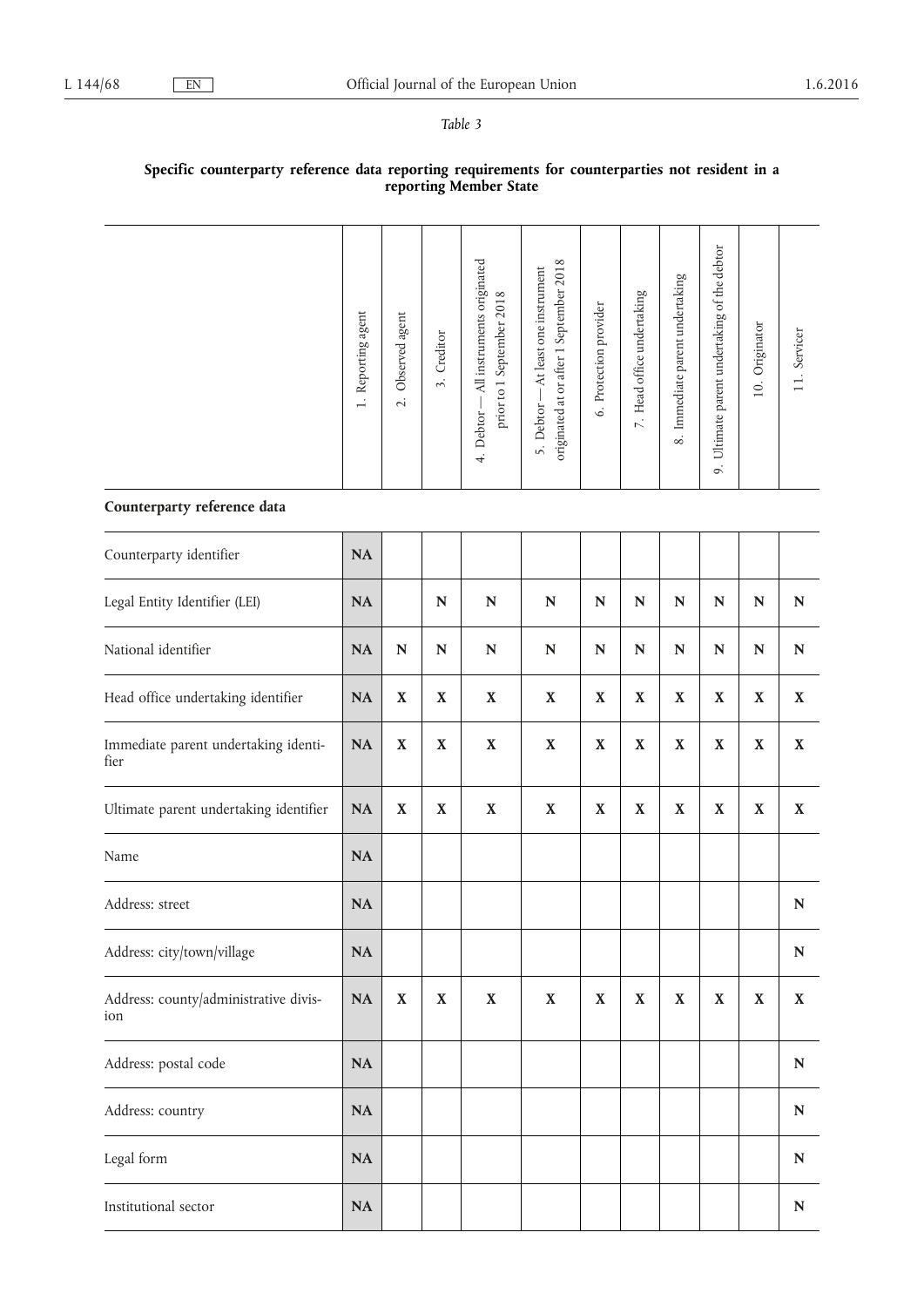|                                         | Reporting agent<br>$\overline{a}$ | Observed agent<br>$\overline{\mathcal{N}}$ | Creditor<br>$\ddot{ }$ | All instruments originated<br>prior to 1 September 2018<br>Debtor-<br>$\ddot{ }$ | originated at or after 1 September 2018<br>At least one instrument<br>Debtor-<br>5. | 6. Protection provider | 7. Head office undertaking | 8. Immediate parent undertaking | Ultimate parent undertaking of the debtor<br>$\ddot{\circ}$ | Originator<br>10.         | 11. Servicer            |
|-----------------------------------------|-----------------------------------|--------------------------------------------|------------------------|----------------------------------------------------------------------------------|-------------------------------------------------------------------------------------|------------------------|----------------------------|---------------------------------|-------------------------------------------------------------|---------------------------|-------------------------|
| Economic activity                       | <b>NA</b>                         | $\mathbf X$                                | $\mathbb N$            | $\mathbb N$                                                                      | $\mathbb{N}$                                                                        | $\mathbb N$            | N                          | $\mathbb N$                     | $\mathbb N$                                                 | $\mathbb N$               | $\mathbb N$             |
| Status of legal proceedings             | NA                                | $\mathbf X$                                | $\mathbf X$            | $\mathbf X$                                                                      | ${\bf N}$                                                                           | ${\bf N}$              | $\mathbf X$                | $\mathbf{X}$                    | $\mathbf X$                                                 | $\mathbf X$               | $\mathbf X$             |
| Date of initiation of legal proceedings | <b>NA</b>                         | $\mathbf X$                                | $\mathbf X$            | $\mathbf X$                                                                      | ${\bf N}$                                                                           | ${\bf N}$              | $\mathbf X$                | $\mathbf X$                     | $\mathbf X$                                                 | $\mathbf X$               | $\mathbf X$             |
| Enterprise size                         | <b>NA</b>                         | X                                          | X                      | X                                                                                | N                                                                                   | $\mathbb N$            | X                          | X                               | X                                                           | X                         | X                       |
| Date of enterprise size                 | NA                                | $\mathbf X$                                | $\mathbf X$            | $\mathbf X$                                                                      | $\mathbf X$                                                                         | $\mathbf X$            | $\mathbf X$                | $\mathbf X$                     | $\mathbf X$                                                 | $\mathbf X$               | $\mathbf X$             |
| Number of employees                     | <b>NA</b>                         | $\mathbf X$                                | $\mathbf X$            | X                                                                                | X                                                                                   | $\mathbf X$            | $\mathbf X$                | $\mathbf X$                     | $\mathbf X$                                                 | $\mathbf X$               | $\mathbf X$             |
| Balance sheet total                     | <b>NA</b>                         | $\mathbf X$                                | $\mathbf X$            | X                                                                                | $\mathbf X$                                                                         | $\mathbf X$            | $\mathbf X$                | $\mathbf X$                     | $\mathbf X$                                                 | $\mathbf X$               | $\mathbf X$             |
| Annual turnover                         | <b>NA</b>                         | X                                          | X                      | X                                                                                | X                                                                                   | X                      | X                          | X                               | X                                                           | X                         | X                       |
| Accounting standard                     | <b>NA</b>                         | $\bf{X}$                                   | $\mathbf X$            | $\mathbf X$                                                                      | $\mathbf X$                                                                         | $\mathbf X$            | $\mathbf X$                | $\mathbf X$                     | $\mathbf X$                                                 | $\boldsymbol{\mathrm{X}}$ | $\overline{\mathbf{X}}$ |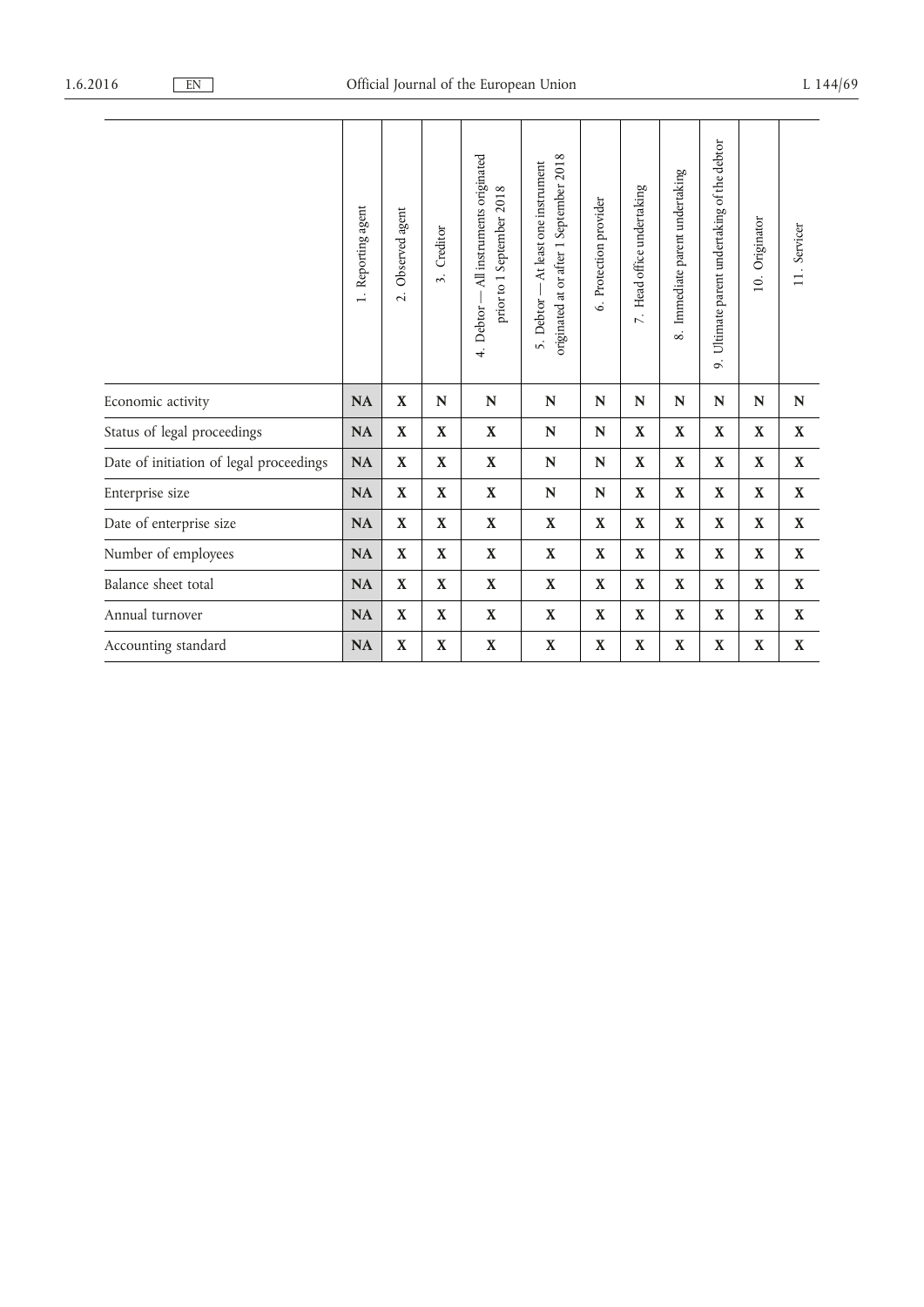### *ANNEX IV*

### **Data attributes, definitions and values**

This table provides detailed standard descriptions and definitions of the data attributes specified in Annexes I to III. It also provides the values to be reported for the data attributes, including descriptions of the values.

NCBs are responsible for transposing the data attributes and values into equivalent data attributes and values applicable at the national level.

| Term                       | Type of term   | Definition                                                                                                                                                                                                                                                                                                             |
|----------------------------|----------------|------------------------------------------------------------------------------------------------------------------------------------------------------------------------------------------------------------------------------------------------------------------------------------------------------------------------|
| Counterparty identifier    | Data attribute | An identifier applied by the reporting agent to uniquely iden-<br>tify each counterparty. Each counterparty must have one<br>counterparty identifier. This value will not change over time<br>and cannot be used as the counterparty identifier for any<br>other counterparty.                                         |
| Alphanumeric               | Value          | A code consisting of alphabetical and numerical symbols.                                                                                                                                                                                                                                                               |
| Reporting agent identifier | Data attribute | Counterparty identifier for the reporting agent.                                                                                                                                                                                                                                                                       |
| Alphanumeric               | Value          | A code consisting of alphabetical and numerical symbols.                                                                                                                                                                                                                                                               |
| Observed agent identifier  | Data attribute | Counterparty identifier for the observed agent.                                                                                                                                                                                                                                                                        |
| Alphanumeric               | Value          | A code consisting of alphabetical and numerical symbols.                                                                                                                                                                                                                                                               |
| Contract identifier        | Data attribute | An identifier applied by the reporting agent to uniquely iden-<br>tify each contract. Each contract must have one contract iden-<br>tifier. This value will not change over time and cannot be used<br>as the contract identifier for any other contract.                                                              |
| Alphanumeric               | Value          | A code consisting of alphabetical and numerical symbols.                                                                                                                                                                                                                                                               |
| Instrument identifier      | Data attribute | An identifier applied by the reporting agent to uniquely iden-<br>tify each instrument under a single contract. Each instrument<br>must have one instrument identifier. This value will not<br>change over time and cannot be used as the instrument identi-<br>fier for any other instrument under the same contract. |
| Alphanumeric               | Value          | A code consisting of alphabetical and numerical symbols.                                                                                                                                                                                                                                                               |
| Protection identifier      | Data attribute | An identifier applied by the reporting agent to uniquely iden-<br>tify each protection used to secure the instrument. Each pro-<br>tection must have one protection identifier. This value will not<br>change over time and cannot be used as the protection identi-<br>fier for any other protection.                 |
| Alphanumeric               | Value          | A code consisting of alphabetical and numerical symbols.                                                                                                                                                                                                                                                               |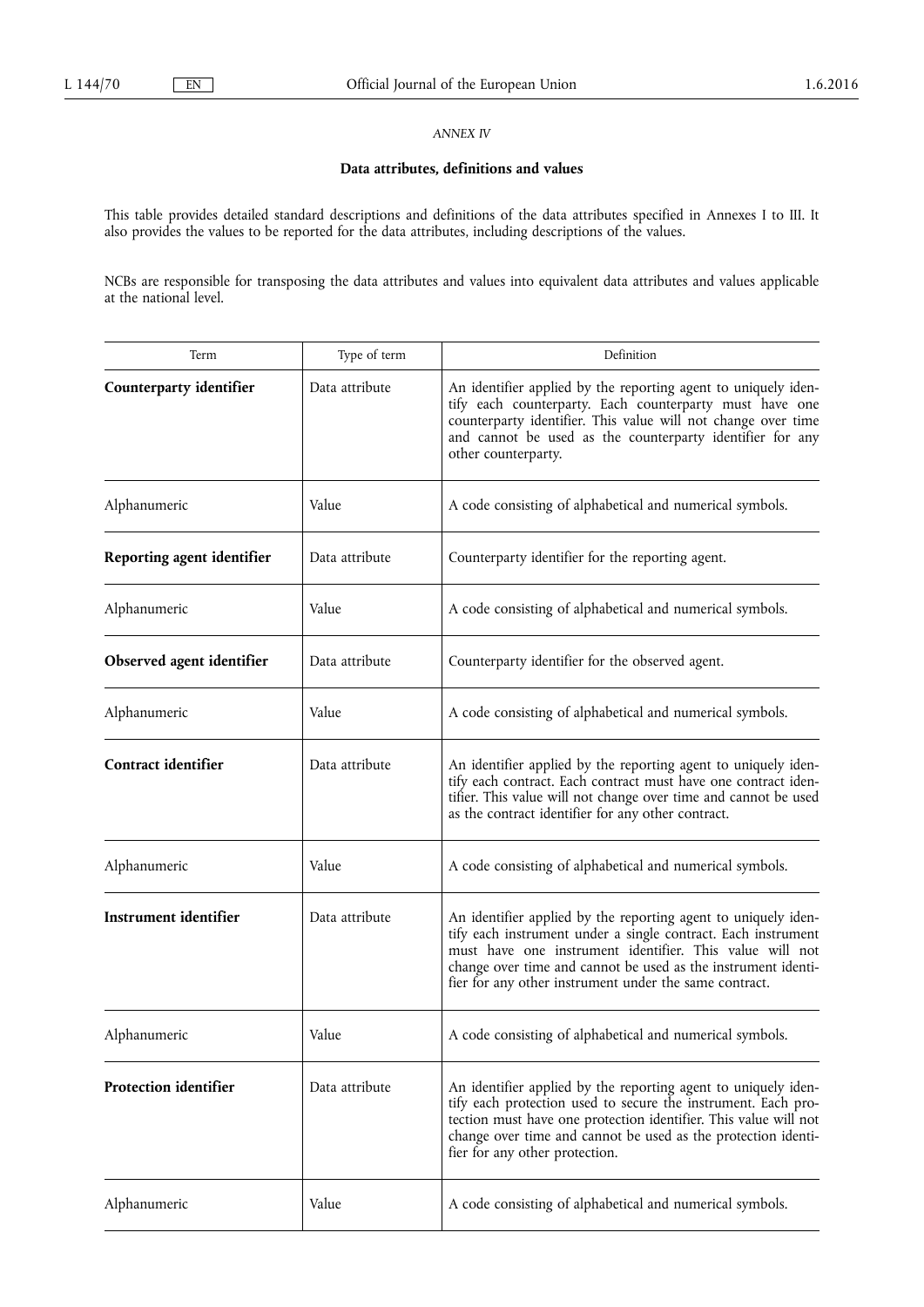| Term                           | Type of term   | Definition                                                                                                                                                                      |
|--------------------------------|----------------|---------------------------------------------------------------------------------------------------------------------------------------------------------------------------------|
| Protection provider identifier | Data attribute | Counterparty identifier for the protection provider.<br>If the protection provider is not a legal entity, the protection<br>provider identifier is not required to be reported. |
| Alphanumeric                   | Value          | A code consisting of alphabetical and numerical symbols.                                                                                                                        |

# **Counterparty reference data**

| Legal entity identifier (LEI)                | Data attribute | A legal entity identifier of the counterparty assigned in accord-<br>ance with the International Organisation for Standardisation's<br>(ISO) 17442 standard.                                                                                                                                                                                                                                                                     |
|----------------------------------------------|----------------|----------------------------------------------------------------------------------------------------------------------------------------------------------------------------------------------------------------------------------------------------------------------------------------------------------------------------------------------------------------------------------------------------------------------------------|
| Alphanumeric                                 | Value          | A code consisting of alphabetical and numerical symbols.                                                                                                                                                                                                                                                                                                                                                                         |
| National identifier                          | Data attribute | A commonly used identification code which enables the<br>unambiguous identification of a counterparty or of the legal<br>entity of which the counterparty forms part within its country<br>of residency.                                                                                                                                                                                                                         |
|                                              |                | For a counterparty which is a foreign branch, the national<br>identifier refers to the foreign branch.                                                                                                                                                                                                                                                                                                                           |
|                                              |                | For a counterparty which is not a foreign branch, the national<br>identifier refers to the legal entity of which the counterparty<br>forms part.                                                                                                                                                                                                                                                                                 |
| Alphanumeric                                 | Value          | A code consisting of alphabetical and numerical symbols.                                                                                                                                                                                                                                                                                                                                                                         |
| Head office undertaking<br>identifier        | Data attribute | Counterparty identifier for the legal entity of which the<br>foreign branch is a legally dependent part.                                                                                                                                                                                                                                                                                                                         |
|                                              |                | This information is only to be reported for counterparties that<br>are foreign branches.                                                                                                                                                                                                                                                                                                                                         |
| Alphanumeric                                 | Value          | A code consisting of alphabetical and numerical symbols.                                                                                                                                                                                                                                                                                                                                                                         |
| Immediate parent undertak-<br>ing identifier | Data attribute | Counterparty identifier for the legal entity which is the im-<br>mediate parent undertaking of the counterparty. If the coun-<br>terparty has no parent undertaking, the counterparty identifier<br>for the counterparty itself is to be reported.                                                                                                                                                                               |
|                                              |                | Parent undertaking has the same meaning as defined in<br>Article 4(1)(15)(a) of Regulation (EU) No 575/2013.                                                                                                                                                                                                                                                                                                                     |
| Alphanumeric                                 | Value          | A code consisting of alphabetical and numerical symbols.                                                                                                                                                                                                                                                                                                                                                                         |
| Ultimate parent undertaking<br>identifier    | Data attribute | Counterparty identifier for the legal entity which is the ulti-<br>mate parent undertaking of the counterparty. This ultimate<br>parent undertaking has no parent undertaking. If the counter-<br>party has no parent undertaking, the counterparty identifier<br>for the counterparty itself is to be reported.<br>Parent undertaking has the same meaning as defined in<br>Article 4(1)(15)(a) of Regulation (EU) No 575/2013. |
| Alphanumeric                                 | Value          | A code consisting of alphabetical and numerical symbols.                                                                                                                                                                                                                                                                                                                                                                         |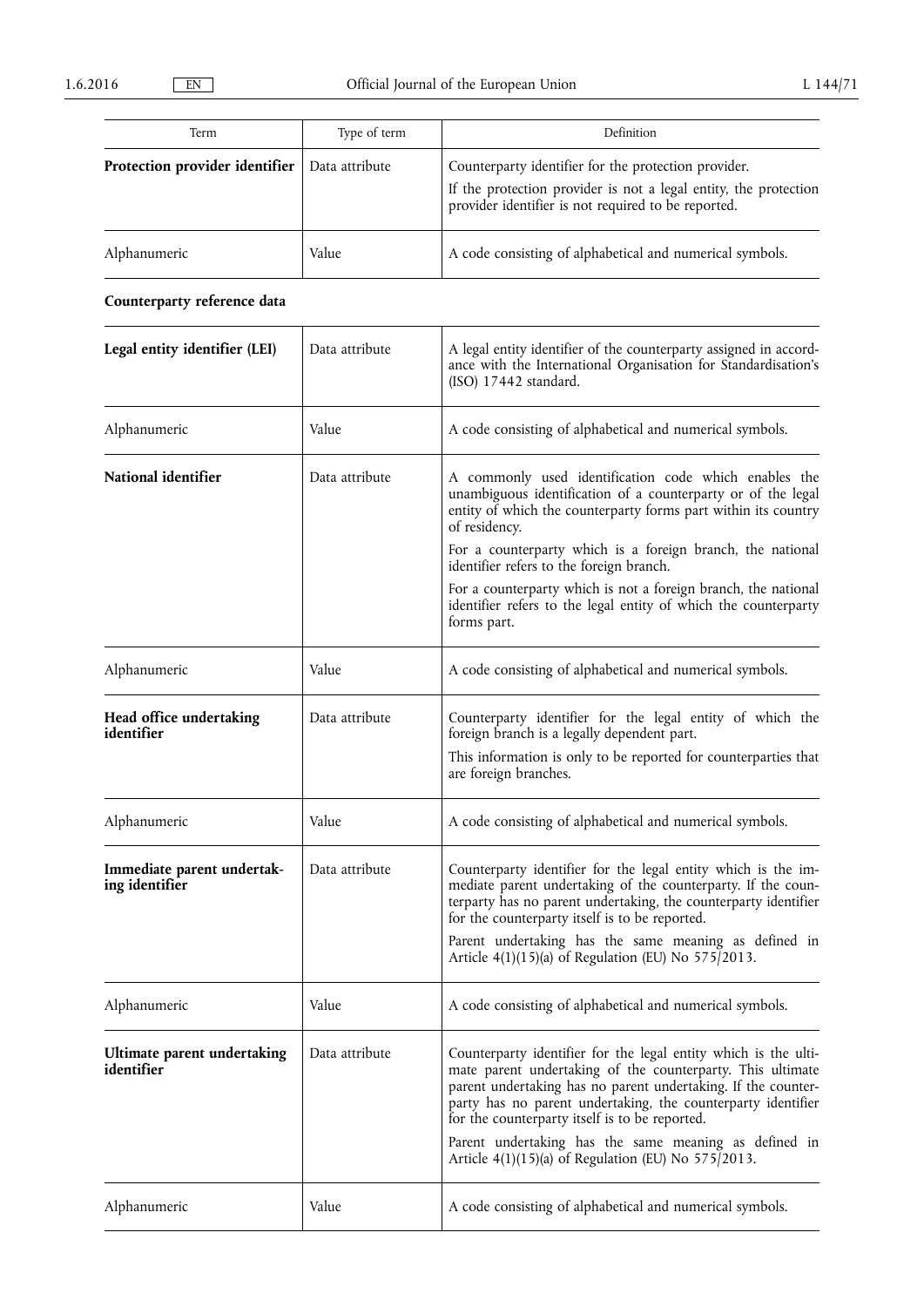| Term                                                          | Type of term   | Definition                                                                                                                                                                                  |
|---------------------------------------------------------------|----------------|---------------------------------------------------------------------------------------------------------------------------------------------------------------------------------------------|
| <b>Name</b>                                                   | Data attribute | Full legal name of the counterparty.                                                                                                                                                        |
| String of characters                                          | Value          | A finite sequence of characters.                                                                                                                                                            |
| Address: street                                               | Data attribute | Counterparty's street address, including the street number.                                                                                                                                 |
| String of characters                                          | Value          | A finite sequence of characters.                                                                                                                                                            |
| Address: city/town/village                                    | Data attribute | Counterparty's city, town or village.                                                                                                                                                       |
| String of characters                                          | Value          | A finite sequence of characters.                                                                                                                                                            |
| Address: postal code                                          | Data attribute | Counterparty's postal code.                                                                                                                                                                 |
| Alphanumeric                                                  | Value          | A code consisting of alphabetical and numerical symbols.                                                                                                                                    |
| Address: county/administra-<br>tive division                  | Data attribute | County or similar administrative division of counterparties<br>resident in European Union Member States.                                                                                    |
| String of characters                                          | Value          | NUTS 3 regions                                                                                                                                                                              |
| <b>Address: country</b>                                       | Data attribute | Counterparty's country.                                                                                                                                                                     |
| ISO 3166-1 alpha-2 codes                                      | Value          | ISO 3166-1 alpha-2 code of the country.                                                                                                                                                     |
| Legal form                                                    | Data attribute | Type of business entity as defined in the national legal system.                                                                                                                            |
| String of characters                                          | Value          | A finite sequence of characters.                                                                                                                                                            |
| <b>Institutional sector</b>                                   | Data attribute | Institutional sectors in accordance with Regulation (EU)<br>No 549/2013, Regulation (EU) No 575/2013 and Regulation<br>(EU) No 1075/2013 of the European Central Bank<br>(ECB/2013/40) (1). |
| Non-financial corporations                                    | Value          | Non-financial corporations as defined in paragraphs 2.45<br>to 2.50 of Annex A to Regulation (EU) No 549/2013.                                                                              |
| Central Bank                                                  | Value          | Central banks as defined in paragraphs 2.72 to 2.74 of An-<br>nex A to Regulation (EU) No 549/2013.                                                                                         |
| Credit institutions                                           | Value          | Credit institutions as defined in Article $4(1)(1)$ of Regulation<br>(EU) No 575/2013.                                                                                                      |
| Deposit-taking corporations<br>other than credit institutions | Value          | Deposit-taking corporations other than credit institutions as<br>defined<br>Article<br>1(a)(2)(a)(ii)<br>in<br>of<br>Regulation<br>(EU)<br>No 1071/2013 (ECB/2013/33).                      |
| Money market funds (MMF)                                      | Value          | Money market funds (MMF) as defined in Article 2 of Regu-<br>lation (EU) No 1071/2013 (ECB/2013/33).                                                                                        |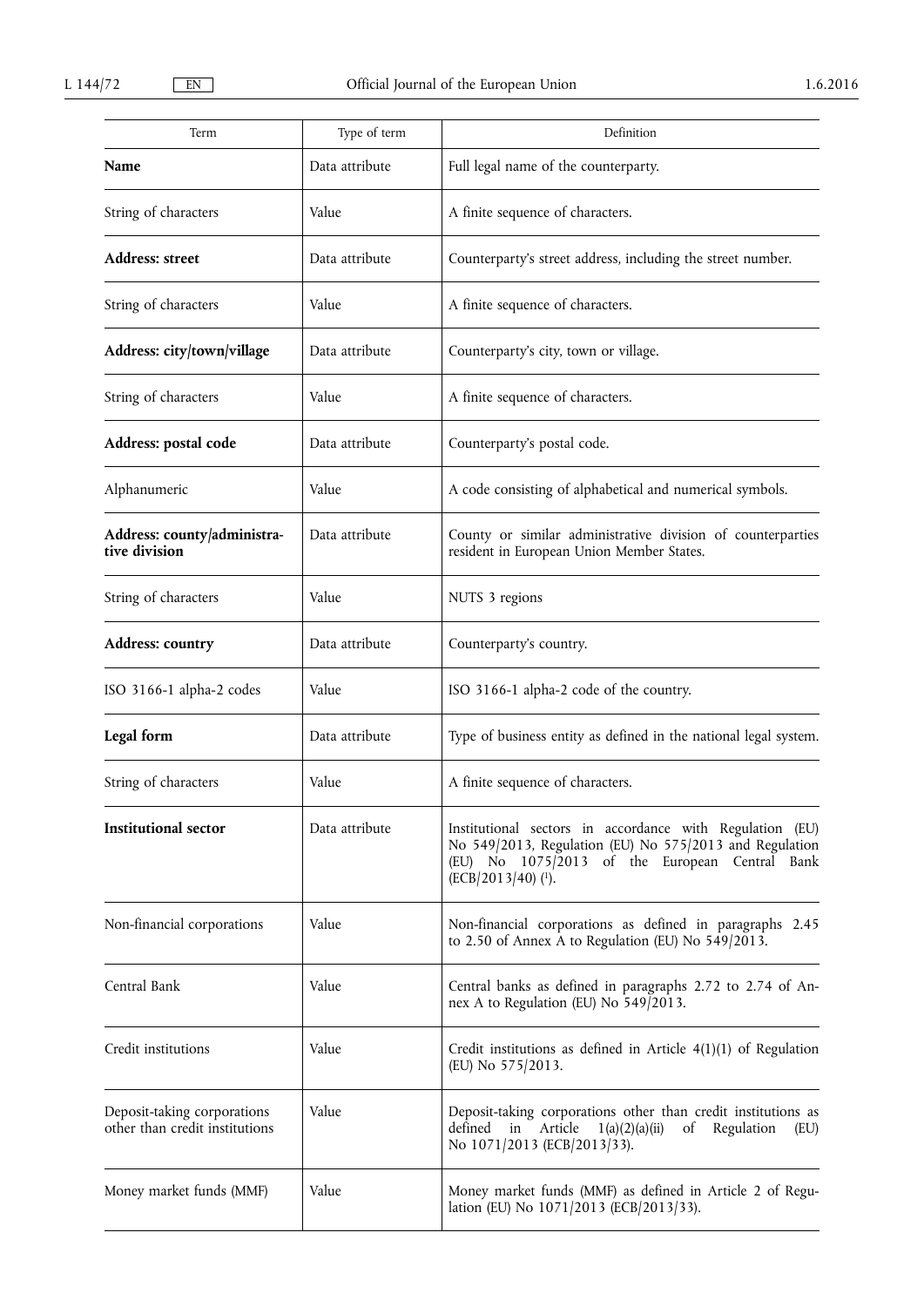| Term                                                                                                                                                               | Type of term   | Definition                                                                                                                                                                                                                                                                                                           |
|--------------------------------------------------------------------------------------------------------------------------------------------------------------------|----------------|----------------------------------------------------------------------------------------------------------------------------------------------------------------------------------------------------------------------------------------------------------------------------------------------------------------------|
| Non-MMF investment funds                                                                                                                                           | Value          | Non-MMF investment funds as defined in paragraphs 2.82<br>to 2.85 of Annex A to Regulation (EU) No 549/2013.                                                                                                                                                                                                         |
| Financial vehicle corporations<br>(FVCs) engaged in securitisation<br>transactions                                                                                 | Value          | FVCs engaged in securitisation transactions, as defined in<br>Article $1(1)$ and (2) of Regulation (EU) No $1075/2013$<br>(ECB/2013/40).                                                                                                                                                                             |
| Other financial intermediaries,<br>except insurance corporations,<br>pension funds and financial<br>vehicle corporations engaged in<br>securitisation transactions | Value          | Other financial intermediaries, except insurance corporations<br>and pension funds, as defined in paragraph 2.86 of Annex A<br>to Regulation (EU) No 549/2013 and excluding FVCs engaged<br>in securitisation transactions, as defined in Article $1(1)$ and $(2)$<br>of Regulation (EU) No 1075/2013 (ECB/2013/40). |
| Financial auxiliaries                                                                                                                                              | Value          | Financial auxiliaries as defined in paragraph 2.63 of Annex A<br>to Regulation (EU) No 549/2013.                                                                                                                                                                                                                     |
| Captive financial institutions<br>and money lenders                                                                                                                | Value          | Captive financial institutions and money lenders as defined in<br>paragraphs 2.98 to 2.99 of Annex A to Regulation (EU)<br>No 549/2013.                                                                                                                                                                              |
| Insurance corporations                                                                                                                                             | Value          | Insurance corporations as defined in paragraphs 2.100<br>to 2.104 of Annex A to Regulation (EU) No 549/2013.                                                                                                                                                                                                         |
| Pension funds                                                                                                                                                      | Value          | Pension funds as defined in paragraphs 2.105 to 2.110 of<br>Annex A to Regulation (EU) No 549/2013.                                                                                                                                                                                                                  |
| Central government                                                                                                                                                 | Value          | Central government as defined in paragraph 2.114 of Annex A<br>to Regulation (EU) No 549/2013.                                                                                                                                                                                                                       |
| State government                                                                                                                                                   | Value          | State government as defined in paragraph 2.115 of Annex A<br>to Regulation (EU) No 549/2013.                                                                                                                                                                                                                         |
| Local government                                                                                                                                                   | Value          | Local government as defined in paragraph 2.116 of Annex A<br>to Regulation (EU) No 549/2013.                                                                                                                                                                                                                         |
| Social security funds                                                                                                                                              | Value          | Social security funds as defined in paragraph 2.117 of An-<br>nex A to Regulation (EU) No 549/2013.                                                                                                                                                                                                                  |
| Non-profit institutions serving<br>households                                                                                                                      | Value          | Non-profit institutions serving households, as defined in para-<br>graphs 2.129 to 2.130 of Annex A to Regulation (EU)<br>No 549/2013.                                                                                                                                                                               |
| <b>Economic activity</b>                                                                                                                                           | Data attribute | Classification of counterparties according to their economic<br>activities, in accordance with the NACE revision 2 statistical<br>classification as laid down in Regulation (EC) No 1893/2006<br>of the European Parliament and of the Council (2).                                                                  |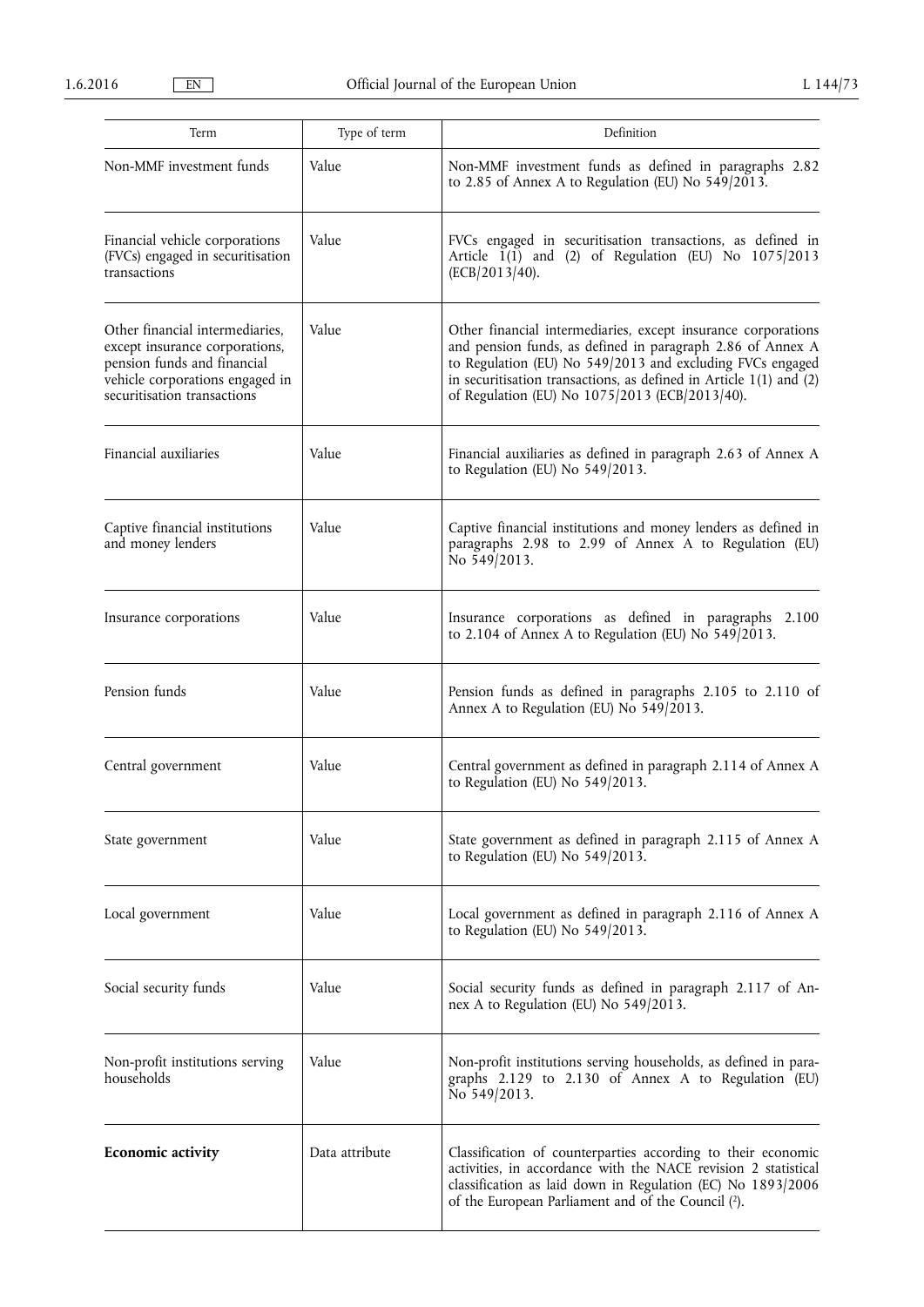| Term                                                               | Type of term   | Definition                                                                                                                                                                                                                                                                                                                                                           |
|--------------------------------------------------------------------|----------------|----------------------------------------------------------------------------------------------------------------------------------------------------------------------------------------------------------------------------------------------------------------------------------------------------------------------------------------------------------------------|
| NACE code                                                          | Value          | A level two, three or four NACE code in accordance with<br>Regulation (EC) No 1893/2006.                                                                                                                                                                                                                                                                             |
| <b>Status of legal proceedings</b>                                 | Data attribute | Categories describing a counterparty's legal status in relation<br>to its solvency based on the national legal framework.<br>The NCB should transpose these values into the national legal<br>framework. In due course, a reference table should be pre-<br>pared by each NCB to facilitate the interpretation and com-<br>parison of these values across countries. |
| No legal actions taken                                             | Value          | Legal actions have not been taken concerning the solvency or<br>indebtedness of a counterparty.                                                                                                                                                                                                                                                                      |
| Under judicial administration,<br>receivership or similar measures | Value          | Any proceeding involving the intervention of a judicial body<br>or similar aimed at reaching a refinancing agreement among<br>the creditors, with the exception of any bankruptcy or<br>insolvency proceedings.                                                                                                                                                      |
| Bankruptcy/insolvency                                              | Value          | Collective and binding bankruptcy or insolvency proceedings<br>under judicial control, which entail the partial or total divest-<br>ment of a counterparty and the appointment of a liquidator.                                                                                                                                                                      |
| Other legal measures                                               | Value          | Legal measures other than those already specified including<br>bilateral legal measures between the reporting agent and the<br>counterparty.                                                                                                                                                                                                                         |
| Date of initiation of legal<br>proceedings                         | Data attribute | The date on which the legal proceedings, as reported under<br>the attribute 'status of legal proceedings', were initiated. This<br>date should be the most recent relevant date prior to the<br>reporting date and should only be reported if the data attri-<br>bute 'Status of legal proceedings' has a value other than 'No le-<br>gal actions taken'.            |
| Date                                                               | Value          | Defined as dd/mm/yyyy.                                                                                                                                                                                                                                                                                                                                               |
| Enterprise size                                                    | Data attribute | Classification of enterprises by size, in accordance with the<br>Annex to Commission Recommendation 2003/361/EC (3).                                                                                                                                                                                                                                                 |
| Large enterprise                                                   | Value          | Enterprise not qualifying as a micro, small or medium-sized<br>enterprise (SME), in accordance with the Annex to Recom-<br>mendation 2003/361/EC.                                                                                                                                                                                                                    |
| Medium enterprise                                                  | Value          | Enterprise qualifying as an SME, but not as a small enterprise<br>or as a microenterprise, in accordance with the Annex to<br>Recommendation 2003/361/EC.                                                                                                                                                                                                            |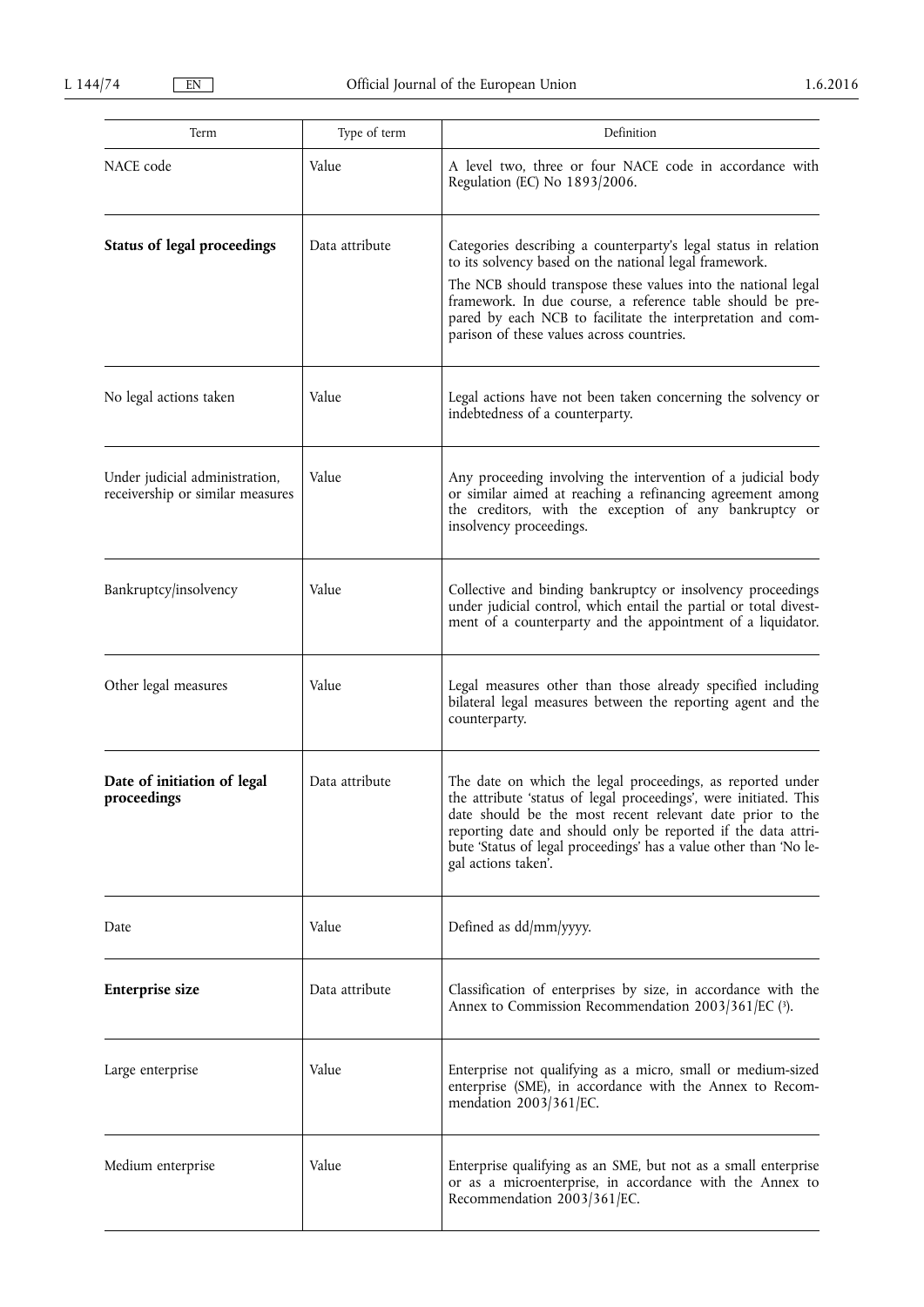| Term                       | Type of term   | Definition                                                                                                                                                                                                                                                                                                                                                                                                                                                                      |
|----------------------------|----------------|---------------------------------------------------------------------------------------------------------------------------------------------------------------------------------------------------------------------------------------------------------------------------------------------------------------------------------------------------------------------------------------------------------------------------------------------------------------------------------|
| Small enterprise           | Value          | Enterprise qualifying as a small enterprise, in accordance with<br>the Annex to Recommendation 2003/361/EC.                                                                                                                                                                                                                                                                                                                                                                     |
| Microenterprise            | Value          | Enterprise qualifying as a microenterprise in accordance with<br>the Annex to Recommendation 2003/361/EC.                                                                                                                                                                                                                                                                                                                                                                       |
| Date of enterprise size    | Data attribute | The date to which the value provided in the 'enterprise size'<br>refers. This is the date of the latest data used to classify or<br>review the classification of the enterprise.                                                                                                                                                                                                                                                                                                |
| Date                       | Value          | Defined as dd/mm/yyyy.                                                                                                                                                                                                                                                                                                                                                                                                                                                          |
| Number of employees        | Data attribute | Number of employees working for the counterparty, in<br>accordance with Article 5 of the Annex to Recommendation<br>2003/361/EC.                                                                                                                                                                                                                                                                                                                                                |
| Numeric                    | Value          | Non-negative number.                                                                                                                                                                                                                                                                                                                                                                                                                                                            |
| <b>Balance sheet total</b> | Data attribute | Carrying value of the counterparty's total assets in accordance<br>with Regulation (EU) No 549/2013.                                                                                                                                                                                                                                                                                                                                                                            |
| Numeric                    | Value          | Amount in euro. Foreign currency amounts should be con-<br>verted into euro at the respective ECB euro foreign exchange<br>reference rates (i.e. the mid-rate) on the reporting reference<br>date.                                                                                                                                                                                                                                                                              |
| Annual turnover            | Data attribute | Annual sales volume net of all discounts and sales taxes of the<br>accordance<br>with<br>Recommendation<br>counterparty<br>in<br>2003/361/EC. Equivalent to the concept of 'total annual sales'<br>in Article 153(4) of Regulation (EU) No 575/2013.                                                                                                                                                                                                                            |
| Numeric                    | Value          | Amount in euro. Foreign currency amounts should be con-<br>verted into euro at the respective ECB euro foreign exchange<br>reference rates (i.e. the mid-rate) on the reporting reference<br>date.                                                                                                                                                                                                                                                                              |
| <b>Accounting standard</b> | Data attribute | Accounting standard used by the observed agent's legal entity.<br>If the reporting agent is subject to Regulation (EU) 2015/534<br>(ECB/2015/13), the data is recorded in accordance with the<br>accounting standard - International Financial Reporting Stan-<br>dards (IFRS) or national generally accepted accounting prin-<br>ciples $(GAAP)$ — applied to fulfil the requirements under<br>Regulation (EU) 2015/534 (ECB/2015/13) by the observed<br>agent's legal entity. |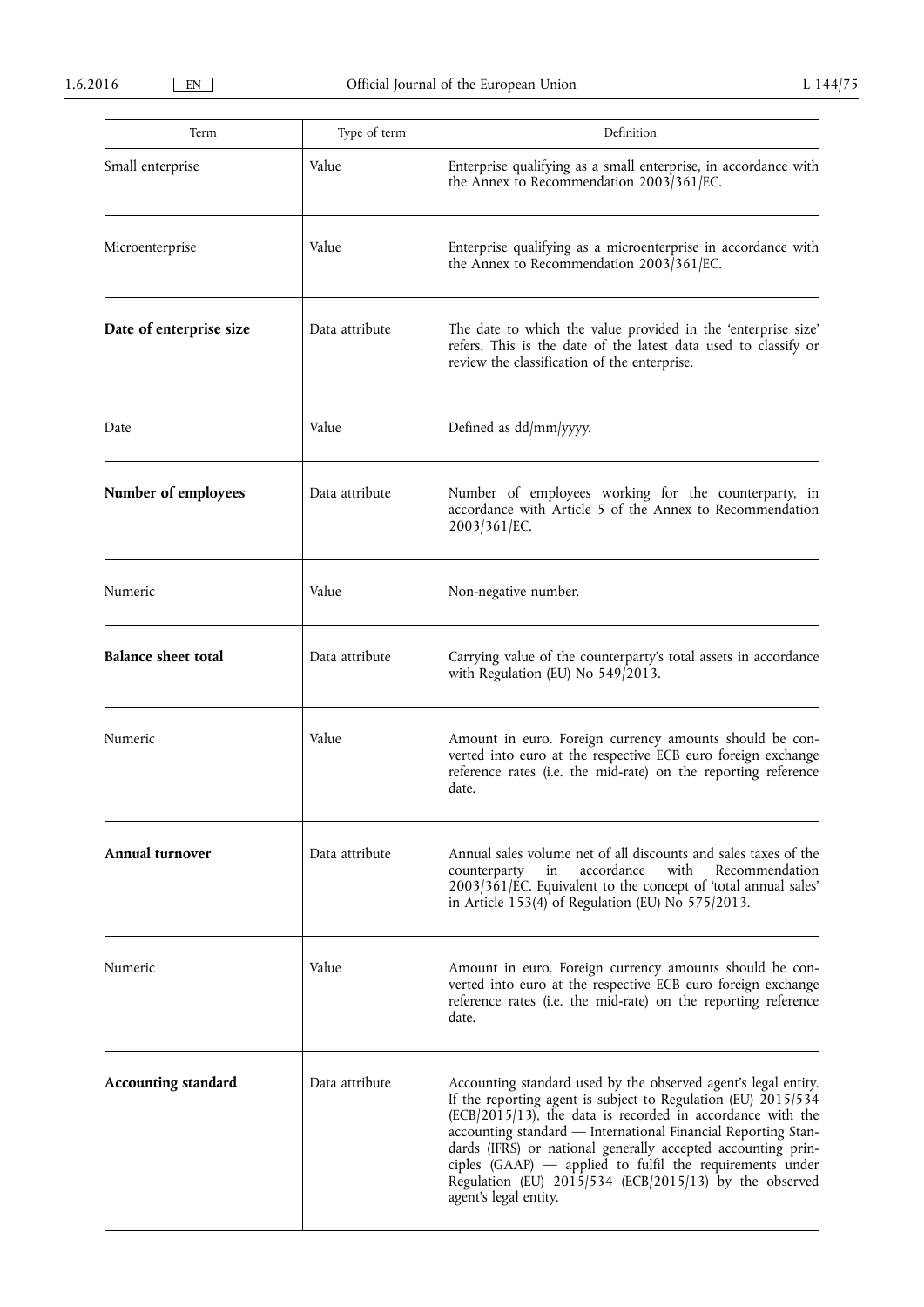| Term                                         | Type of term | Definition                                                                                                                          |
|----------------------------------------------|--------------|-------------------------------------------------------------------------------------------------------------------------------------|
| <b>IFRS</b>                                  | Value        | IFRS, as applicable under Regulation (EC) No 1606/2002 of<br>the European Parliament and of the Council (4).                        |
| National GAAP consistent with<br><b>IFRS</b> | Value        | National accounting frameworks developed under Council<br>Directive $86/635/EEC$ (5) applying IFRS criteria for the<br>instruments. |
| National GAAP not consistent<br>with IFRS    | Value        | National accounting frameworks developed under Council<br>Directive 86/635/EEC not applying IFRS criteria for the<br>instruments.   |

# **Counterparty risk data**

| Probability of default | Data attribute | The counterparty's probability of default over one year, deter-<br>mined in accordance with Articles 160, 163, 179 and 180 of<br>Regulation (EU) No 575/2013. |
|------------------------|----------------|---------------------------------------------------------------------------------------------------------------------------------------------------------------|
| Numeric                | Value          | A number from 0 to 1.                                                                                                                                         |

## **Counterparty default data**

| Default status of the counter-<br>party                                       | Data attribute | Identification of the default status of the counterparty. Cat-<br>egories describing the motives for which the counterparty can<br>be in default in accordance with Article 178 of Regulation<br>(EU) No 575/2013. |
|-------------------------------------------------------------------------------|----------------|--------------------------------------------------------------------------------------------------------------------------------------------------------------------------------------------------------------------|
| Not in default                                                                | Value          | Counterparty not in default in accordance with Regulation<br>(EU) No 575/2013.                                                                                                                                     |
| Default because unlikely to pay                                               | Value          | Counterparty in default because it is considered unlikely to<br>pay in accordance with Regulation (EU) No 575/2013.                                                                                                |
| Default because more than<br>90/180 days past due                             | Value          | Counterparty in default because any debt is more than 90/180<br>days past due in accordance with Regulation (EU)<br>No 575/2013.                                                                                   |
| Default because both unlikely to<br>pay and more than 90/180 days<br>past due | Value          | Counterparty in default both because the counterparty is con-<br>sidered unlikely to pay and because any debt is more than<br>90/180 days past due in accordance with Regulation (EU)<br>No 575/2013.              |
| Date of the default status of<br>the counterparty                             | Data attribute | The date on which the default status, as reported in the data<br>attribute 'Default status of the counterparty', is considered to<br>have arisen.                                                                  |
| Date                                                                          | Value          | Defined as dd/mm/yyyy.                                                                                                                                                                                             |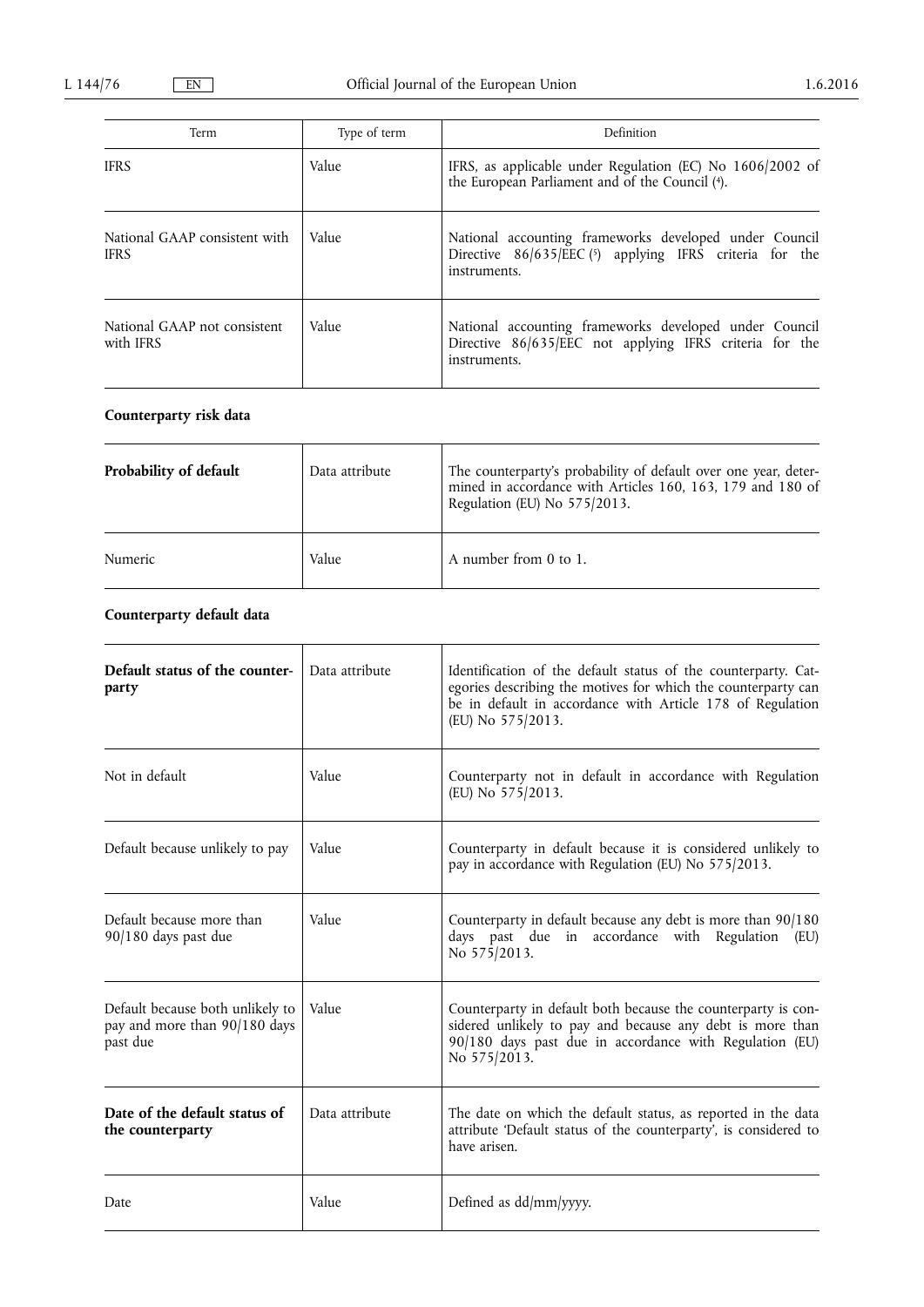Term Type of term Nefinition

**Instrument data** 

| Type of instrument                                             | Data attribute | Classification of the instrument according to the type of<br>contractual terms agreed between the parties.                                                                                                                                                                                                                                                                        |
|----------------------------------------------------------------|----------------|-----------------------------------------------------------------------------------------------------------------------------------------------------------------------------------------------------------------------------------------------------------------------------------------------------------------------------------------------------------------------------------|
| Deposits other than reverse<br>repurchase agreements           | Value          | Deposits as defined in paragraph 5.79 of Annex A to<br>Regulation (EU) No 549/2013 other than reverse repurchase<br>agreements.                                                                                                                                                                                                                                                   |
| Overdraft                                                      | Value          | Overdraft as defined in point $2(1)(c)$ of the Table in Part 2 of<br>Annex II to Regulation (EU) No 1071/2013 (ECB/2013/33).                                                                                                                                                                                                                                                      |
| Credit card debt                                               | Value          | Credit granted via delayed debit cards, i.e. cards providing con-<br>venience credit, or via credit cards, i.e. cards providing conve-<br>nience credit and extended credit.                                                                                                                                                                                                      |
| Revolving credit other than<br>overdrafts and credit card debt | Value          | Credit that has the following features:<br>the debtor may use or withdraw funds up to a pre-ap-<br>(i)<br>proved credit limit without giving prior notice to the<br>creditor;<br>(ii) the amount of available credit can increase and decrease<br>as funds are borrowed and repaid;<br>(iii) the credit may be used repeatedly;<br>(iv) it is not credit card debt or overdrafts. |
| Credit lines other than revolving<br>credit                    | Value          | Credit that has the following features:<br>the debtor may use or withdraw funds up to a pre-ap-<br>(i)<br>proved credit limit without giving prior notice to the<br>creditor:<br>(ii) the credit may be used repeatedly;<br>(iii) it is not revolving credit, credit card debt or overdrafts.                                                                                     |
| Reverse repurchase agreements                                  | Value          | Reverse repurchase agreements as defined Part 2.14 of An-<br>nex V to Implementing Regulation (EU) No 680/2014.                                                                                                                                                                                                                                                                   |
| Trade receivables                                              | Value          | Trade receivables as defined in paragraph 5.41(c) of part 2 of<br>Annex V to Implementing Regulation (EU) No 680/2014.                                                                                                                                                                                                                                                            |
| Financial leases                                               | Value          | Financial leases as defined in paragraphs 5.134 to 5.135 of<br>Annex A to Regulation (EU) No 549/2013.                                                                                                                                                                                                                                                                            |
| Other loans                                                    | Value          | Other loans not included in any of the categories listed above.<br>Loan has the same meaning as defined in paragraphs 5.112,<br>5.113 and 5.114 of Annex A to Regulation (EU)<br>No 549/2013.                                                                                                                                                                                     |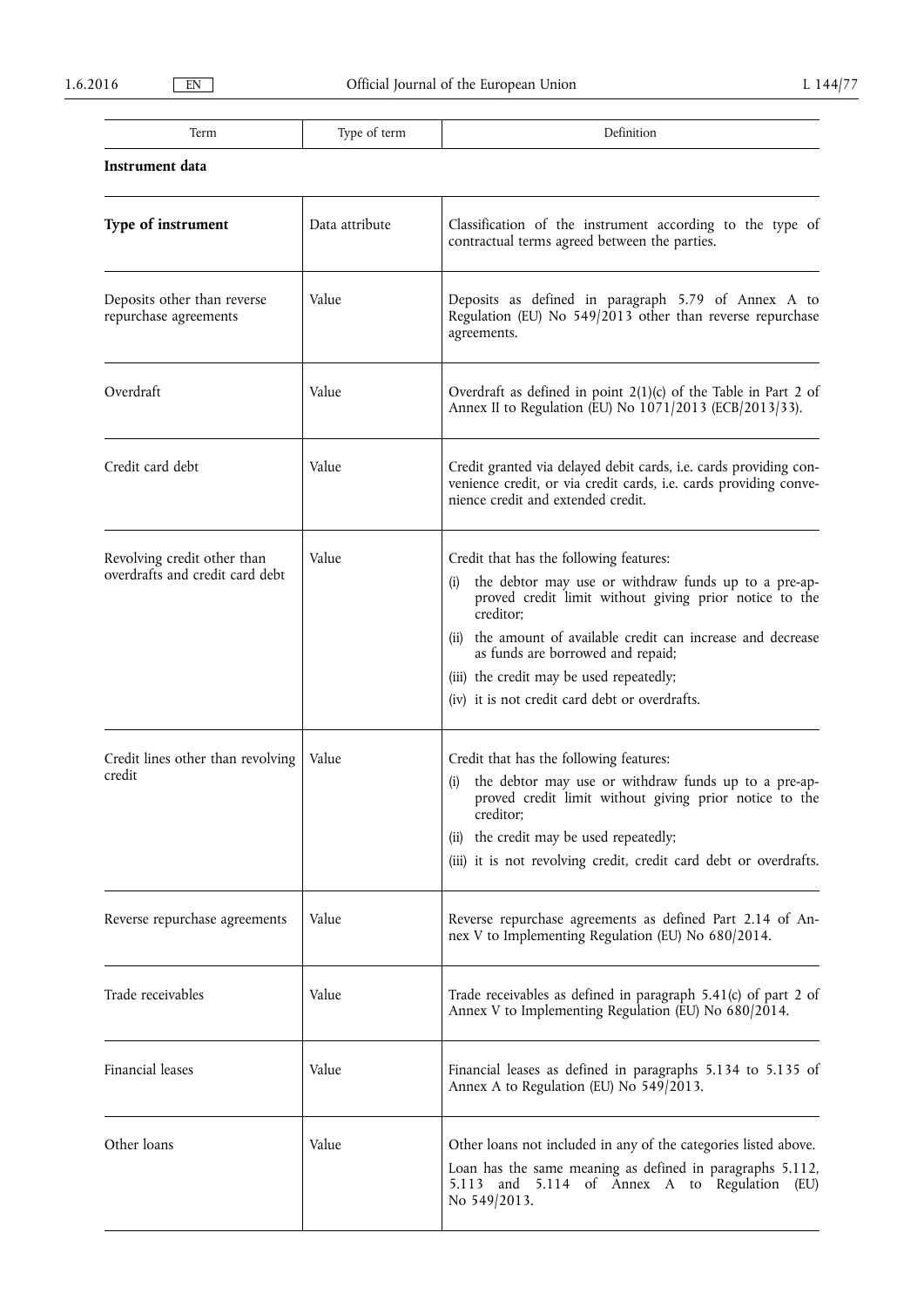| Term                      | Type of term   | Definition                                                                                                                                                                                                                                                                         |
|---------------------------|----------------|------------------------------------------------------------------------------------------------------------------------------------------------------------------------------------------------------------------------------------------------------------------------------------|
| Project finance loan      | Data attribute | Identification of project finance.                                                                                                                                                                                                                                                 |
| Project finance loan      | Value          | To be used if the instrument is a project finance loan in<br>accordance with Annex V to Implementing Regulation (EU)<br>No 680/2014.                                                                                                                                               |
| Non-project finance loan  | Value          | The instrument is not a project finance loan in accordance<br>Annex V to<br>Implementing Regulation<br>with<br>(EU)<br>No 680/2014.                                                                                                                                                |
| Currency                  | Data attribute | Currency denomination of instruments, in accordance with<br>the ISO's 4217 standard.                                                                                                                                                                                               |
| ISO 4217 Standard         | Value          | ISO 4217 Standard code for the currency.                                                                                                                                                                                                                                           |
| Inception date            | Data attribute | The date on which the contractual relationship originated, i.e.<br>the date on which the contract agreement became binding for<br>all parties.                                                                                                                                     |
| Date                      | Value          | Defined as dd/mm/yyyy.                                                                                                                                                                                                                                                             |
| Settlement date           | Data attribute | The date on which the conditions specified in the contract are<br>or can be executed for the first time, i.e. the date on which<br>financial instruments are initially exchanged or created.                                                                                       |
| Date                      | Value          | Defined as dd/mm/yyyy.                                                                                                                                                                                                                                                             |
| Legal final maturity date | Data attribute | The contractual maturity date of the instrument, taking into<br>account any agreements amending initial contracts.                                                                                                                                                                 |
| Date                      | Value          | Defined as dd/mm/yyyy.                                                                                                                                                                                                                                                             |
| Recourse                  | Data attribute | Classification of instruments based on the creditor's rights to<br>seize assets other than any protection pledged to secure the<br>instrument.                                                                                                                                     |
| Recourse                  | Value          | Instrument on which the creditor has the right to seize the<br>debtor's assets other than any protection pledged to secure the<br>instrument, or, in the case of trade receivables, the right to<br>collect the debt from the entity that sold the receivables to the<br>creditor. |
| No recourse               | Value          | Instrument with no recourse as defined above.                                                                                                                                                                                                                                      |
| Interest rate type        | Data attribute | Classification of credit exposures based on the base rate for<br>establishing the interest rate for each payment period.                                                                                                                                                           |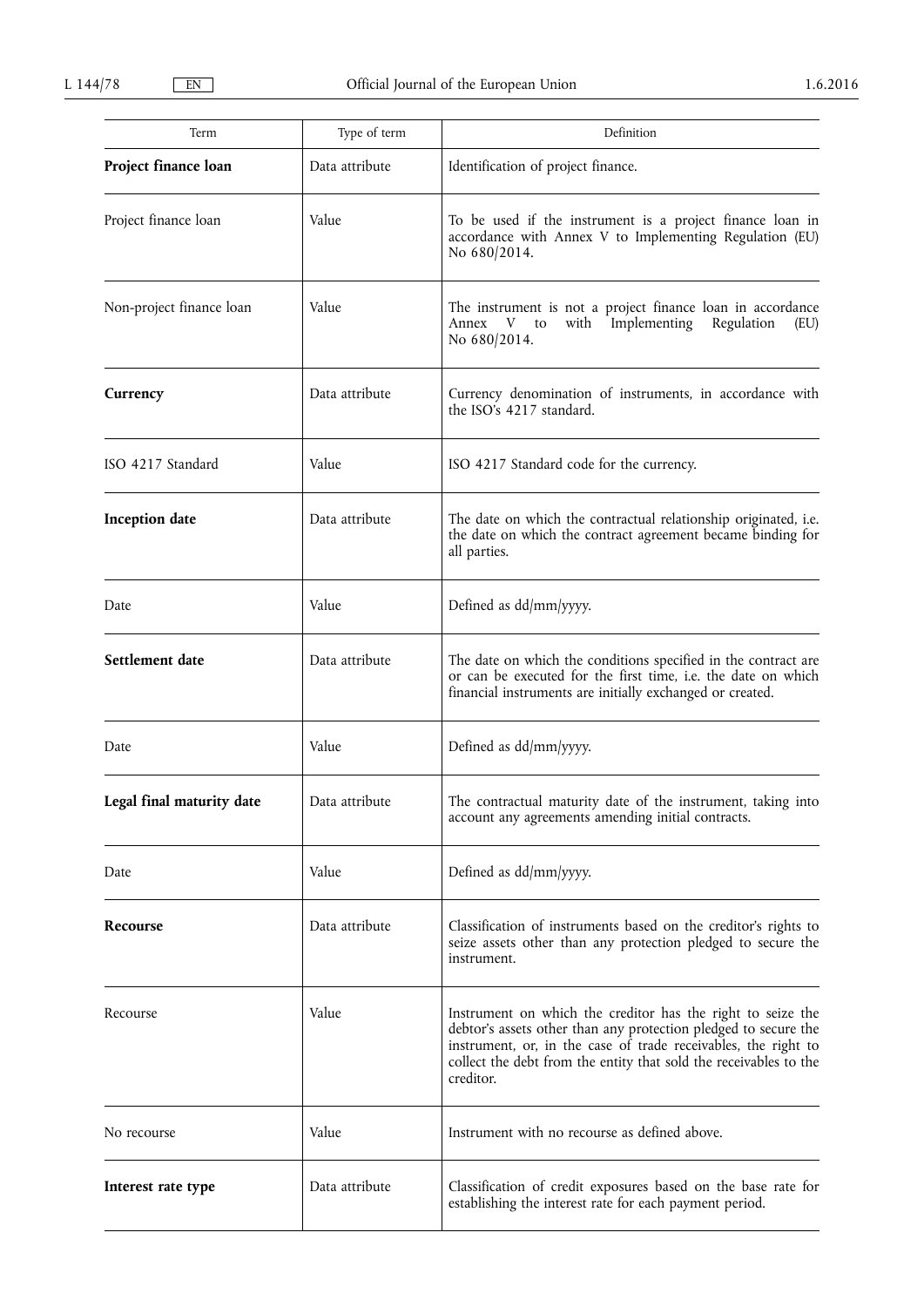| Term                          | Type of term   | Definition                                                                                                                                                                                                                                                                                                                                                                                                                                                                                                                                                                                                                   |
|-------------------------------|----------------|------------------------------------------------------------------------------------------------------------------------------------------------------------------------------------------------------------------------------------------------------------------------------------------------------------------------------------------------------------------------------------------------------------------------------------------------------------------------------------------------------------------------------------------------------------------------------------------------------------------------------|
| Fixed                         | Value          | Scheme defining the interest rates during the life of the expo-<br>sure which only includes constant rates - numeric constant<br>rate known with certainty at the inception of the exposure -<br>and where the interest rates apply to the whole exposure. The<br>scheme may contain more than one constant interest rate to<br>be applied at different periods during the life of the exposure<br>(e.g. loan with a constant interest rate during the initial fixed-<br>rate period, which then changes to a different interest rate,<br>which is still constant, and which was known at the inception<br>of the exposure). |
| Variable                      | Value          | Scheme defining the interest rates during the life of the expo-<br>sure which only includes interest rates based on the evolution<br>of another variable (the reference variable) and where the<br>interest rate applies to the whole exposure.                                                                                                                                                                                                                                                                                                                                                                              |
| Mixed                         | Value          | Other interest rate type not included in any of the categories<br>listed above.                                                                                                                                                                                                                                                                                                                                                                                                                                                                                                                                              |
| Interest rate reset frequency | Data attribute | Frequency at which the interest rate is reset after the initial<br>fixed-rate period, if any.                                                                                                                                                                                                                                                                                                                                                                                                                                                                                                                                |
| Not resettable                | Value          | Instrument which does not include a contractual agreement to<br>change the interest rate.                                                                                                                                                                                                                                                                                                                                                                                                                                                                                                                                    |
| Overnight                     | Value          | Instrument with a contractual agreement to change the<br>interest rate on a daily basis.                                                                                                                                                                                                                                                                                                                                                                                                                                                                                                                                     |
| Monthly                       | Value          | Instrument with a contractual agreement to change the<br>interest rate on a monthly basis.                                                                                                                                                                                                                                                                                                                                                                                                                                                                                                                                   |
| Quarterly                     | Value          | Instrument with a contractual agreement to change the<br>interest rate on a quarterly basis.                                                                                                                                                                                                                                                                                                                                                                                                                                                                                                                                 |
| Semi-annually                 | Value          | Instrument with a contractual agreement to change the<br>interest rate on a semi-annual basis.                                                                                                                                                                                                                                                                                                                                                                                                                                                                                                                               |
| Annually                      | Value          | Instrument with a contractual agreement to change the<br>interest rate on an annual basis.                                                                                                                                                                                                                                                                                                                                                                                                                                                                                                                                   |
| At creditor discretion        | Value          | Instrument with a contractual agreement by which the<br>creditor has the right to establish the interest rate reset date.                                                                                                                                                                                                                                                                                                                                                                                                                                                                                                    |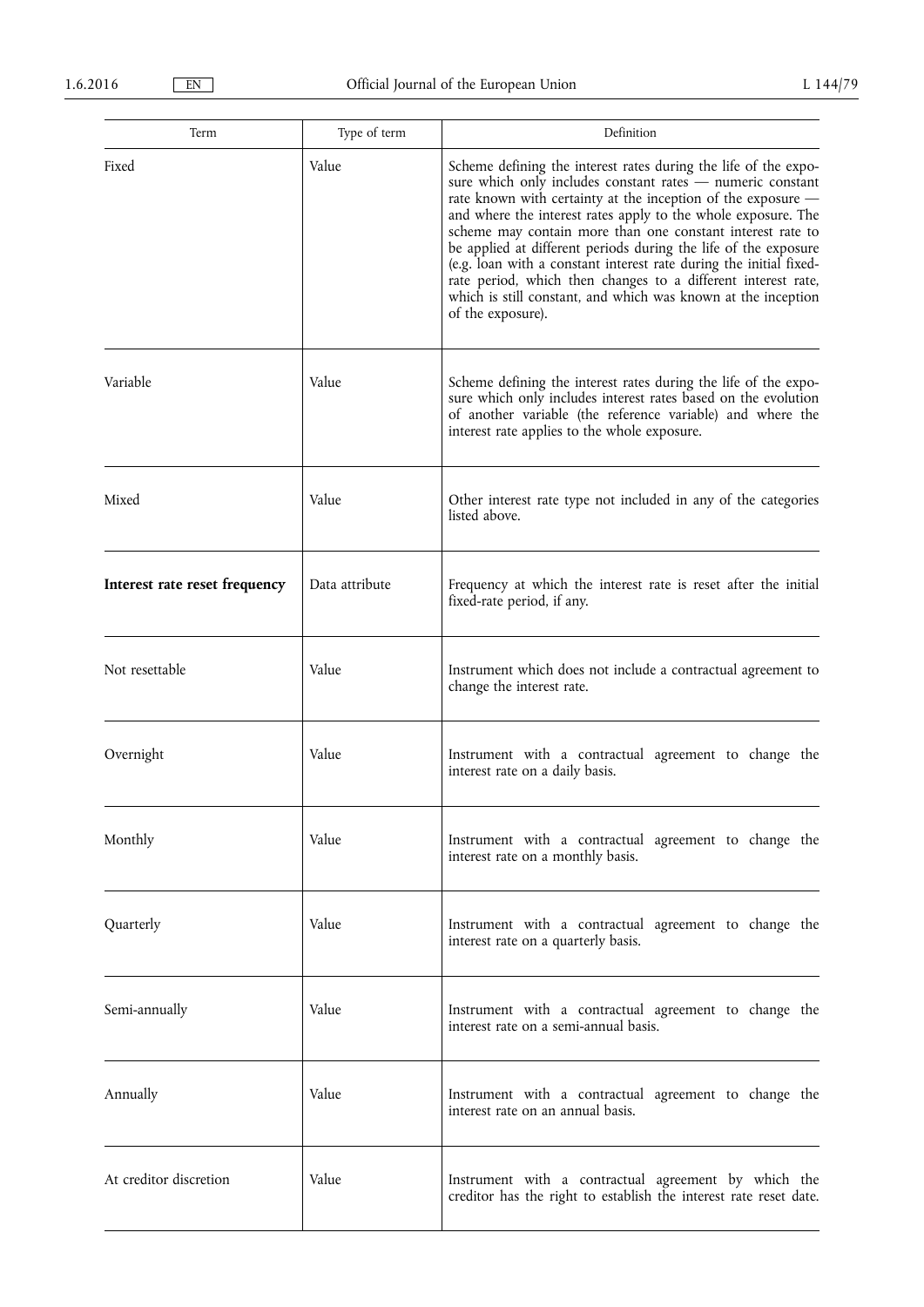| Term                                | Type of term   | Definition                                                                                                                                                                                                                                                                                                                                                                                                                                                                                                                                                                                                                                                                                   |
|-------------------------------------|----------------|----------------------------------------------------------------------------------------------------------------------------------------------------------------------------------------------------------------------------------------------------------------------------------------------------------------------------------------------------------------------------------------------------------------------------------------------------------------------------------------------------------------------------------------------------------------------------------------------------------------------------------------------------------------------------------------------|
| Other frequency                     | Value          | Instrument with a contractual agreement to change the<br>interest rate at a frequency other than any of the categories<br>listed above.                                                                                                                                                                                                                                                                                                                                                                                                                                                                                                                                                      |
| End date of interest-only<br>period | Data attribute | The date on which the interest-only period ends. Interest-only<br>is an instrument for which, for a contractually set period, only<br>the interest on the principal balance is paid, with the principal<br>balance remaining unchanged.                                                                                                                                                                                                                                                                                                                                                                                                                                                      |
| Date                                | Value          | Defined as dd/mm/yyyy.                                                                                                                                                                                                                                                                                                                                                                                                                                                                                                                                                                                                                                                                       |
| Reference rate                      | Data attribute | Reference rate used for the calculation of the actual interest<br>rate.                                                                                                                                                                                                                                                                                                                                                                                                                                                                                                                                                                                                                      |
| Reference rate code                 | Value          | The reference rate code is a combination of the reference rate<br>value and maturity value.<br>The following reference rate values must be used:<br>Euribor, USD LIBOR, GBP LIBOR, EUR LIBOR, JPY LIBOR,<br>CHF LIBOR, MIBOR, other single reference rates, other multi-<br>ple reference rates.<br>The following maturity values must be used:<br>Overnight, one week, two weeks, three weeks, one month,<br>two months, three months, four months, five months, six<br>months, seven months, eight months, nine months,<br>10 months, 11 months, 12 months.<br>The reference rate code is formed in the following manner:<br>the reference rate value is combined with the maturity value. |
| Interest rate spread/margin         | Data attribute | Margin or spread (expressed as a percentage) to add to the<br>reference rate that is used for the calculation of the interest<br>rate in basis points.                                                                                                                                                                                                                                                                                                                                                                                                                                                                                                                                       |
| Numeric                             | Value          | Interest rate defined as a percentage.                                                                                                                                                                                                                                                                                                                                                                                                                                                                                                                                                                                                                                                       |
| Interest rate cap                   | Data attribute | Maximum value for the interest rate charged.                                                                                                                                                                                                                                                                                                                                                                                                                                                                                                                                                                                                                                                 |
| Numeric                             | Value          | Interest rate defined as a percentage.                                                                                                                                                                                                                                                                                                                                                                                                                                                                                                                                                                                                                                                       |
| Interest rate floor                 | Data attribute | Minimum value for the interest rate charged.                                                                                                                                                                                                                                                                                                                                                                                                                                                                                                                                                                                                                                                 |
| Numeric                             | Value          | Interest rate defined as a percentage.                                                                                                                                                                                                                                                                                                                                                                                                                                                                                                                                                                                                                                                       |
| Purpose                             | Data attribute | Classification of instruments according to their purpose.                                                                                                                                                                                                                                                                                                                                                                                                                                                                                                                                                                                                                                    |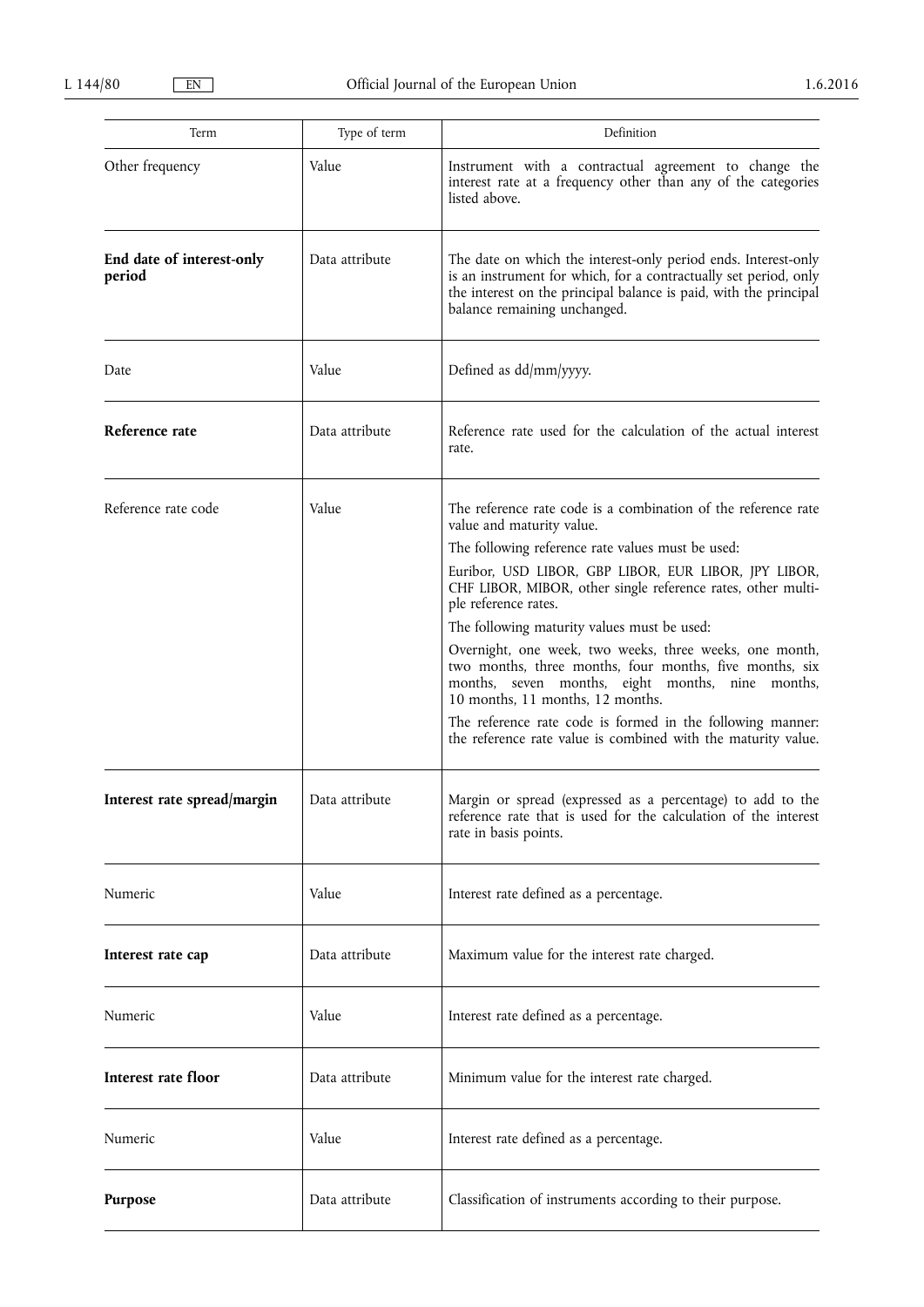| Term                             | Type of term   | Definition                                                                                                                                                                                                                                              |
|----------------------------------|----------------|---------------------------------------------------------------------------------------------------------------------------------------------------------------------------------------------------------------------------------------------------------|
| Residential real estate purchase | Value          | Financing of residential property. Residential property is<br>defined in Article $4(1)(75)$ of Regulation (EU) No $575/2013$ .                                                                                                                          |
| Commercial real estate purchase  | Value          | Financing of real estate property other than residential<br>property.                                                                                                                                                                                   |
| Margin lending                   | Value          | Instruments in which an institution extends credit in connec-<br>tion with the purchase, sale, carrying or trading of securities.<br>Margin lending instruments do not include other loans that<br>are secured by collateral in the form of securities. |
| Debt financing                   | Value          | Financing of outstanding or maturing debt. This includes debt<br>refinancing.                                                                                                                                                                           |
| Imports                          | Value          | Financing of goods and services (purchases, barter and/or<br>gifts) from non-residents to residents.                                                                                                                                                    |
| Exports                          | Value          | Financing of goods and services (sales, barter and/or gifts)<br>from residents to non-residents.                                                                                                                                                        |
| Construction investment          | Value          | Financing of construction of buildings, infrastructure and<br>industrial facilities.                                                                                                                                                                    |
| Working capital facility         | Value          | Financing the cash flow management of an organisation.                                                                                                                                                                                                  |
| Other purposes                   | Value          | Other purposes not included in any of the categories listed<br>above.                                                                                                                                                                                   |
| <b>Amortisation type</b>         | Data attribute | Type of amortisation of the instrument including principal<br>and interest.                                                                                                                                                                             |
| French                           | Value          | Amortisation in which the total amount — principal plus in-<br>$t$ terest $-$ repaid in each instalment is the same.                                                                                                                                    |
| German                           | Value          | Amortisation in which the first instalment is interest-only and<br>the remaining instalments are constant, including capital<br>amortisation and interest.                                                                                              |
| Fixed amortisation schedule      | Value          | Amortisation in which the principal amount repaid in each<br>instalment is the same.                                                                                                                                                                    |
| Bullet                           | Value          | Amortisation in which the full principal amount is repaid in<br>the last instalment.                                                                                                                                                                    |
| Other                            | Value          | Other amortisation type not included in any of the categories<br>listed above.                                                                                                                                                                          |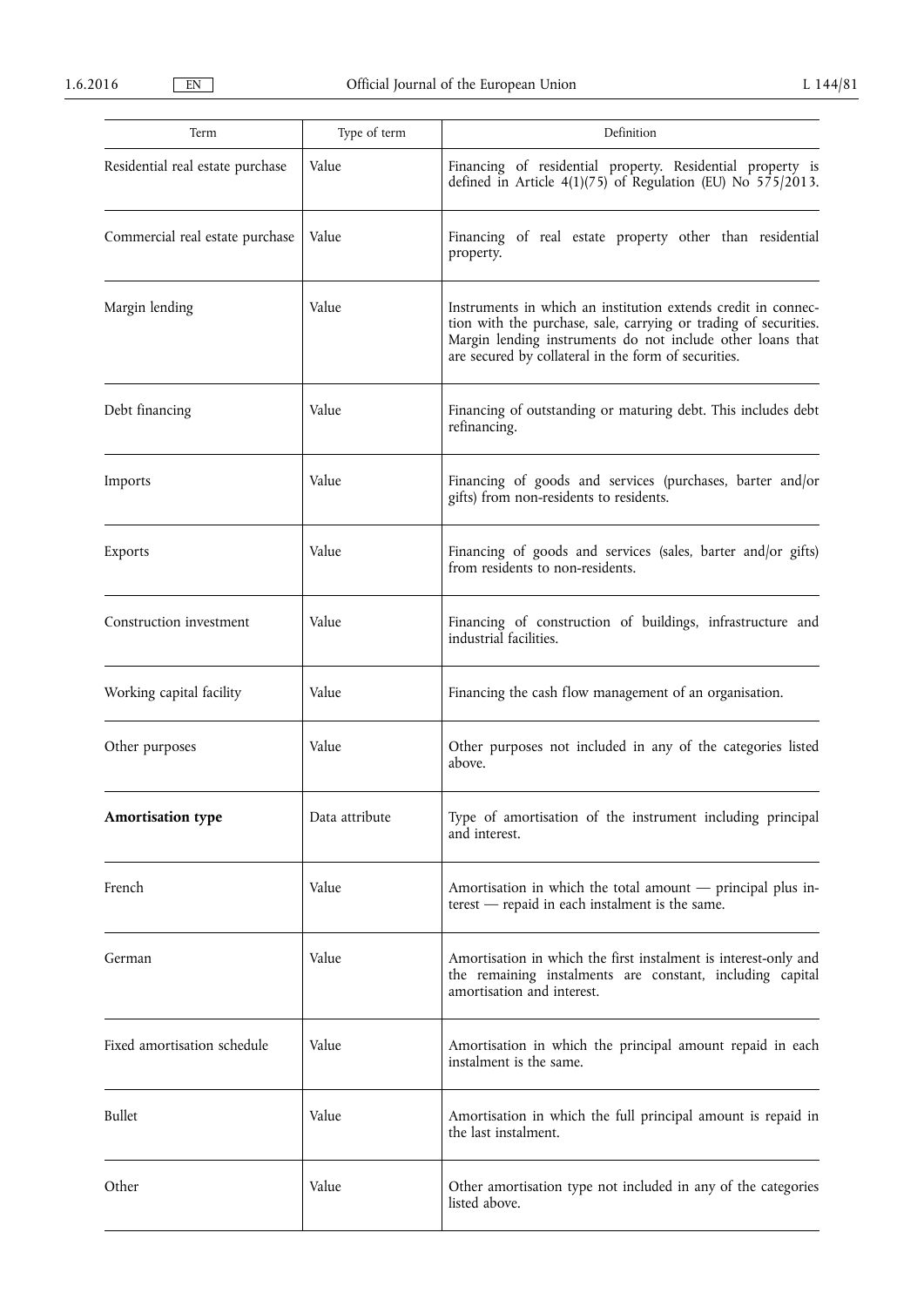| Term                                  | Type of term   | Definition                                                                                                                                                                                                                                                                                                                                                                                                                                                    |
|---------------------------------------|----------------|---------------------------------------------------------------------------------------------------------------------------------------------------------------------------------------------------------------------------------------------------------------------------------------------------------------------------------------------------------------------------------------------------------------------------------------------------------------|
| Payment frequency                     | Data attribute | Frequency of payments due, either of principal or interest, i.e.<br>number of months between payments.                                                                                                                                                                                                                                                                                                                                                        |
| Monthly                               | Value          | On a monthly basis.                                                                                                                                                                                                                                                                                                                                                                                                                                           |
| Quarterly                             | Value          | On a quarterly basis.                                                                                                                                                                                                                                                                                                                                                                                                                                         |
| Semi annually                         | Value          | On a semi-annual basis.                                                                                                                                                                                                                                                                                                                                                                                                                                       |
| Annual                                | Value          | On an annual basis.                                                                                                                                                                                                                                                                                                                                                                                                                                           |
| Bullet                                | Value          | Amortisation in which the full principal amount is repaid in<br>the last instalment regardless of the interest payment<br>frequency.                                                                                                                                                                                                                                                                                                                          |
| Zero coupon                           | Value          | Amortisation in which the full principal amount and interest<br>is repaid in the last instalment.                                                                                                                                                                                                                                                                                                                                                             |
| Other                                 | Value          | Other payment frequency not included in any of the cat-<br>egories listed above.                                                                                                                                                                                                                                                                                                                                                                              |
| <b>Syndicated contract Identifier</b> | Data attribute | 'Contract identifier' applied by the lead arranger of the syndi-<br>cated contract to uniquely identify each contract. Each syndi-<br>cated contract will have one 'syndicated contract identifier'.<br>This value will not change over time and cannot be used by<br>the lead arranger as the contract identifier for any other con-<br>tract. All creditors participating in the syndicated contract<br>must use the same 'syndicated contract identifier'. |
| Alphanumeric                          | Value          | A code consisting of alphabetical and numerical symbols.                                                                                                                                                                                                                                                                                                                                                                                                      |
| Subordinated debt                     | Data attribute | Identification of subordinated debt. Subordinated debt instru-<br>ments provide a subsidiary claim on the issuing institution<br>that can only be exercised after all claims with a higher status<br>(e.g. deposits/loans) have been satisfied.                                                                                                                                                                                                               |
| Subordinated debt                     | Value          | The instrument is a subordinated debt in accordance with the<br>Table in Annex II to Regulation (EU) No 1071/2013<br>(ECB/2013/33).                                                                                                                                                                                                                                                                                                                           |
| Non-subordinated debt                 | Value          | The instrument is not subordinated.                                                                                                                                                                                                                                                                                                                                                                                                                           |
| Repayment rights                      | Data attribute | Classification of credit exposures according to the creditor's<br>rights to claim the repayment of the exposure.                                                                                                                                                                                                                                                                                                                                              |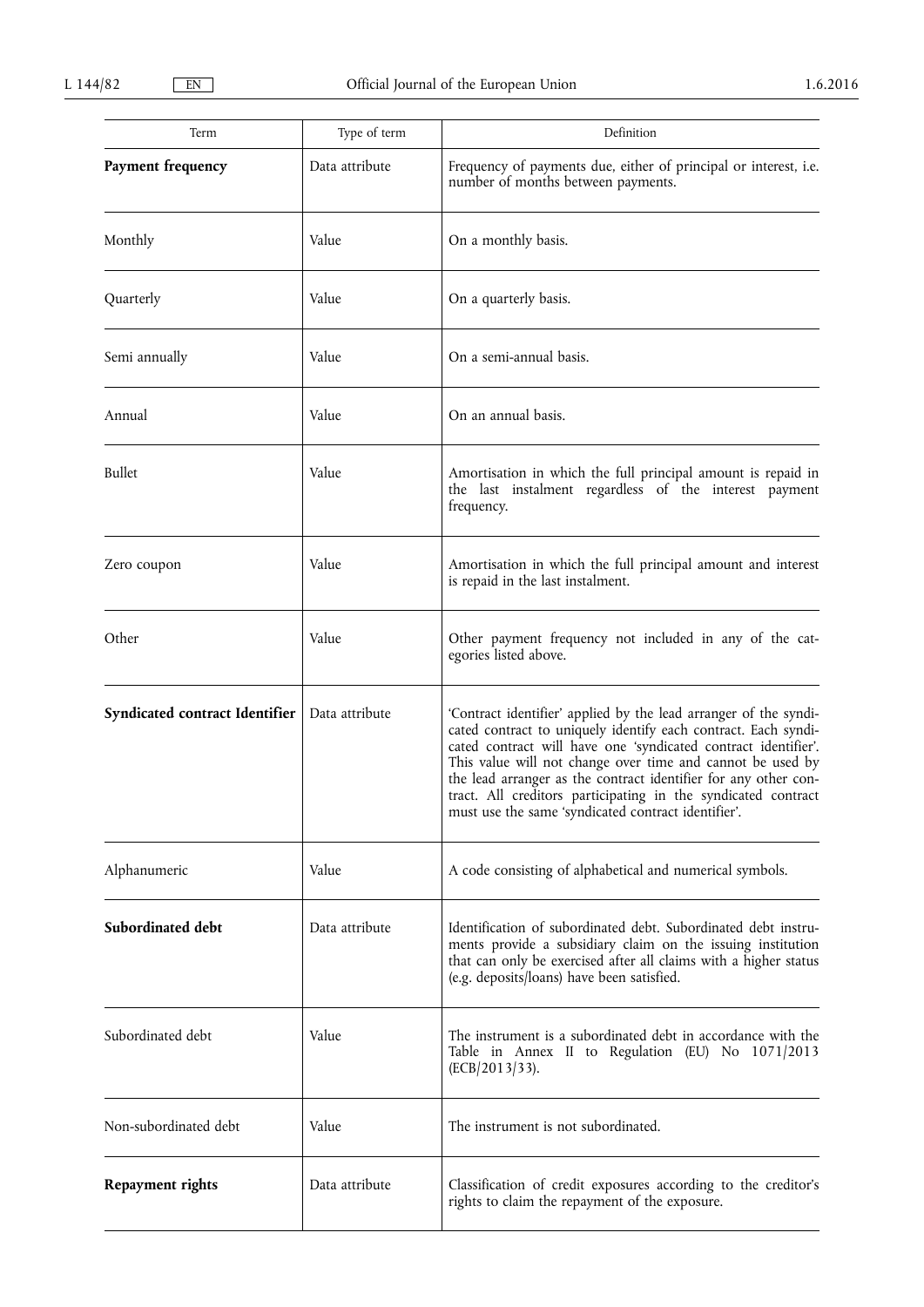| Term                                                                   | Type of term   | Definition                                                                                                                                                                                                                                                                                                                                                                                                        |
|------------------------------------------------------------------------|----------------|-------------------------------------------------------------------------------------------------------------------------------------------------------------------------------------------------------------------------------------------------------------------------------------------------------------------------------------------------------------------------------------------------------------------|
| On demand or short notice                                              | Value          | Instruments which are repayable on demand or at short notice<br>at the request of the creditor.                                                                                                                                                                                                                                                                                                                   |
| Other                                                                  | Value          | Instruments subject to repayment rights other than on<br>demand or at short notice.                                                                                                                                                                                                                                                                                                                               |
| <b>Fiduciary instrument</b>                                            | Data attribute | Identification of instruments in which the observed agent acts<br>in its own name but on behalf of and with the risk borne by a<br>third party.                                                                                                                                                                                                                                                                   |
| Fiduciary instrument                                                   | Value          | To be used if the instrument is placed in a fiduciary capacity.                                                                                                                                                                                                                                                                                                                                                   |
| Non-fiduciary instrument                                               | Value          | To be used if the instrument is not placed in a fiduciary<br>capacity.                                                                                                                                                                                                                                                                                                                                            |
| Commitment amount at<br>inception                                      | Data attribute | Observed agent's maximum exposure to credit risk on the in-<br>ception date of the instrument, without taking into account<br>any protection held or other credit enhancements. Total com-<br>mitment amount on the inception date is established during<br>the approval process and is intended to restrict an observed<br>agent's amount of credit risk to a given counterparty for the<br>relevant instrument. |
| Numeric                                                                | Value          | Amount in euro. Foreign currency amounts should be con-<br>verted into euro at the respective ECB euro foreign exchange<br>reference rates (i.e. the mid-rate) on the reporting reference<br>date.                                                                                                                                                                                                                |
| Fair value changes due to<br>changes in credit risk before<br>purchase | Data attribute | The difference between the outstanding nominal amount and<br>the purchase price of the instrument at the purchase date.<br>This amount should be reported for instruments purchased<br>for an amount lower than the outstanding amount due to<br>credit risk deterioration.                                                                                                                                       |
| Numeric                                                                | Value          | Amount in euro. Foreign currency amounts should be con-<br>verted into euro at the respective ECB euro foreign exchange<br>reference rates (i.e. the mid-rate) on the reporting reference<br>date.                                                                                                                                                                                                                |

## **Financial data**

| Interest rate | Data attribute | Annualised agreed rate or narrowly defined interest rate in<br>accordance with Regulation (EU) No 1072/2013 of the<br>European Central Bank (ECB/2013/34) (6). |
|---------------|----------------|----------------------------------------------------------------------------------------------------------------------------------------------------------------|
| Numeric       | Value          | Interest rate defined as a percentage.                                                                                                                         |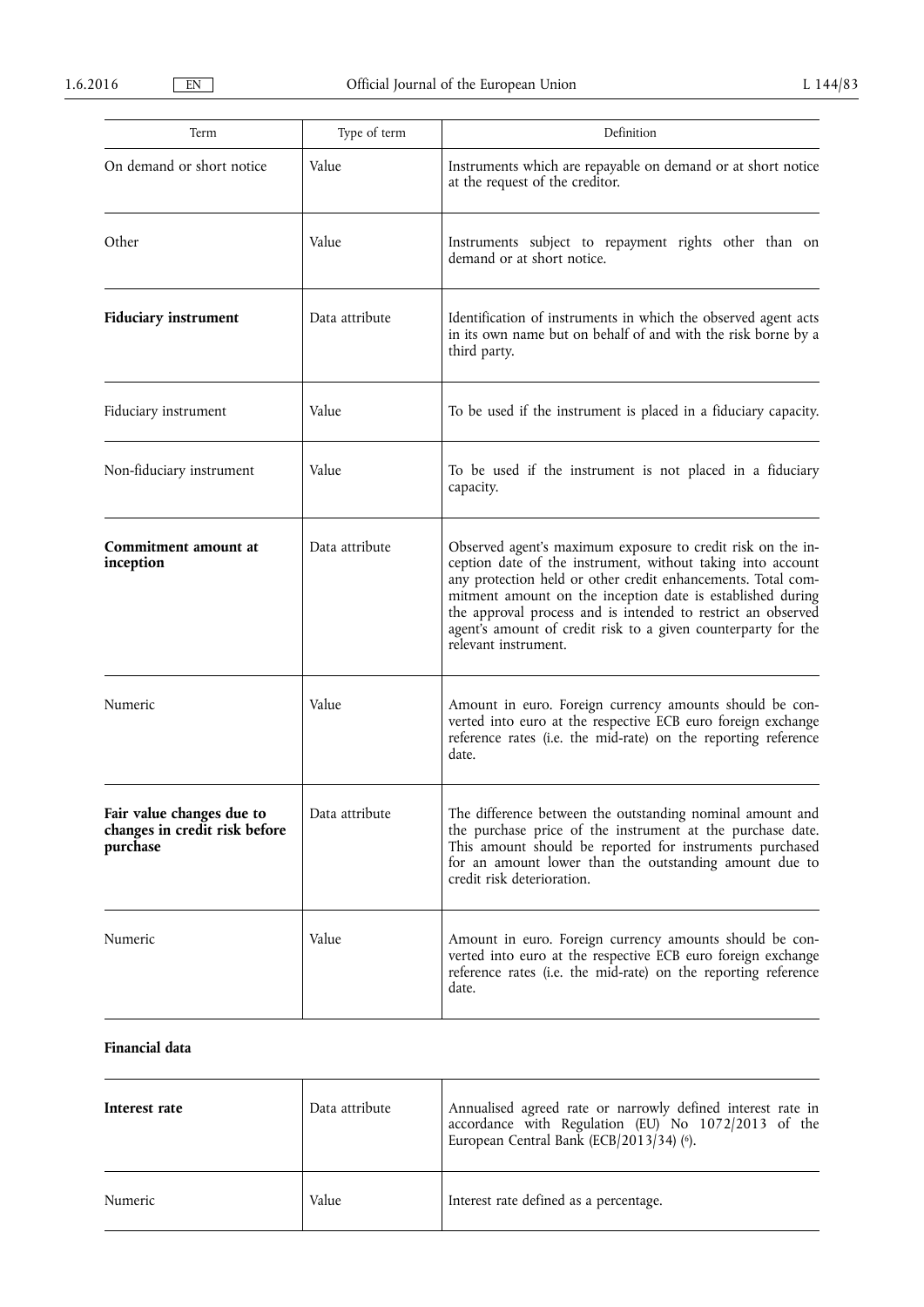| Term                                                                          | Type of term   | Definition                                                                                                                                                                                                                                                                                    |
|-------------------------------------------------------------------------------|----------------|-----------------------------------------------------------------------------------------------------------------------------------------------------------------------------------------------------------------------------------------------------------------------------------------------|
| Next interest rate reset date                                                 | Data attribute | The date that the next interest rate reset, as defined in Part 3<br>of Annex I to Regulation (EU) No 1071/2013 (ECB/2013/33),<br>takes place. If the instrument is not subject to a future interest<br>rate reset, its legal final maturity date will be reported.                            |
| Date                                                                          | Value          | Defined as dd/mm/yyyy.                                                                                                                                                                                                                                                                        |
| <b>Transferred amount</b>                                                     | Data attribute | Transferred amount of the economic ownership of the finan-<br>cial asset.                                                                                                                                                                                                                     |
| Numeric                                                                       | Value          | Amount in euro. Foreign currency amounts should be con-<br>verted into euro at the respective ECB euro foreign exchange<br>reference rates (i.e. the mid-rate) on the reporting reference<br>date.                                                                                            |
| Default status of the<br>instrument                                           | Data attribute | Identification of the default status of the instrument.<br>Categories describing the situations in which an instrument<br>can be described as being at default in accordance with<br>Article 178 of Regulation (EU) No 575/2013.                                                              |
| Not in default                                                                | Value          | Instrument not in default in accordance with Regulation (EU)<br>No 575/2013.                                                                                                                                                                                                                  |
| Default because unlikely to pay                                               | Value          | Instruments in default because the debtor is unlikely to pay in<br>accordance with Regulation (EU) No 575/2013.                                                                                                                                                                               |
| Default because more than<br>90/180 days past due                             | Value          | Instruments in default because the debt is more than 90/180<br>days past due in accordance with Regulation (EU)<br>No 575/2013.                                                                                                                                                               |
| Default because both unlikely to<br>pay and more than 90/180 days<br>past due | Value          | Instrument in default both because it is considered that the<br>debtor is unlikely to pay and because the debt is more than<br>90/180 days past due in accordance with Regulation (EU)<br>No 575/2013.                                                                                        |
| Arrears for the instrument                                                    | Data attribute | Aggregate amount of principal, interest and any fee payment<br>outstanding at the reporting date, which is contractually due<br>and has not been paid (past due). This amount is always to be<br>reported. '0' is to be reported if the instrument was not past<br>due on the reporting date. |
| Numeric                                                                       | Value          | Amount in euro. Foreign currency amounts should be con-<br>verted into euro at the respective ECB euro foreign exchange<br>reference rates (i.e. the mid-rate) on the reporting reference<br>date.                                                                                            |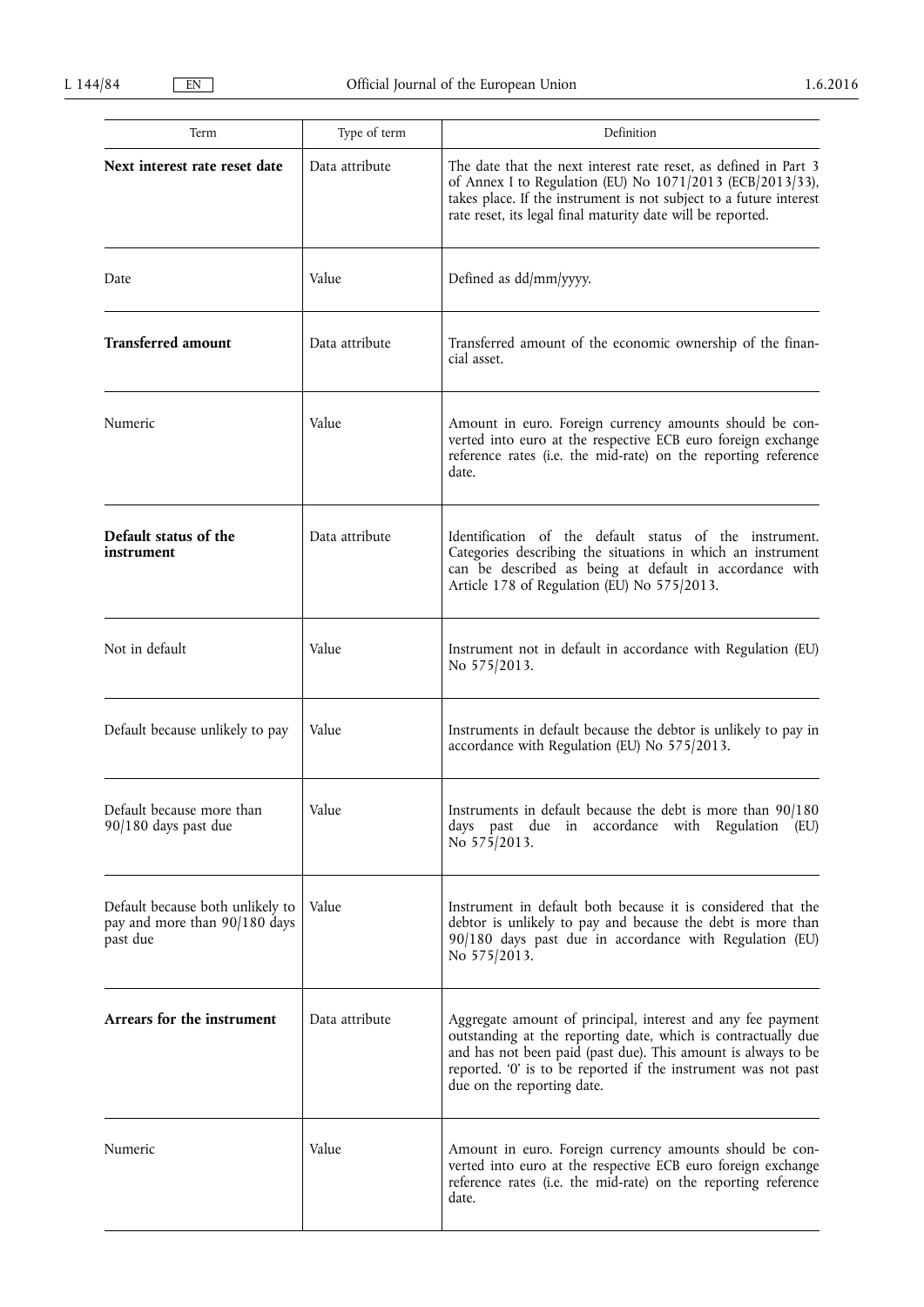| Term                                            | Type of term   | Definition                                                                                                                                                                                                                                                                                                                                                    |
|-------------------------------------------------|----------------|---------------------------------------------------------------------------------------------------------------------------------------------------------------------------------------------------------------------------------------------------------------------------------------------------------------------------------------------------------------|
| Date of past due for the<br>instrument          | Data attribute | The date on which the instrument became past due in accord-<br>ance with Part 2.48 of Annex V to Implementing Regulation<br>(EU) No 680/2014. This is the latest such date prior to the<br>reporting reference date and it is to be reported if the instru-<br>ment is past due on the reporting reference date.                                              |
| Date                                            | Value          | Defined as dd/mm/yyyy.                                                                                                                                                                                                                                                                                                                                        |
| Date of the default status of<br>the instrument | Data attribute | The date on which the default status, as reported in the data<br>attribute 'default status of the instrument', is considered to<br>have occurred.                                                                                                                                                                                                             |
| Date                                            | Value          | Defined as dd/mm/yyyy.                                                                                                                                                                                                                                                                                                                                        |
| Type of securitisation                          | Data attribute | Identification of the securitisation type, in accordance with<br>Article 242(10) and (11) of Regulation (EU) No 575/2013.                                                                                                                                                                                                                                     |
| Traditional securitisation                      | Value          | Instrument which is securitised in a traditional securitisation.                                                                                                                                                                                                                                                                                              |
| Synthetic securitisation                        | Value          | Instrument which is securitised in a synthetic securitisation.                                                                                                                                                                                                                                                                                                |
| Not securitised                                 | Value          | Instrument which is not securitised either in a traditional or<br>synthetic securitisation.                                                                                                                                                                                                                                                                   |
| <b>Outstanding nominal amount</b>               | Data attribute | Principal amount outstanding at the end of the reporting re-<br>ference date, including unpaid past due interest but excluding<br>accrued interest. The outstanding nominal amount must be re-<br>ported net of write-offs and write-downs as determined by the<br>relevant accounting practices.                                                             |
| Numeric                                         | Value          | Amount in euro. Foreign currency amounts should be con-<br>verted into euro at the respective ECB euro foreign exchange<br>reference rates (i.e. the mid-rate) on the reporting reference<br>date.                                                                                                                                                            |
| Off-balance-sheet amount                        | Data attribute | Total nominal amount of off-balance-sheet exposures. This in-<br>cludes any commitment to lend before considering conversion<br>factors and credit risk mitigation techniques. It is the amount<br>that best represents the institution's maximum exposure to<br>credit risk without taking into account any protection held or<br>other credit enhancements. |
| Numeric                                         | Value          | Amount in euro. Foreign currency amounts should be con-<br>verted into euro at the respective ECB euro foreign exchange<br>reference rates (i.e. the mid-rate) on the reporting reference<br>date.                                                                                                                                                            |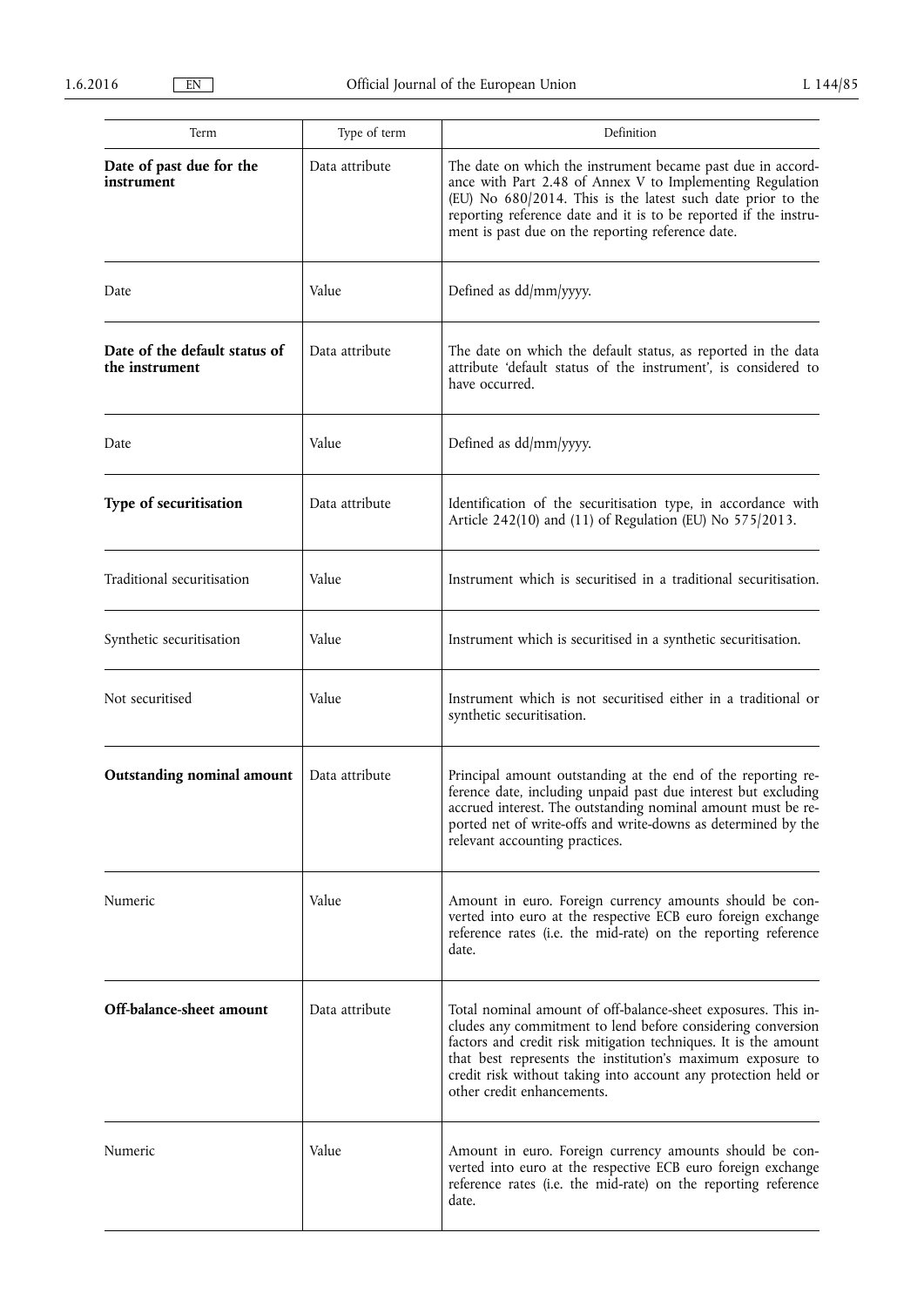| Term                    | Type of term   | Definition                                                                                                                                                                                                                                                                                                                                                                                                           |
|-------------------------|----------------|----------------------------------------------------------------------------------------------------------------------------------------------------------------------------------------------------------------------------------------------------------------------------------------------------------------------------------------------------------------------------------------------------------------------|
| <b>Accrued</b> interest | Data attribute | The amount of accrued interest on loans at the reporting<br>reference date as defined in Regulation (EU) No 1071/2013<br>(ECB/2013/33). In accordance with the general principle of ac-<br>cruals accounting, interest receivable on instruments should<br>be subject to on-balance sheet recording as it accrues (i.e. on<br>an accruals basis) rather than when it is actually received (i.e.<br>on a cash basis). |
| Numeric                 | Value          | Amount in euro. Foreign currency amounts should be con-<br>verted into euro at the respective ECB euro foreign exchange<br>reference rates (i.e. the mid-rate) on the reporting reference<br>date.                                                                                                                                                                                                                   |

# **Accounting data**

| Accounting classification of<br>instruments | Data attribute | Accounting portfolio where the instrument is recorded in<br>$accordance$ with the accounting standard $-$ IFRS or national<br>$GAP$ - under Regulation (EU) 2015/534 (ECB/2015/13)<br>applied by the observed agent's legal entity. |
|---------------------------------------------|----------------|-------------------------------------------------------------------------------------------------------------------------------------------------------------------------------------------------------------------------------------|
|                                             |                |                                                                                                                                                                                                                                     |

# *IFRS accounting portfolios*

| Cash balances at central banks<br>and other demand deposits                         | Value | Cash balances at central banks and other demand deposits in<br>accordance with IFRS.                                                                                                                                              |
|-------------------------------------------------------------------------------------|-------|-----------------------------------------------------------------------------------------------------------------------------------------------------------------------------------------------------------------------------------|
| Financial assets held for trading                                                   | Value | Financial assets held for trading in accordance with IFRS.                                                                                                                                                                        |
| Non-trading financial assets<br>mandatorily at fair value<br>through profit or loss | Value | Non-trading financial assets mandatorily at fair value through<br>profit or loss in accordance with IFRS.                                                                                                                         |
| Financial assets designated at<br>fair value through profit or loss                 | Value | Financial assets measured at fair value through profit and loss<br>and designated as such upon initial recognition or subse-<br>quently in accordance with IFRS, except those classified as<br>financial assets held for trading. |
| Financial assets at fair value<br>through other comprehensive<br>income             | Value | Financial assets measured at fair value through other compre-<br>hensive income due to business model and cash-flows charac-<br>teristics in accordance IFRS.                                                                     |
| Financial assets at amortised<br>cost                                               | Value | Financial assets measured at amortised cost in accordance<br>with IFRS.                                                                                                                                                           |

*National GAAP accounting portfolios* 

| Cash and cash balances at cen-<br>tral banks | <b>Value</b> | Cash and cash balances at central banks in accordance with<br>national GAAP. |
|----------------------------------------------|--------------|------------------------------------------------------------------------------|
|----------------------------------------------|--------------|------------------------------------------------------------------------------|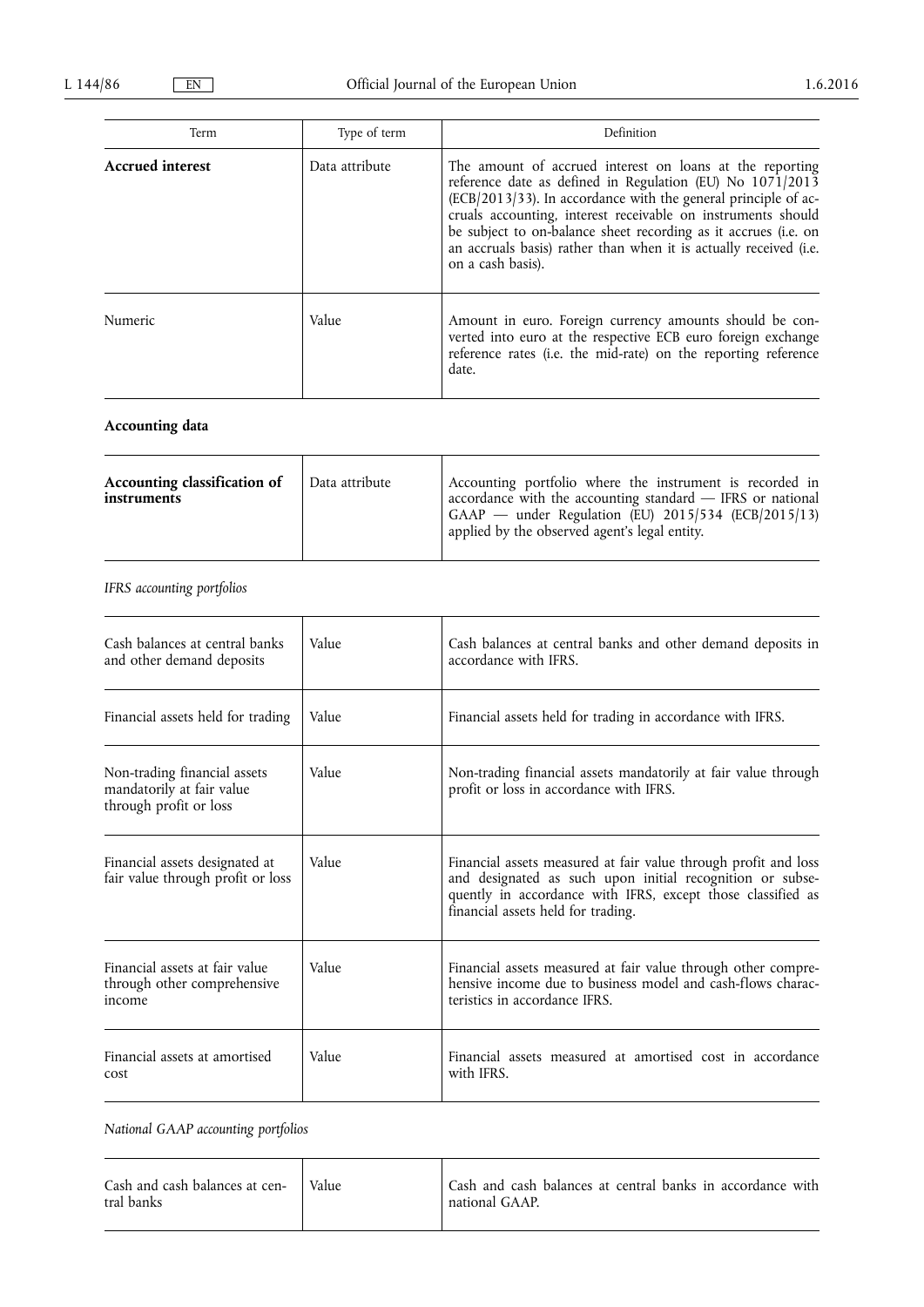| Term                                                                                            | Type of term   | Definition                                                                                                                                          |
|-------------------------------------------------------------------------------------------------|----------------|-----------------------------------------------------------------------------------------------------------------------------------------------------|
| Financial assets held for trading                                                               | Value          | Financial assets held for trading in accordance with national<br><b>GAAP</b>                                                                        |
| Non-trading financial assets<br>mandatorily at fair value<br>through profit or loss             | Value          | Non-trading financial assets mandatorily at fair value through<br>profit or loss in accordance with national GAAP.                                  |
| Trading financial assets                                                                        | Value          | Trading financial assets in accordance with national GAAP.                                                                                          |
| Financial assets designated at<br>fair value through profit or loss                             | Value          | Financial assets designated at fair value through profit or loss<br>in accordance with national GAAP.                                               |
| Available-for-sale financial<br>assets                                                          | Value          | Available-for-sale financial assets in accordance with national<br>GAAP.                                                                            |
| Non-trading non-derivative<br>financial assets measured at fair<br>value through profit or loss | Value          | Non-trading non-derivative financial assets measured at fair<br>value through profit or loss in accordance with national<br>GAAP.                   |
| Non-trading non-derivative<br>financial assets measured at fair<br>value to equity              | Value          | Non-trading non-derivative financial assets measured at fair<br>value to equity in accordance with national GAAP.                                   |
| Loans and receivables                                                                           | Value          | Loans and receivables in accordance with national GAAP.                                                                                             |
| Held-to-maturity investments                                                                    | Value          | Held-to-maturity investments in accordance with national<br>GAAP.                                                                                   |
| Non-trading debt instruments<br>measured at a cost-based<br>method                              | Value          | Non-trading debt instruments measured at a cost-based<br>method in accordance with national GAAP.                                                   |
| Other non-trading non-deriva-<br>tive financial assets                                          | Value          | Other non-trading non-derivative financial assets in accord-<br>ance with national GAAP.                                                            |
| <b>Balance sheet recognition</b>                                                                | Data attribute | Balance sheet recognition of the financial asset.                                                                                                   |
| Entirely recognised                                                                             | Value          | Instrument entirely recognised, in accordance with Implement-<br>ing Regulation (EU) No 680/2014.                                                   |
| Recognised to the extent of the<br>institution's continuing involve-<br>ment                    | Value          | Instrument recognised to the extent of the institution's<br>continuing involvement, in accordance with Implementing<br>Regulation (EU) No 680/2014. |
| Entirely derecognised                                                                           | Value          | derecognised, in accordance<br>entirely<br>with<br>Instrument<br>Implementing Regulation (EU) No 680/2014.                                          |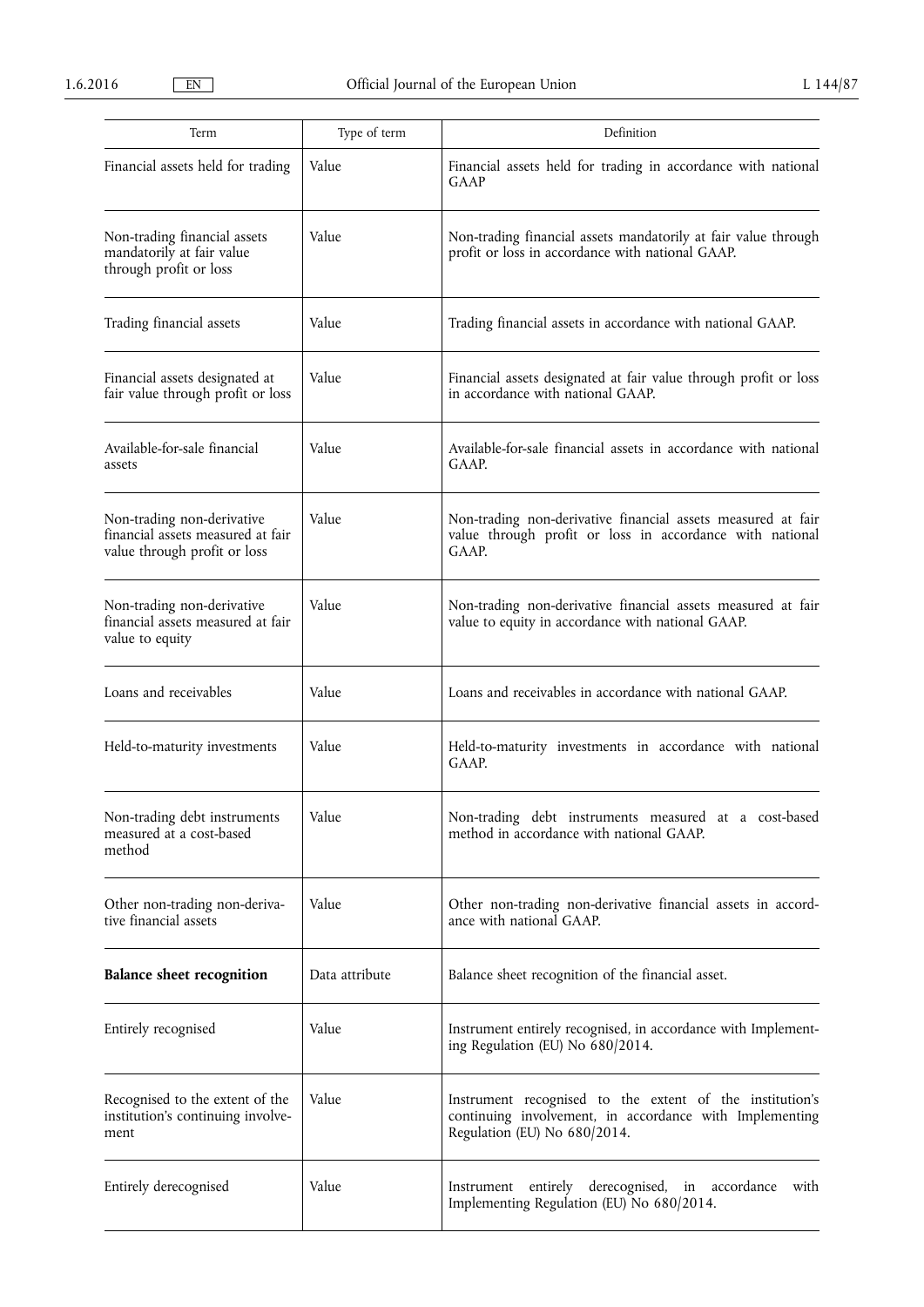| Term                                                                 | Type of term   | Definition                                                                                                                                                                                                                                                                                                                                               |
|----------------------------------------------------------------------|----------------|----------------------------------------------------------------------------------------------------------------------------------------------------------------------------------------------------------------------------------------------------------------------------------------------------------------------------------------------------------|
| Sources of encumbrance                                               | Data attribute | Type of transaction in which the exposure is encumbered in<br>accordance with Implementing Regulation (EU) No 680/2014.<br>An asset will be treated as encumbered if it has been pledged<br>or if it is subject to any form of arrangement to secure, col-<br>lateralise or credit enhance any instrument from which it can-<br>not be freely withdrawn. |
| Central bank funding                                                 | Value          | Central bank funding (of all types, including repos), in accord-<br>ance with the European Banking Authority's (EBA) implement-<br>ing technical standards on asset encumbrance reporting as re-<br>ferred to in Article 99(5) and Article 100 of Regulation (EU)<br>No 575/2013.                                                                        |
| Exchange traded derivatives                                          | Value          | Exchange traded derivatives in accordance with the EBA's<br>implementing technical standards on asset encumbrance<br>reporting as referred to in Article 99(5) and Article 100 of<br>Regulation (EU) No 575/2013.                                                                                                                                        |
| Over-the-counter derivatives                                         | Value          | Over-the-counter derivatives in accordance with the EBA's<br>implementing technical standards on asset encumbrance re-<br>porting as referred to in Article 99(5) and Article 100 of<br>Regulation (EU) No 575/2013.                                                                                                                                     |
| Deposits — repurchase agree-<br>ments other than to central<br>banks | Value          | Repurchase agreements other than to central banks in accord-<br>ance with the EBA's implementing technical standards on asset<br>encumbrance reporting as referred to in Article 99(5) and<br>Article 100 of Regulation (EU) No 575/2013.                                                                                                                |
| Deposits other than repurchase<br>agreements                         | Value          | Deposits other than repurchase agreements in accordance<br>with the EBA's implementing technical standards on asset en-<br>cumbrance reporting as referred to in Article 99(5) and<br>Article 100 of Regulation (EU) No 575/2013.                                                                                                                        |
| Debt securities issued $-$ cov-<br>ered bonds securities             | Value          | Covered bonds securities issued in accordance with the EBA's<br>implementing technical standards on asset encumbrance<br>reporting as referred to in Article 99(5) and Article 100 of<br>Regulation (EU) No 575/2013.                                                                                                                                    |
| Debt securities issued - asset-<br>backed securities                 | Value          | Asset-backed securities (ABS) issued in accordance with the<br>EBA's implementing technical standards on asset encumbrance<br>reporting as referred to in Article 99(5) and Article 100 of<br>Regulation (EU) No 575/2013.                                                                                                                               |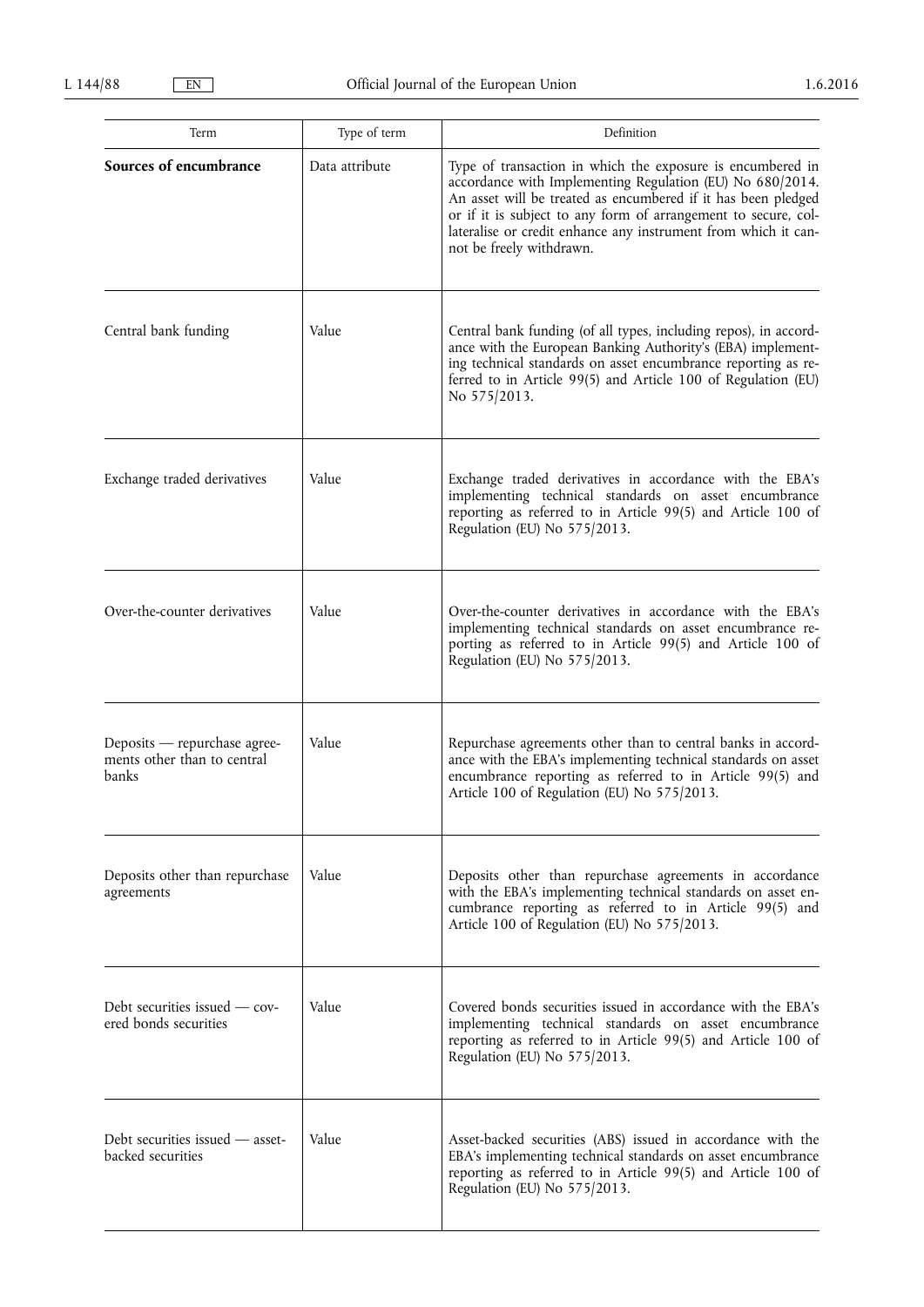| Term                                                            | Type of term   | Definition                                                                                                                                                                                                                                                                                                                                                                                                                                                                                                                                                                                                                                                                                                      |
|-----------------------------------------------------------------|----------------|-----------------------------------------------------------------------------------------------------------------------------------------------------------------------------------------------------------------------------------------------------------------------------------------------------------------------------------------------------------------------------------------------------------------------------------------------------------------------------------------------------------------------------------------------------------------------------------------------------------------------------------------------------------------------------------------------------------------|
| Debt securities issued $-$ other<br>than covered bonds and ABSs | Value          | Debt securities issued other than covered bonds and ABSs in<br>accordance with the EBA's implementing technical standards<br>on asset encumbrance reporting as referred to in Article 99(5)<br>and Article 100 of Regulation (EU) No 575/2013.                                                                                                                                                                                                                                                                                                                                                                                                                                                                  |
| Other sources of encumbrance                                    | Value          | Other sources of encumbrance in accordance with the EBA's<br>implementing technical standards on asset encumbrance<br>reporting as referred to in Article 99(5) and Article 100 of<br>Regulation (EU) No 575/2013.                                                                                                                                                                                                                                                                                                                                                                                                                                                                                              |
| No encumbrance                                                  | Value          | Instrument which has not been pledged or it is not subject to<br>any form of arrangement to secure, collateralise or credit en-<br>hance any instrument from which it cannot be freely with-<br>drawn                                                                                                                                                                                                                                                                                                                                                                                                                                                                                                           |
| <b>Accumulated write-offs</b>                                   | Data attribute | Cumulative amount of principal and past due interest of any<br>debt instrument that the institution is no longer recognising<br>because they are considered uncollectible, independently of<br>the portfolio in which they were included. Write-offs could be<br>caused both by reductions in the carrying amount of financial<br>assets recognised directly in profit or loss and by reductions in<br>the amounts of the allowance accounts for credit losses set off<br>against the carrying amount of financial assets.                                                                                                                                                                                      |
| Numeric                                                         | Value          | Amount in euro. Foreign currency amounts should be con-<br>verted into euro at the respective ECB euro foreign exchange<br>reference rates (i.e. the mid-rate) on the reporting reference<br>date.                                                                                                                                                                                                                                                                                                                                                                                                                                                                                                              |
| Accumulated impairment<br>amount                                | Data attribute | The amount of loss allowances that are held against or are al-<br>located to the instrument on the reporting reference date. This<br>data attribute applies to instruments subject to impairment<br>under the applied accounting standard.<br>Under IFRS, the accumulated impairment relates to the follow-<br>ing amounts:<br>(i) loss allowance at an amount equal to 12-month expected<br>credit losses;<br>(ii) loss allowance at an amount equal to lifetime expected<br>credit losses.<br>Under GAAP, the accumulated impairment relates to the fol-<br>lowing amounts:<br>(i) loss allowance at an amount equal to general allowances;<br>(ii) loss allowance at an amount equal to specific allowances. |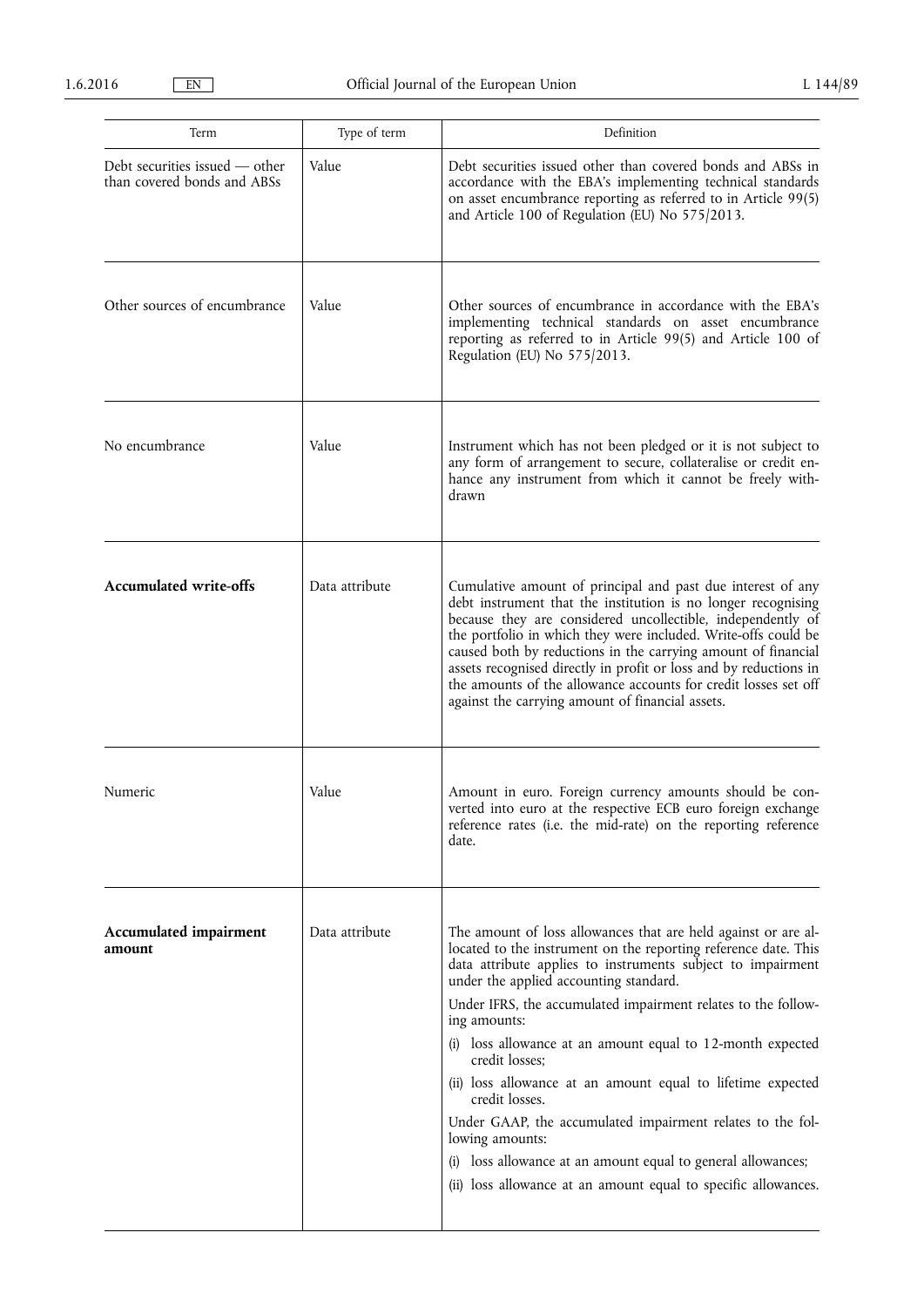| Term                                   | Type of term   | Definition                                                                                                                                                                                                                                                                      |
|----------------------------------------|----------------|---------------------------------------------------------------------------------------------------------------------------------------------------------------------------------------------------------------------------------------------------------------------------------|
| Numeric                                | Value          | Amount in euro. Foreign currency amounts should be con-<br>verted into euro at the respective ECB euro foreign exchange<br>reference rates (i.e. the mid-rate) on the reporting reference<br>date.                                                                              |
| Type of impairment                     | Data attribute | Type of Impairment.                                                                                                                                                                                                                                                             |
| Stage 1 (IFRS)                         | Value          | To be used if the instrument is not impaired and a loss allow-<br>ance at an amount equal to 12-month expected credit losses is<br>raised against the instrument under IFRS. Only for instru-<br>ments subject to impairment under IFRS 9.                                      |
| Stage 2 (IFRS)                         | Value          | To be used if the instrument is not impaired and a loss allow-<br>ance at an amount equal to lifetime expected credit losses is<br>raised against the instrument under IFRS. Only for instru-<br>ments subject to impairment under IFRS 9.                                      |
| Stage 3 (IFRS)                         | Value          | To be used if the instrument is credit impaired in accordance<br>with IFRS 9.                                                                                                                                                                                                   |
| General allowances (GAAP)              | Value          | To be used if the instrument is subject to impairment in ac-<br>cordance with an applied accounting standard other than<br>IFRS 9 and no specific loss allowances are raised against the<br>instrument (unimpaired).                                                            |
| Specific allowances (GAAP)             | Value          | To be used if the instrument is subject to impairment in ac-<br>cordance with an applied accounting standard other than<br>IFRS 9 and specific loss allowances are raised, irrespective of<br>whether these allowances are individually or collectively<br>assessed (impaired). |
| Not subject to impairment              | Value          | To be used if the instrument is not subject to impairment in<br>accordance with an applied accounting standard.                                                                                                                                                                 |
| <b>Impairment</b> assessment<br>method | Data attribute | The method by which the impairment is assessed, if the in-<br>strument is subject to impairment in accordance with applied<br>accounting standards. Collective and individual methods are<br>distinguished.                                                                     |
| Individually assessed                  | Value          | To be used if the instrument is subject to impairment in<br>accordance with an applied accounting standard and is indi-<br>vidually assessed for impairment.                                                                                                                    |
| Collectively assessed                  | Value          | To be used if the instrument is subject to impairment in<br>accordance with an applied accounting standard and is collec-<br>tively assessed for impairment by being grouped together with<br>instruments with similar credit risk characteristics.                             |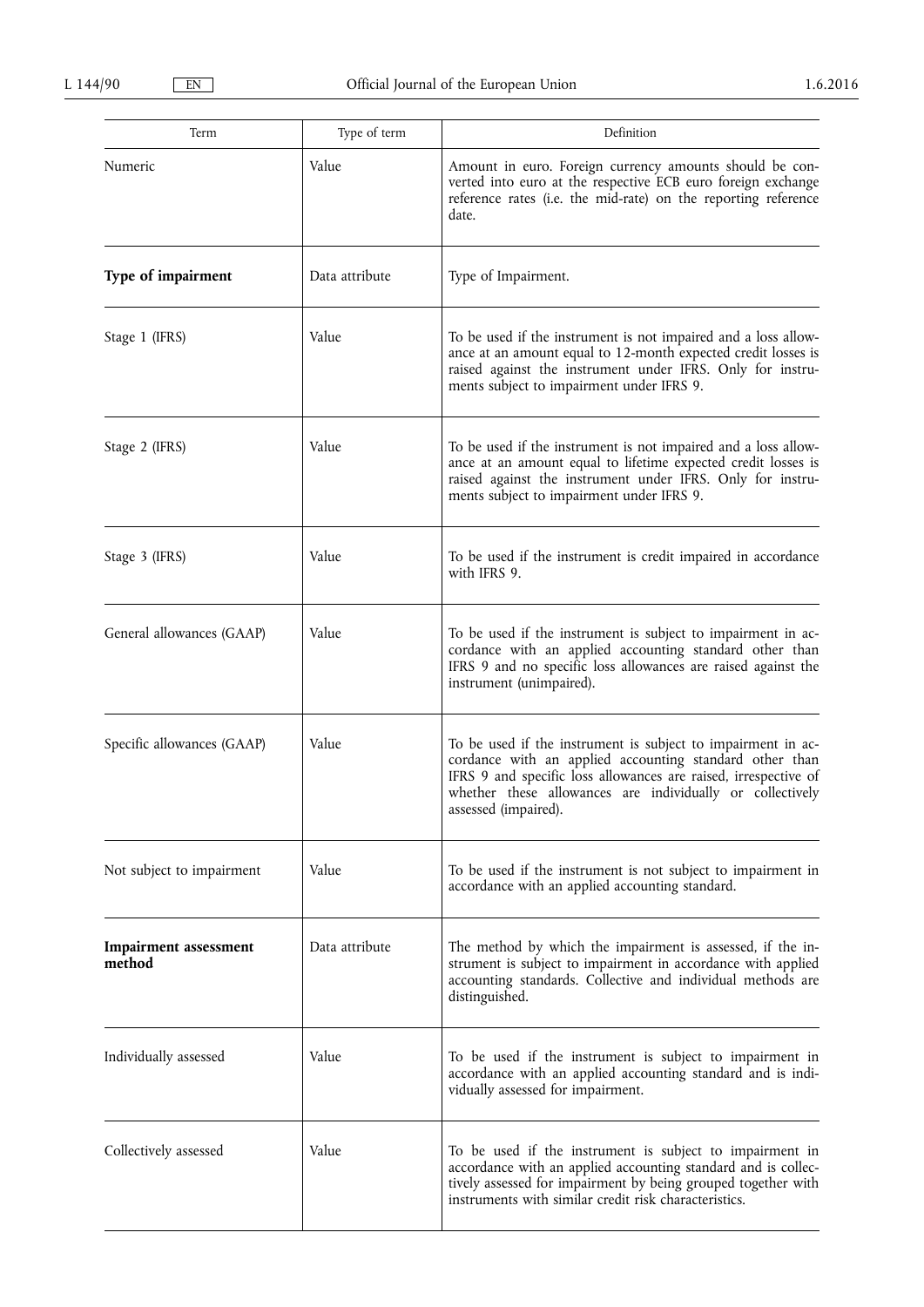| Term                                                                            | Type of term   | Definition                                                                                                                                                                                                              |
|---------------------------------------------------------------------------------|----------------|-------------------------------------------------------------------------------------------------------------------------------------------------------------------------------------------------------------------------|
| Not subject to impairment                                                       | Value          | To be used if the instrument is not subject to impairment in<br>accordance with an applied accounting standard.                                                                                                         |
| Accumulated changes in fair<br>value due to credit risk                         | Data attribute | Accumulated changes in fair value due to credit risk in accord-<br>ance with Part 2.46 of Annex V to Implementing Regulation<br>(EU) No 680/2014.                                                                       |
| Numeric                                                                         | Value          | Amount in euro. Foreign currency amounts should be con-<br>verted into euro at the respective ECB euro foreign exchange<br>reference rates (i.e. the mid-rate) on the reporting reference<br>date.                      |
| Performing status of the<br>instrument                                          | Data attribute | The instrument is to be classified on the reporting reference<br>date under one of the following categories:                                                                                                            |
| Non-performing                                                                  | Value          | Instruments classified as non-performing in accordance with<br>Implementing Regulation (EU) No 680/2014.                                                                                                                |
| Performing                                                                      | Value          | Instruments which are not non-performing in accordance<br>with Implementing Regulation (EU) No 680/2014.                                                                                                                |
| Date of the performing status<br>of the instrument                              | Data attribute | The date on which the performing status as reported in 'per-<br>forming status of the instrument' is considered to have been<br>established or changed.                                                                 |
| Date                                                                            | Value          | Defined as dd/mm/yyyy.                                                                                                                                                                                                  |
| Provisions associated to off-<br>balance-sheet exposures                        | Data attribute | The amount of provisions for off-balance-sheet amounts.                                                                                                                                                                 |
| Numeric                                                                         | Value          | Amount in euro. Foreign currency amounts should be con-<br>verted into euro at the respective ECB euro foreign exchange<br>reference rates (i.e. the mid-rate) on the reporting reference<br>date.                      |
| Status of forbearance and<br>renegotiation                                      | Data attribute | Identification of forborne and renegotiated instruments.                                                                                                                                                                |
| Forborne: instruments with<br>modified interest rate below<br>market conditions | Value          | Forbearance measures apply to instruments with modified<br>terms and conditions, including a modification of interest rate<br>below market conditions in accordance with Regulation (EU)<br>No 1072/2013 (ECB/2013/34). |
| Forborne: instruments with<br>other modified terms and<br>conditions            | Value          | Forbearance measures apply to instruments with modified<br>terms and conditions, excluding a modification of interest rate<br>below market conditions in accordance with Implementing<br>Regulation (EU) No 680/2014.   |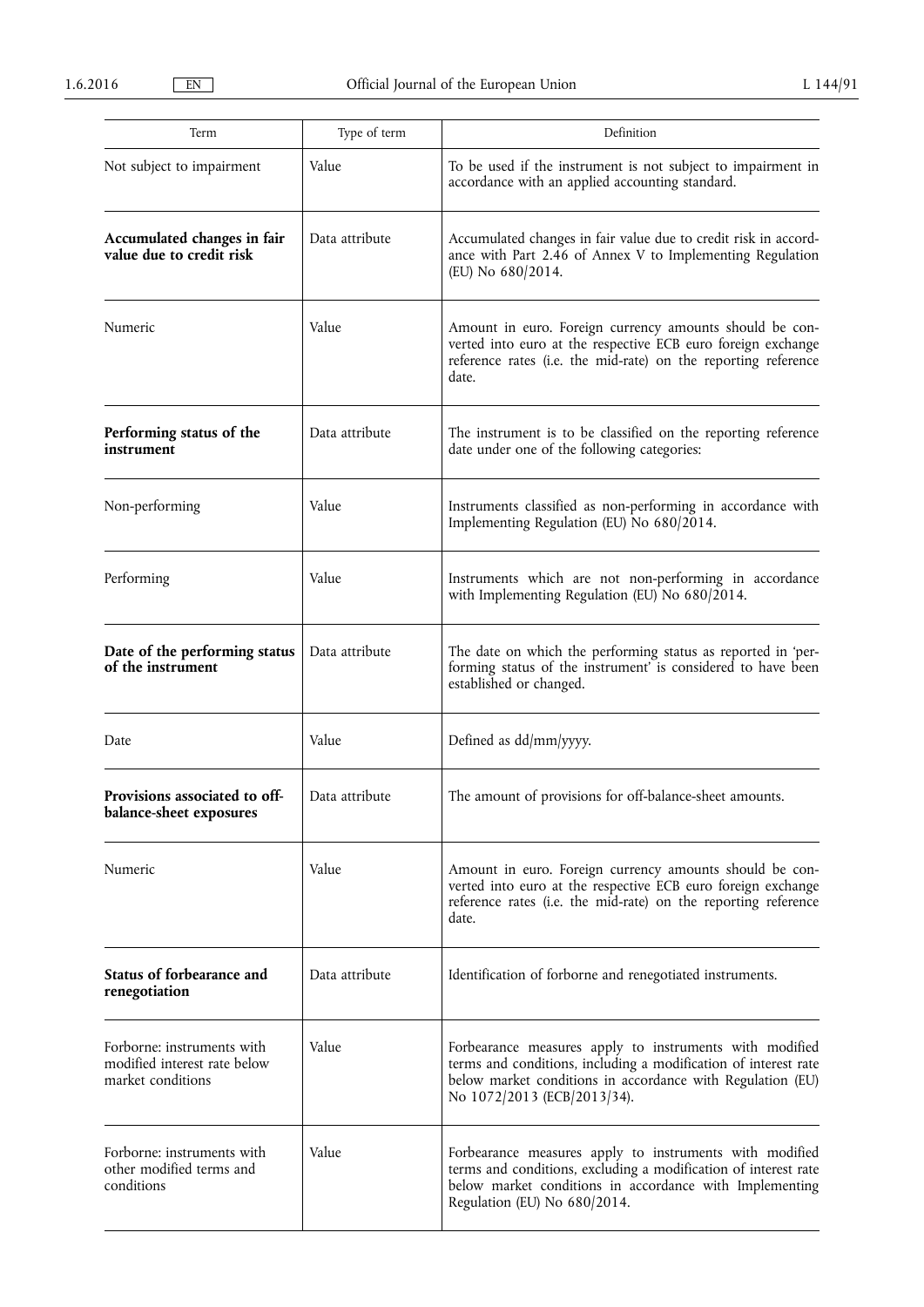| Term                                                      | Type of term   | Definition                                                                                                                                                                                         |
|-----------------------------------------------------------|----------------|----------------------------------------------------------------------------------------------------------------------------------------------------------------------------------------------------|
| Forborne: totally or partially<br>refinanced debt         | Value          | Forbearance measures apply to refinanced debt in accordance<br>with Implementing Regulation (EU) No 680/2014.                                                                                      |
| Renegotiated instrument with-<br>out forbearance measures | Value          | An instrument for which the financial conditions have been<br>modified and to which no forbearance measures apply in<br>accordance with Implementing Regulation (EU) No 680/2014.                  |
| Not forborne or renegotiated                              | Value          | Neither forbearance measures nor renegotiation apply in<br>accordance with Implementing Regulation (EU) No 680/2014.                                                                               |
| <b>Cumulative recoveries since</b><br>default             | Data attribute | The total amount recovered since the date of default.                                                                                                                                              |
| Numeric                                                   | Value          | Amount in euro. Foreign currency amounts should be con-<br>verted into euro at the respective ECB euro foreign exchange<br>reference rates (i.e. the mid-rate) on the reporting reference<br>date. |
| Date of the forbearance and<br>renegotiation status       | Data attribute | The date on which a forbearance or renegotiation status as<br>reported under 'status of forbearance and renegotiation' is<br>considered to have occurred.                                          |
| Date                                                      | Value          | Defined as dd/mm/yyyy.                                                                                                                                                                             |
| Prudential portfolio                                      | Data attribute | Classification of exposures in the trading book as defined in<br>Article $4(1)(86)$ of Regulation (EU) No $575/2013$ .                                                                             |
| Trading book                                              | Value          | Instruments in the trading book as defined in Article $4(1)(86)$<br>of Regulation (EU) No 575/2013.                                                                                                |
| Non-trading book                                          | Value          | Instruments not in the trading book as defined in<br>Article 4(1)(86) of Regulation (EU) No 575/2013.                                                                                              |
| Carrying amount                                           | Data attribute | The carrying amount in accordance with Annex V to Imple-<br>menting Regulation (EU) No 680/2014.                                                                                                   |
| Numeric                                                   | Value          | Amount in euro. Foreign currency amounts should be con-<br>verted into euro at the respective ECB euro foreign exchange<br>reference rates (i.e. the mid-rate) on the reporting reference<br>date. |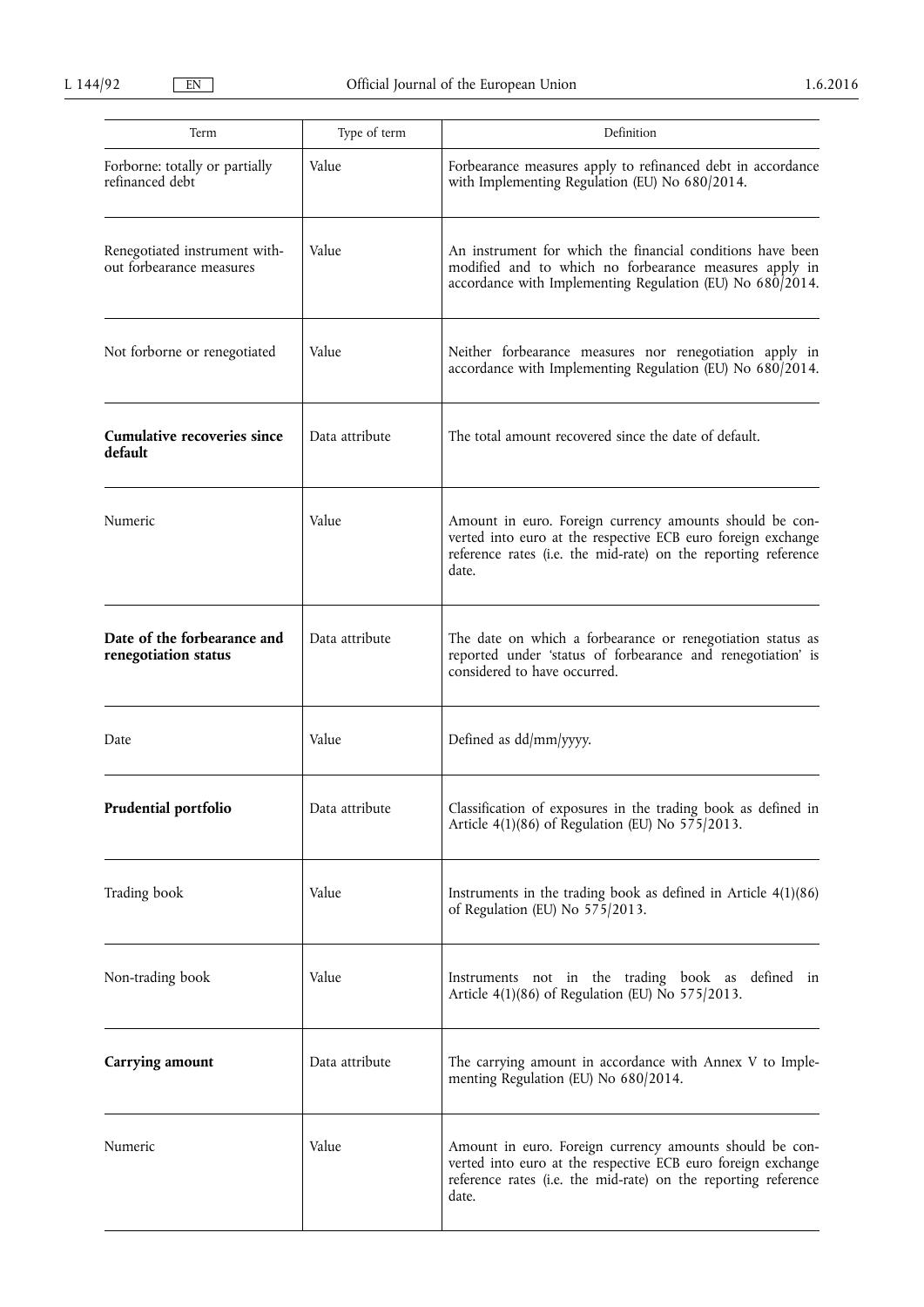Term Type of term Nefinition

## **Counterparty — instrument data**

| Counterparty role | Data attribute | Role of the counterparties in an instrument.                                                                              |
|-------------------|----------------|---------------------------------------------------------------------------------------------------------------------------|
| Creditor          | Value          | Counterparty bearing the credit risk of an instrument, other<br>than a protection provider.                               |
| Debtor            | Value          | Counterparty generating the credit risk of an instrument, other<br>than a protection provider.                            |
| Servicer          | Value          | Counterparty responsible for the administrative and financial<br>management of an instrument.                             |
| Originator        | Value          | Counterparty in a securitisation transaction as defined in<br>Article 1(3) of Regulation (EU) No 1075/2013 (ECB/2013/40). |

### **Joint liabilities data**

| Joint liability amount | Data attribute | Outstanding nominal amount for which each debtor is liable<br>in relation to a single instrument where there are two or more<br>debtors.                                                           |
|------------------------|----------------|----------------------------------------------------------------------------------------------------------------------------------------------------------------------------------------------------|
| Numeric                | Value          | Amount in euro. Foreign currency amounts should be con-<br>verted into euro at the respective ECB euro foreign exchange<br>reference rates (i.e. the mid-rate) on the reporting reference<br>date. |

## **Protection received data**

| Maturity date of the<br>protection | Data attribute | The contractual maturity date of the protection, which is the<br>earliest date at which the protection may terminate or be ter-<br>minated, taking into account any agreements amending initial<br>contracts. |
|------------------------------------|----------------|---------------------------------------------------------------------------------------------------------------------------------------------------------------------------------------------------------------|
| Date                               | Value          | Defined as dd/mm/yyyy.                                                                                                                                                                                        |
| Type of protection                 | Data attribute | Type of protection received, irrespective of its eligibility for<br>credit risk mitigation.                                                                                                                   |
| Gold                               | Value          | Gold in accordance with Regulation (EU) No 575/2013.                                                                                                                                                          |
| Currency and deposits              | Value          | Currency and deposits as defined in paragraph 5.74 of An-<br>nex A to Regulation (EU) No 549/2013.                                                                                                            |
| Securities                         | Value          | Securities as defined in paragraph 5.89 of Annex A to Regu-<br>lation (EU) No 549/2013.                                                                                                                       |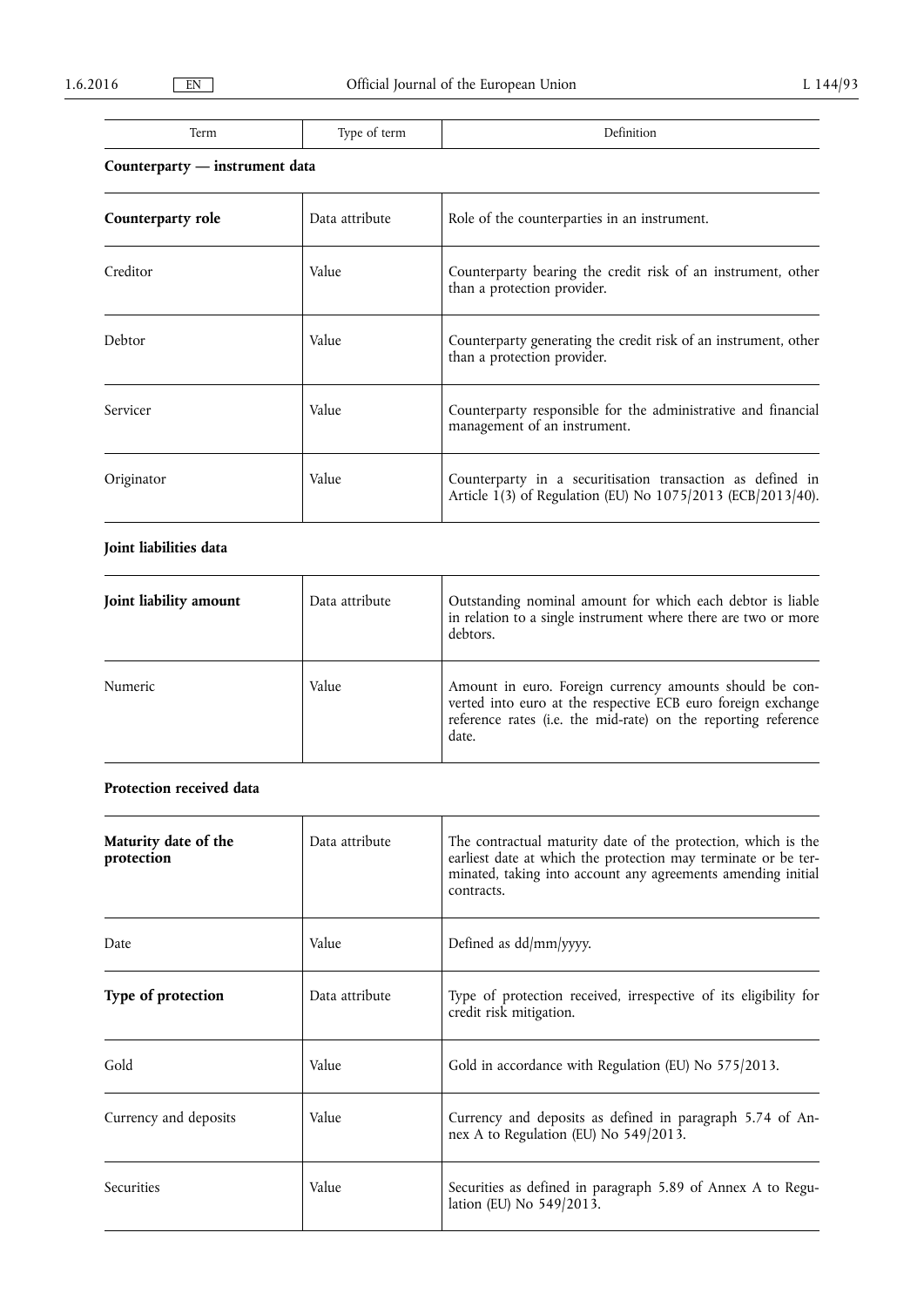| Term                                                  | Type of term | Definition                                                                                                                                                                                                                                                                                                                                                                                                                                                                                                        |
|-------------------------------------------------------|--------------|-------------------------------------------------------------------------------------------------------------------------------------------------------------------------------------------------------------------------------------------------------------------------------------------------------------------------------------------------------------------------------------------------------------------------------------------------------------------------------------------------------------------|
| Loans                                                 | Value        | Loans as defined in paragraph 5.112 of Annex A to Regu-<br>lation (EU) No 549/2013.                                                                                                                                                                                                                                                                                                                                                                                                                               |
| Equity and investment fund<br>shares or units         | Value        | Equity and investment fund shares or units as defined in para-<br>graph 5.139 of Annex A to Regulation (EU) No 549/2013                                                                                                                                                                                                                                                                                                                                                                                           |
| Credit derivatives                                    | Value        | Credit derivatives that are:<br>- credit derivatives meeting the definition of financial guar-<br>antees — as defined in paragraph $58(b)$ of Part 2 of An-<br>nex V to Implementing Regulation (EU) No 680/2014,<br>- credit derivatives other than financial guarantees - as de-<br>fined in paragraph 67(d) of Part 2 of Annex V to Imple-<br>menting Regulation (EU) No 680/2014.<br>Credit derivatives include the eligible credit derivatives indi-<br>cated in Article 204 of Regulation (EU) No 575/2013. |
| Financial guarantees other than<br>credit derivatives | Value        | Financial guarantees other than credit derivatives, in accord-<br>ance with Implementing Regulation (EU) No 680/2014.                                                                                                                                                                                                                                                                                                                                                                                             |
| Trade receivables                                     | Value        | Trade receivables as defined in paragraph $5.41(c)$ of part 2 of<br>Annex V to Implementing Regulation (EU) No 680/2014.                                                                                                                                                                                                                                                                                                                                                                                          |
| Life insurance policies pledged                       | Value        | Life insurance policies pledged to the lending institutions in<br>accordance with Regulation (EU) No 575/2013.                                                                                                                                                                                                                                                                                                                                                                                                    |
| Residential real estate collateral                    | Value        | Residential property as defined in Article $4(1)(75)$ of Regu-<br>lation (EU) No 575/2013.                                                                                                                                                                                                                                                                                                                                                                                                                        |
| Offices and commercial<br>premises                    | Value        | Offices and commercial premises in accordance with Regu-<br>lation (EU) No 575/2013.                                                                                                                                                                                                                                                                                                                                                                                                                              |
| Commercial real estate collateral                     | Value        | Real estate property other than residential property, offices<br>and commercial premises.                                                                                                                                                                                                                                                                                                                                                                                                                         |
| Other physical collaterals                            | Value        | Other physical collateral in accordance with Regulation (EU)<br>No $57\frac{2013}{3}$ and not included in the previous values.                                                                                                                                                                                                                                                                                                                                                                                    |
| Other protection                                      | Value        | Other protection not included in any of the categories listed<br>above.                                                                                                                                                                                                                                                                                                                                                                                                                                           |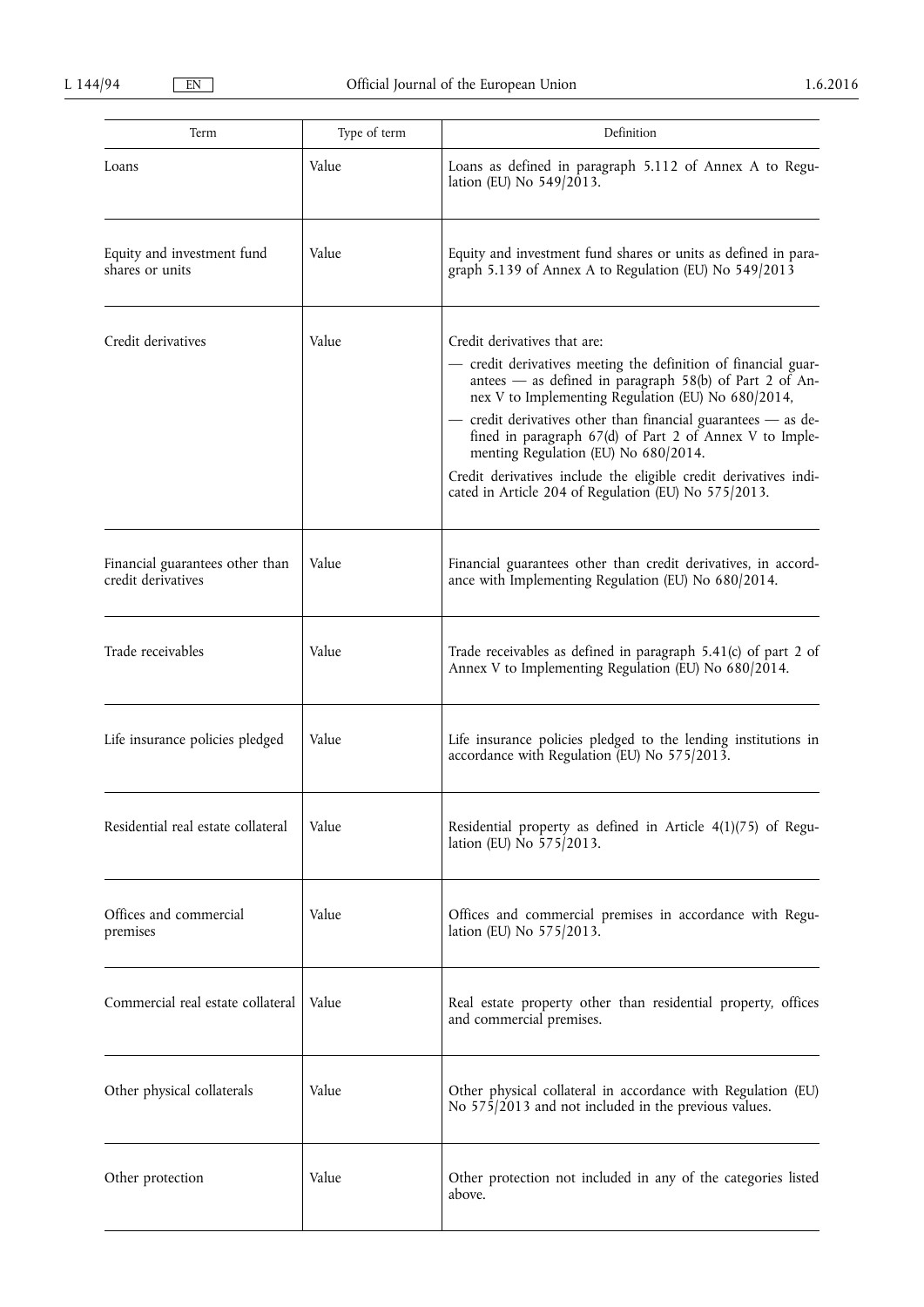| Term                            | Type of term   | Definition                                                                                                                                                                                                                                                                         |
|---------------------------------|----------------|------------------------------------------------------------------------------------------------------------------------------------------------------------------------------------------------------------------------------------------------------------------------------------|
| Protection value                | Data attribute | The amount of the protection value as established for the<br>relevant 'Type of protection value' following the valuation<br>approach.                                                                                                                                              |
| Numeric                         | Value          | Amount in euro. Foreign currency amounts should be con-<br>verted into euro at the respective ECB euro foreign exchange<br>reference rates (i.e. the mid-rate) on the reporting reference<br>date.                                                                                 |
| Type of protection value        | Data attribute | Identification of the type of value provided in the data attri-<br>bute 'Protection value'.                                                                                                                                                                                        |
| Notional amount                 | Value          | The nominal or face amount contractually agreed that is used<br>to calculate payments in the event that the protection is<br>executed.                                                                                                                                             |
| Fair value                      | Value          | The price that would be received to sell an asset or paid to<br>transfer a liability in an orderly transaction between market<br>participants at the measurement date.<br>To be used if the protection is not immovable property.                                                  |
| Market value                    | Value          | The current 'market value' of immovable property as defined<br>in Article $4(1)(76)$ of Regulation (EU) No $575/2013$ .<br>To be used if the protection is immovable property when the<br>market value is reported in the data attribute 'Protection<br>value'.                    |
| Long-term sustainable value     | Value          | The 'mortgage lending value' of immovable property as<br>defined in Article 4(1)( $\bar{7}$ 4) of Regulation (EU) No 575/2013.<br>To be used if the protection is immovable property when the<br>'mortgage lending value' is reported in the data attribute<br>'Protection value'. |
| Other protection value          | Value          | Other protection value not included in any of the categories<br>listed above.                                                                                                                                                                                                      |
| Real estate collateral location | Data attribute | Region or country where the collateral is located.                                                                                                                                                                                                                                 |
| ISO 3166-1 alpha-2 codes        | Value          | ISO 3166-1 alpha-2 codes of the country in which the collat-<br>eral is located for collateral not located in a reporting Member<br>State.                                                                                                                                         |
| NUTS 3 region                   | Value          | NUTS 3 regions in which the collateral is located for collateral<br>located in a reporting Member State.                                                                                                                                                                           |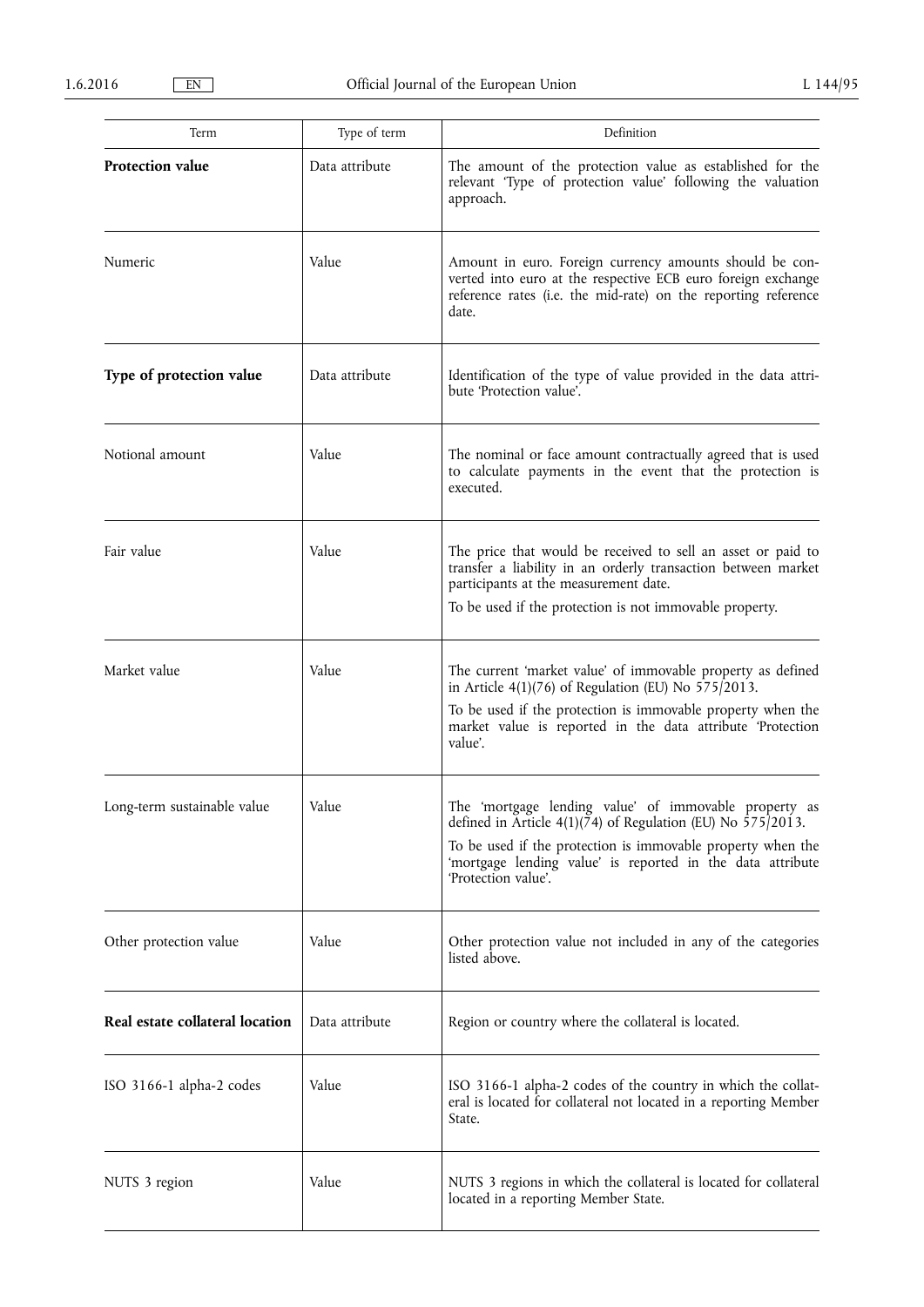| Term                                    | Type of term   | Definition                                                                                                                                                                                                                                                                                         |
|-----------------------------------------|----------------|----------------------------------------------------------------------------------------------------------------------------------------------------------------------------------------------------------------------------------------------------------------------------------------------------|
| Date of protection value                | Data attribute | The date on which the latest appraisal or valuation of the pro-<br>tection was carried out prior to the reporting reference date.                                                                                                                                                                  |
| Date                                    | Value          | Defined as dd/mm/yyyy.                                                                                                                                                                                                                                                                             |
| <b>Protection valuation</b><br>approach | Data attribute | Type of protection valuation; method used to determine the<br>protection value.                                                                                                                                                                                                                    |
| Mark-to-market                          | Value          | Valuation method whereby the protection value is based on<br>unadjusted quoted prices for identical assets and liabilities in<br>an active market.                                                                                                                                                 |
| Counterparty estimation                 | Value          | Valuation method whereby the valuation is carried out by the<br>provider of the protection.                                                                                                                                                                                                        |
| Creditor valuation                      | Value          | Valuation method whereby the valuation is carried out by the<br>creditor: valuation undertaken by an external or staff appraiser<br>who possesses the necessary qualifications, ability and experi-<br>ence to execute a valuation and who is not independent from<br>the credit decision process. |
| Third-party valuation                   | Value          | Valuation method in which the valuation is provided by an ap-<br>praiser who is independent from the credit decision process.                                                                                                                                                                      |
| Other type of valuation                 | Value          | Other type of valuation not included in any other valuation<br>categories.                                                                                                                                                                                                                         |
| Original protection value               | Data attribute | The protection's fair value at the date when it was originally<br>received as a credit protection.                                                                                                                                                                                                 |
| Numeric                                 | Value          | Amount in euro. Foreign currency amounts should be con-<br>verted into euro at the respective ECB euro foreign exchange<br>reference rates (i.e. the mid-rate) on the reporting reference<br>date.                                                                                                 |
| Date of original protection<br>value    | Data attribute | The date of the protection's original value, i.e. the date on<br>which the latest appraisal or valuation of the protection was<br>carried out prior to its initial receipt as a credit protection.                                                                                                 |
| Date                                    | Value          | Defined as dd/mm/yyyy.                                                                                                                                                                                                                                                                             |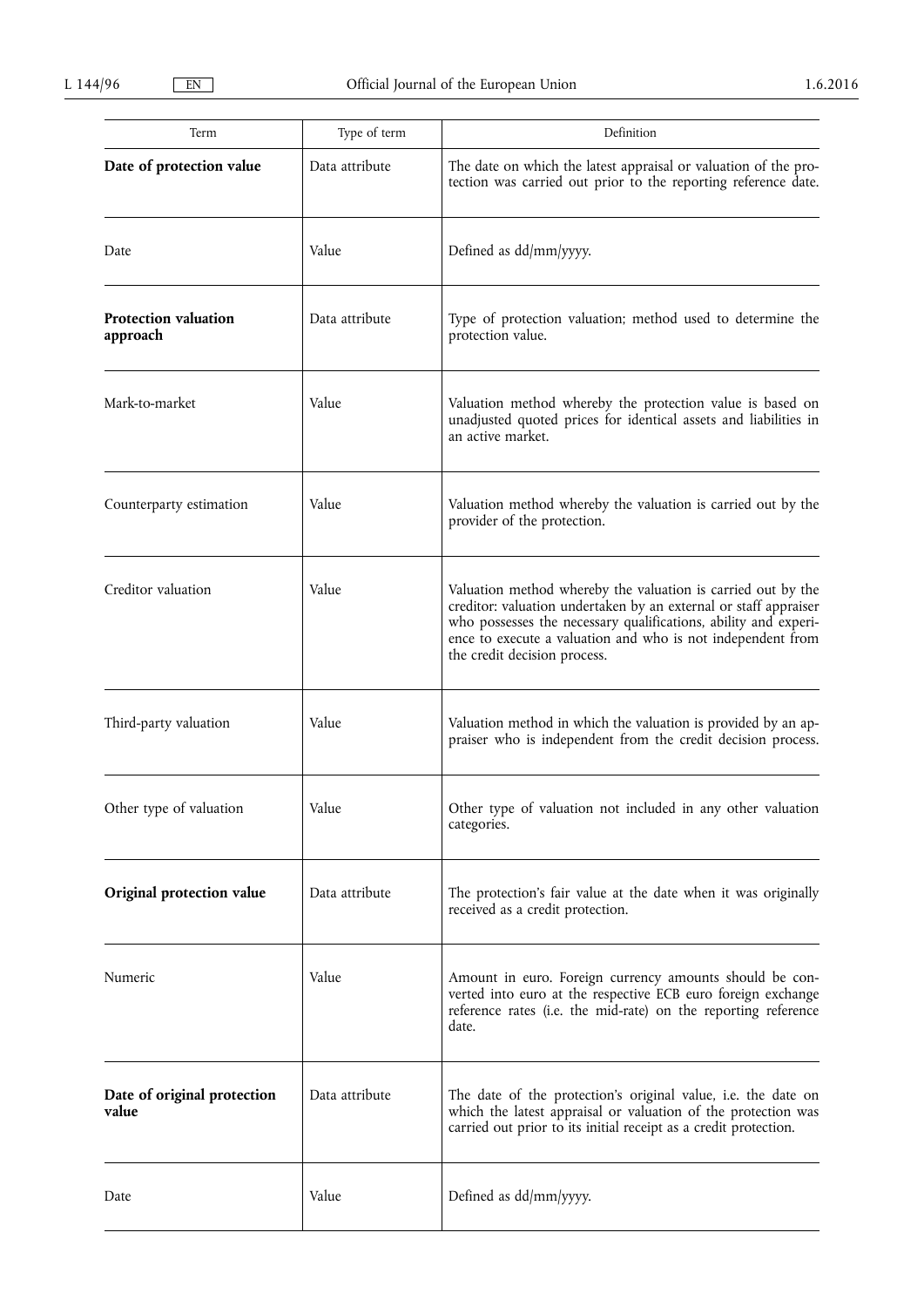| Term                                                  | Type of term   | Definition                                                                                                                                                                                                                                                                                                                                                                                                                                                                        |  |
|-------------------------------------------------------|----------------|-----------------------------------------------------------------------------------------------------------------------------------------------------------------------------------------------------------------------------------------------------------------------------------------------------------------------------------------------------------------------------------------------------------------------------------------------------------------------------------|--|
| Instrument — protection received data                 |                |                                                                                                                                                                                                                                                                                                                                                                                                                                                                                   |  |
| <b>Protection allocated value</b>                     | Data attribute | The maximum amount of the protection value that can be<br>considered as credit protection for the instrument. The<br>amount of the existing third parties or observed agent priority<br>claims against the protection must be excluded in the protec-<br>tion allocated value. For protection that is eligible under Regu-<br>lation (EU) No $575/2013$ , this value should be reported in ac-<br>cordance with Part 2 of Annex V to Implementing Regulation<br>(EU) No 680/2014. |  |
| Numeric                                               | Value          | Amount in euro. Foreign currency amounts should be con-<br>verted into euro at the respective ECB euro foreign exchange<br>reference rates (i.e. the mid-rate) on the reporting reference<br>date.                                                                                                                                                                                                                                                                                |  |
| Third party priority claims<br>against the protection | Data attribute | The maximum amount of any existing higher ranked liens<br>with respect to third parties other than the observed agent<br>against the protection.                                                                                                                                                                                                                                                                                                                                  |  |
| Numeric                                               | Value          | Amount in euro. Foreign currency amounts should be con-                                                                                                                                                                                                                                                                                                                                                                                                                           |  |

reference rates (i.e. the mid-rate) on the reference date.  $(1)$ Regulation (EU) No 1075/2013 of the European Central Bank of 18 October 2013 concerning statistics on the assets and liabilities

verted into euro at the respective ECB euro foreign exchange

of financial vehicle corporations engaged in securitisation transactions (ECB/2013/40) (OJ L 297, 7.11.2013, p. 107).  $(2)$ 2) Regulation (EC) No 1893/2006 of the European Parliament and of the Council of 20 December 2006 establishing the statistical

classification of economic activities NACE Revision 2 and amending Council Regulation (EEC) No 3037/90 as well as certain EC Regulations on specific statistical domains (OJ L 393, 30.12.2006, p. 1).

( 3) Commission Recommendation of 6 May 2003 concerning the definition of micro, small and medium-sized enterprises (2003/361/EC) (OJ L 124, 20.5.2003, p. 36).

 $(4)$ 4) Regulation (EC) No 1606/2002 of the European Parliament and of the Council of 19 July 2002 on the application of international accounting standard (OJ L 243, 11.9.2002, p. 1).

 $(5)$ 5) Council Directive 86/635/EEC of 8 December 1986 on the annual accounts and consolidated accounts of banks and other financial institutions (OJ L 372, 31.12.1986, p. 1).

 $(6)$ 6) Regulation (EU) No 1072/2013 of the European Central Bank of 24 September 2013 concerning statistics on interest rates applied by monetary financial institutions (ECB/2013/34) (OJ L 297, 7.11.2013, p. 51).